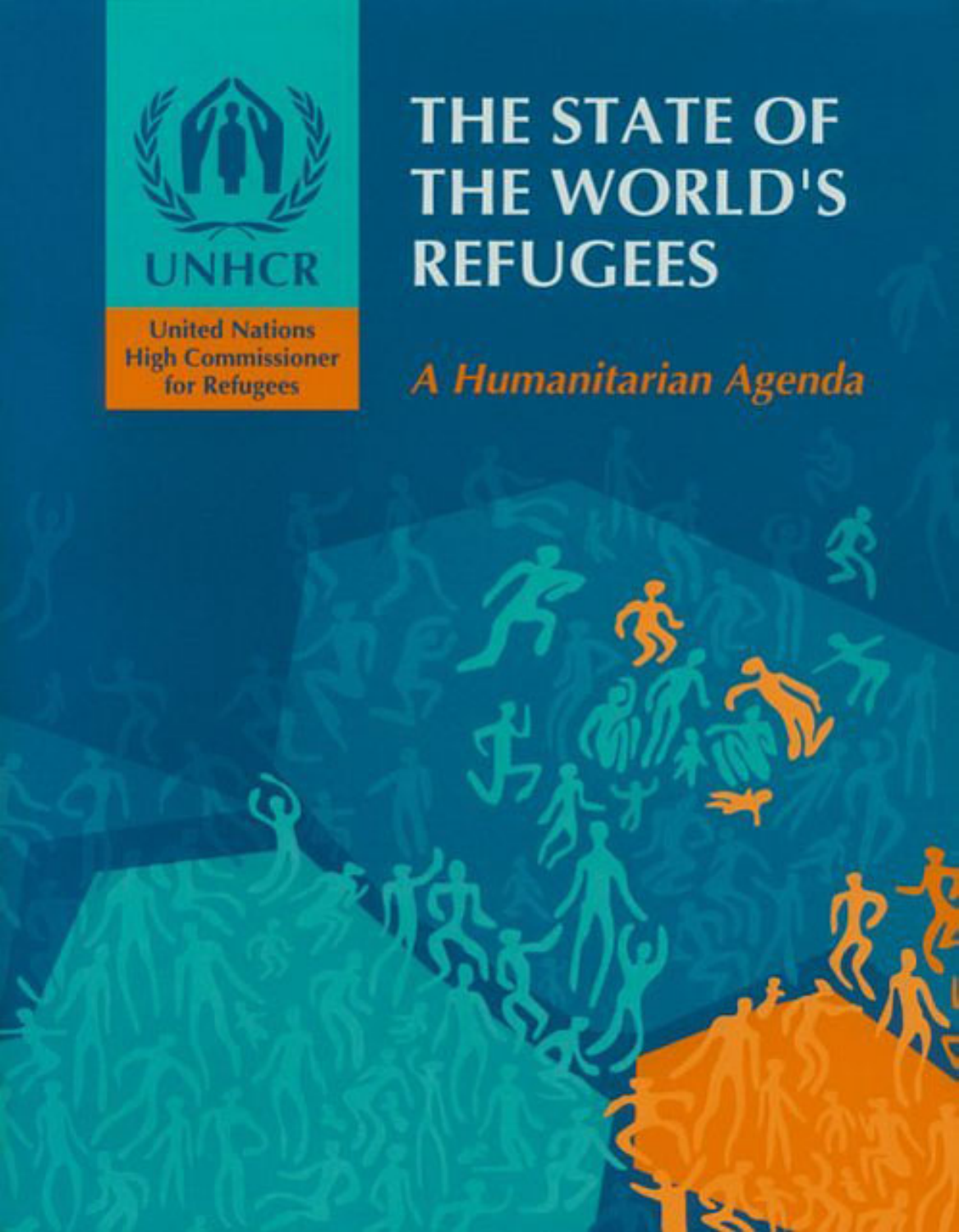# **6. Statelessness and citizenship**

The Universal Declaration of Human Rights unequivocally states that "everyone has the right to a nationality" and that "no-one shall be arbitrarily deprived of his nationality." But many thousands of people across the globe lack the security and protection which citizenship can provide.

A substantial proportion of the world's stateless people are also victims of forced displacement. In some instances, individuals and communities are deprived of their nationality by governmental decree and are subsequently expelled from the country which they consider to be their home. In other situations, stateless people are obliged to flee because of the persecution and discrimination which they experience. And having left the country where they have lived for most or all their lives, stateless people may subsequently find it impossible to return.

Statelessness is not only a source of human insecurity and a cause of forced displacement, but may also pose a threat to national and regional stability. As this chapter indicates, citizenship disputes have become an important feature of the contemporary world, generating tension and even violence between different states and communities. Humanitarian organizations have a valuable role to play in averting such situations, protecting stateless people and finding just solutions to their plight. Ultimately, however, the problems of statelessness and disputed nationality can only be effectively addressed through the actions of states themselves.

## **NATIONALITY AND CITIZENSHIP**

Citizenship is a fundamental element of human security. As well as providing people with a sense of belonging and identity, it entitles the individual to the protection of the state and provides a legal basis for the exercise of many civil and political rights. People who lack a nationality may find it difficult or impossible to engage in a range of activities that citizens take for granted. If an individual is to enjoy the automatic right of residence in a country, carry a passport and benefit from diplomatic protection while abroad, then citizenship is indispensable. In many situations, nationality also enables people to find employment, to make use of public services, to participate in the political process and to have access to the judicial system. $1$ 

Nationality is not granted indiscriminately, but is generally based upon factors such as a person's place of birth, parentage, or the relationship they have established with a state through long-term residence there. In legal terms, such ties provide the 'genuine effective link' between the individual and the state. For the vast majority of people around the world, that link is easily established and readily acknowledged by the authorities of the state concerned. In situations where these conditions do not pertain, however, problems of statelessness are likely to emerge.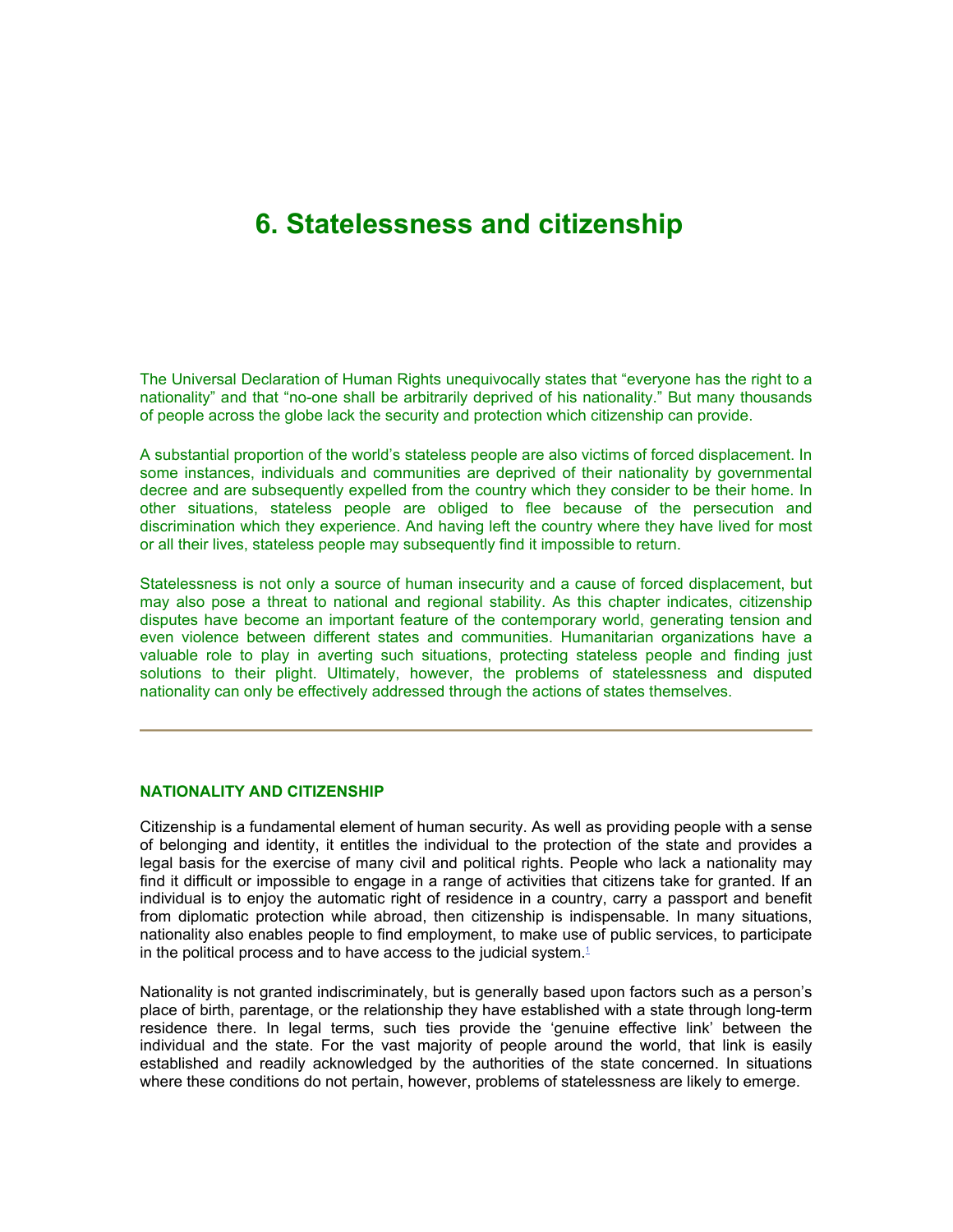Under international law, a stateless person is one "who is not considered as a national by any state under the operation of its law."<sup>[2](#page-19-0)</sup> This definition is helpfully concise and to the point. But it is also a very limited and somewhat legalistic definition, referring to a specific group of people known as *de jure* stateless persons. It does not encompass the many people, usually described as *de facto* stateless persons, who are unable to establish their nationality or whose citizenship is disputed by one or more countries. This chapter uses the notion of statelessness in its broader sense, to denote all those people who lack what has become known as an 'effective nationality', and who are consequently unable to enjoy the rights that are associated with citizenship. $3$ 

Statelessness, whether of the *de jure* or *de facto* variety, has many causes. An individual may lose his or her nationality and fail to acquire a new one as a result of an extended stay abroad or through marriage to (and subsequent divorce from) a person of a different nationality – a problem which affects a disproportionate number of women. Although it is the fundamental right of every child to acquire a nationality, children who are born to stateless parents or refugees – or who are born out of wedlock – may be denied citizenship.

Individuals may also find themselves stateless because of faulty administrative practices, the failure or refusal of a state to ensure the registration of births, or because of conflicts in the nationality laws of different countries, particularly when one adheres to the principle of *jus sanguinis* (citizenship on the basis of descent) and the other adheres to the principle of *jus soli* (citizenship on the basis of the place of birth). Finally, a person may voluntarily renounce their nationality and fail to acquire a new citizenship before that renunciation takes effect. In recent years it has also been known for asylum seekers to become or remain stateless by choice, so as to enhance their prospects for admission to one of the more prosperous countries.

Situations of statelessness involving larger numbers of people tend to arise in a number of different circumstances. Governments may amend their citizenship laws and denationalize whole sections of society in order to punish or marginalize them or to facilitate their exclusion from the state's territory. The formation of new states, resulting from decolonization or the disintegration of a federal polity, may leave thousands or even millions of people stateless or with a disputed claim to citizenship. Large-scale statelessness may also arise in the context of mass expulsions and refugee movements, especially when the population concerned has lived in exile for many years without acquiring the citizenship of their asylum country.

## **The revival of international interest**

During the cold war – a period of relative stability in the configuration of states – the problem of statelessness was generally regarded as a minor one, affecting just a small number of people who fell into the interstices of the international system. As a result, the issue failed to attract a significant amount of attention from governments or humanitarian organizations.

International conventions on statelessness were established in 1954 and 1961, but, for reasons that will be explained later, few countries chose to accede to these legal instruments. In 1975, UNHCR was entrusted with certain responsibilities in relation to stateless people. For the next 15 years, however, the organization devoted relatively little time, effort or resources to this element of its mandate.

Commenting upon this situation in 1988, the Independent Commission on International Humanitarian Issues (a body co-founded by a former UN High Commissioner for Refugees) observed that "UNHCR has remained somewhat indifferent when it comes to the fate of the stateless. The term 'stateless person' hardly ever appears in UNHCR publications – a fact which, together with the doctrinal vacuum in this particular area, only serves to heighten a general indifference towards a problem which should rather inspire in human terms the same compassion as that shown to refugees." $4$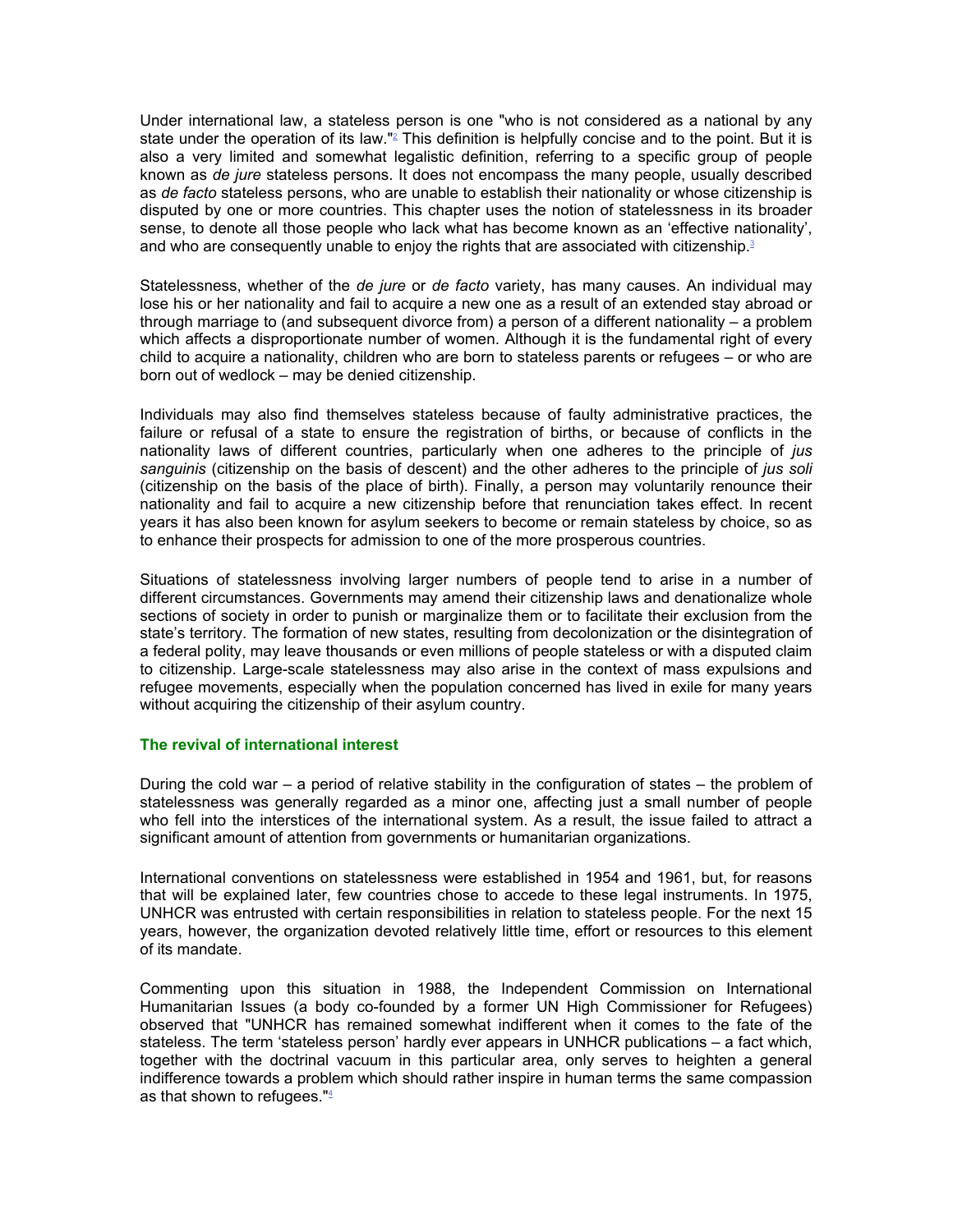Since that comment was made, the problem of statelessness has forced its way onto the international humanitarian and security agenda as a result of several related factors: the rise of ethnic consciousness in certain parts of the world; the increased incidence of communal conflict; the associated disintegration of several federal polities; the fear of large-scale population movements involving stateless people; and the tightening of immigration controls throughout most of the industrialized world.

At the same time, the international community's changing approach to the problem of forced displacement has prompted UNHCR and other humanitarian organizations to address the issue of statelessness in a more urgent and systematic manner. Three specific trends have contributed to this outcome: the new emphasis which is being placed on human rights in countries of origin and the prevention of mass exoduses; the growing recognition that countries of origin must play a primary role in averting and resolving situations of forced displacement; and the somewhat belated recognition that voluntary repatriation is in most instances the most appropriate solution to refugee problems. As a UNHCR staff member has observed, had voluntary repatriation been more actively promoted in earlier years, then the organization "would have been required to concentrate on nationality and citizenship issues much sooner, as a key element in the repatriation of stateless refugees."<sup>[5](#page-19-0)</sup>

## **The relevance of history**

The recent time of turbulence in international affairs can in many senses be compared with the period of imperial collapse which followed the first world war, and the period of state dissolution and formation which occurred in the aftermath of the second global conflict.

The disintegration of the Austro-Hungarian, German and Ottoman empires in the wake of their defeat in the first world war led to the establishment of new states such as Czechoslovakia, Hungary and Yugoslavia, the restoration of the former state of Poland, and the simultaneous adjustment of many international borders in the area directly or indirectly affected by the conflict. This process of state formation was accompanied by a number of large-scale population movements, including the transfer of populations on the basis of their ethnic and religious identity. Some five million people moved – or were moved – in this way, a process which evidently required the states concerned and the international community as a whole to address some complex citizenship questions.

US President Woodrow Wilson, perhaps the key figure of the post-war peace process, had little doubt about the relationship of nationality issues to the broader problem of regional and international security. Referring to the effort to create stable states through the redrawing of international borders and the transfer of populations, Wilson commented that "we are trying to eliminate those elements of disturbance, as far as possible, that may interfere with the peace of the world." $6$ 

Ironically, of course, the subsequent two decades were characterized much more by violence than by peace, culminating in a second world war that generated a new wave of expulsions and population displacements, many of them involving people who had lost or been stripped of their nationality. Analyzing these events in her seminal study of the period, Hannah Arendt observed that "since the peace treaties of 1919 and 1920, refugees and the stateless have attached themselves like a curse to all the newly established states on earth. $"^{\mathbb{Z}}$ 

Although some of these people were able to return to their homes almost as soon as the war had ended, the problems of displacement and statelessness persisted. With the borders of Europe being redrawn once more, up to 15 million Germans from Czechoslovakia, Hungary, Poland, the Soviet Union and Yugoslavia were forced to move to Austria or Germany . The Soviet Union's annexation of the eastern part of the inter-war Polish state resulted in the massive transfer and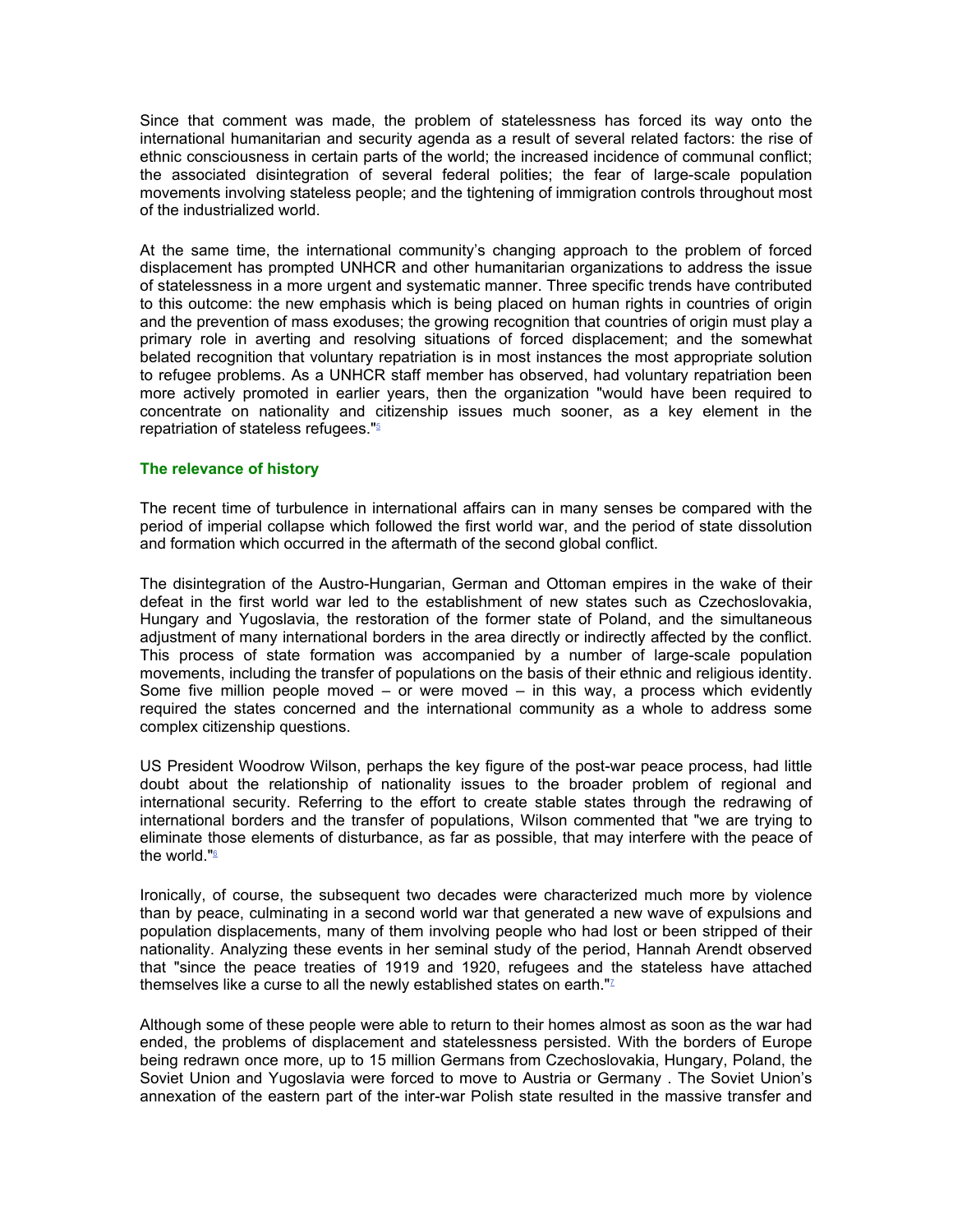expulsion of Ukrainians and Poles, many of the latter settling in areas which had been newly acquired from Germany and from which the native population had been expelled. These and other movements involved not only the displacement of people, but also necessitated a transfer of nationality and citizenship rights.

While the post-war configuration of European states had begun to assume a degree of stability by the end of the 1940s, the same period witnessed a new spate of upheavals in other parts of the world, leaving a further legacy of statelessness amongst the populations involved. These events included, for example, the decolonization and partition of India in 1947 and the subsequent movement of Hindus and Muslims between India and Pakistan; the conflict over Palestine and the creation of Israel in 1948, creating a Palestinian diaspora in the Middle East and beyond; and the Chinese revolution of 1949, which led to the establishment of a communist government on the mainland and a nationalist government on the island of Taiwan, both of them claiming to represent the Chinese state. All of these tumultuous events raised important questions about the citizenship status of the populations concerned – questions which in many cases have not yet been fully resolved.

In Bangladesh, for example, some 240,000 Biharis (primarily non-Bengali Moslems who fled from India during the partition of 1947 and who supported West Pakistan during the 1971 secessionist struggle) continue to live in camps, waiting for the day when they can take up residence and citizenship in Pakistan.[8](#page-19-0) Despite the progress that has been made in the Middle East peace process, the current and future citizenship status of many Palestinian refugees remains to be determined. And in early 1997, efforts were still being made to find a solution for a small number of ethnic Chinese boat people in Hong Kong, whose claim to refugee status had been rejected and who were refused readmission to Viet Nam, on the grounds that they had a stronger link to China or Taiwan.<sup>[9](#page-19-0)</sup>

As these and other examples demonstrate, the question of nationality is an unusually sensitive one, going to the heart of a country's sovereignty and identity. It is for this reason that disputes over citizenship so frequently prove to be intractable and become the source of tension and conflict, both within and between states.

## **NEW DIMENSIONS OF STATELESSNESS**

History has demonstrated that the problems of statelessness and disputed or ambiguous nationality are normally associated with periods of profound change in international relations. It is therefore not surprising that the past few years have witnessed a significant increase in the incidence of such problems.

Since the end of the 1980s, serious situations of statelessness have arisen in almost every part of the world, with the primary exception of the Americas (se[e Map M\).](#page-39-0) For analytical purposes, such situations can be divided into two broad categories: those involving ethnic or minority groups which do not enjoy full or undisputed citizenship of the countries where they live; and those associated with the dissolution of multinational or multiethnic federal states and the formation of new political entities.

## **Africa, Asia, the Americas and Middle East**

The situations of statelessness and disputed citizenship which can be placed in the first of these two categories are generally to be found in the less-developed regions of the world. The ethnic and minority groups most directly affected by these problems in recent years include: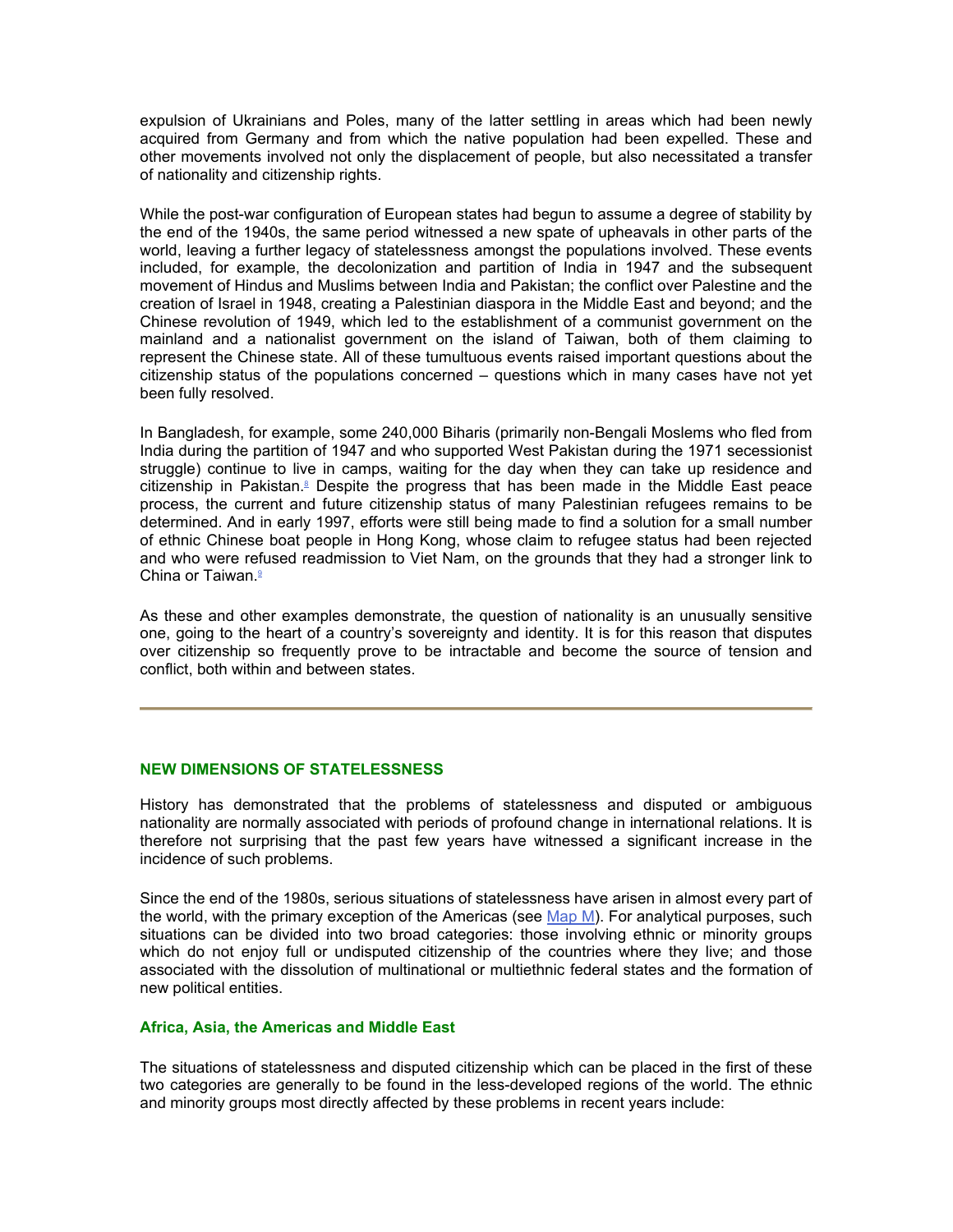- up to 120,000 Nepali-speaking southern Bhutanese who are living as refugees in Nepal and India, and whose claim to Bhutanese citizenship is rejected by the authorities of that country;<sup>[10](#page-19-0)</sup>
- the ethnic Vietnamese population of Cambodia, thought to consist of around five per cent of the country's 10 million people, and whose citizenship remains unclear in the country's current nationality legislation;
- up to 250,000 Bidoons (an Arabic expression derived from a phrase meaning 'without nationality'), long-term but stateless residents of Kuwait, many of whom are now to be found in Iraq and other countries in the Persian Gulf;
- around 60,000 black Africans from Mauritania living as refugees in the neighbouring country of Senegal, and whose claim to citizenship has been challenged by the Mauritanian authorities;
- up to 200,000 Kurds in Syria, many of whom became stateless as a result of a 1962 census which withdrew Syrian citizenship from people who had allegedly entered the country illegally from Turkey;
- the Rohingya people of western Myanmar, a largely stateless Moslem minority group consisting of some two million people, a small proportion of whom are accommodated in refugee camps in Bangladesh; and,
- the Banyarwanda and Banyamulenge peoples of eastern Zaire, ethnic Tutsis with a previously disputed claim to Zairean citizenship, estimated by many commentators to number in the region of 800,000.

While the situations described above are somewhat disparate in nature, a number of broad generalizations can be made with regard to such manifestations of statelessness. First, they tend to involve groups which are clearly distinguished from the rest of a country's population, whether as a result of their race, religion or ethnic origin. Second, they often involve communities which are regarded as a threat to the ruling elite or the majority population, either by virtue of their numbers or as a consequence of their perceived disloyalty to the state. And third, such situations normally arise in countries which lack a pluralistic political culture, and where minority groups are liable to be used as scapegoats by the state and other sections of society. Recognizing this link, the UN High Commissioner for Refugees has observed that "on the plane of rights, the prevention and reduction of statelessness is an important aspect of securing minority rights."<sup>[11](#page-19-0)</sup>

The second of the two categories identified earlier – problems of statelessness associated with the break-up of multiethnic federal states – relates primarily to more developed regions of the world, and specifically to areas which are emerging from long periods of communist or socialist rule: the Commonwealth of Independent States (CIS), the Baltic states, former Yugoslavia, and the Czech and Slovak republics. As one analyst has suggested, with the end of the cold war and the disintegration of the communist bloc, an 'unmixing of peoples' is under way, bringing insecurity and uncertain citizenship status to substantial numbers of people. $12$ 

In numerical terms, the number of stateless people living in the former communist areas is almost certainly no greater than the number to be found in other parts of the world. And in humanitarian terms, the insecurity and hardship experienced by stateless people in the less-developed regions has in many instances been far more serious than that experienced by their European counterparts. Even so, it is quite evident that the international community's new interest in statelessness and nationality disputes has to a very large extent been generated by the fear of instability, conflict and population displacement in the geopolitically sensitive areas examined below.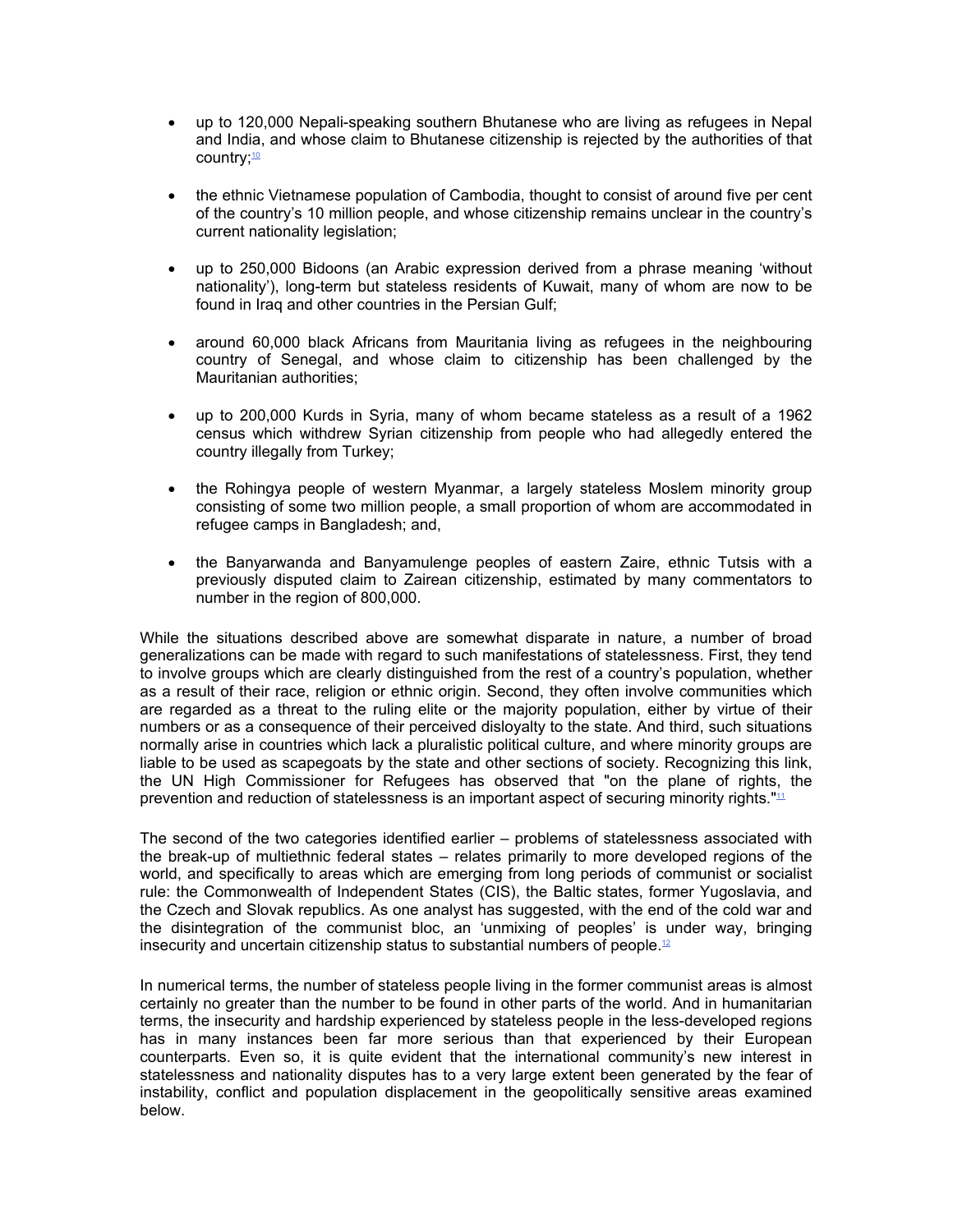#### **The Commonwealth of Independent States**

During its 75-year history, the former Soviet Union, a vast and ethnically heterogeneous state, experienced forced displacement and officially stimulated migration flows on a massive scale. Describing the ensuing problems for the Soviet successor states, one analyst has observed that "the breakup of the Soviet Union has transformed yesterday's internal migrants, secure in their Soviet citizenship, into today's international migrants of contested legitimacy and uncertain membership... In so doing, it has made the politics of membership and citizenship one of the most pressing issues confronting the successor states." [13](#page-20-0)

A scholar from the region makes a broadly similar point, emphasizing that there has been nothing accidental about these developments. "The enforcement of ethnically selective citizenship and official language laws in societies with sizeable and culturally distinct communities has caused massive discontent and inter-ethnic tensions in Estonia, Latvia, Moldavia, Georgia, Ukraine and in Central Asia."<sup>14</sup>

When, in December 1991, Soviet citizenship ceased to exist, some 287 million people were left with or in need of a new nationality. One of the primary tasks for the 15 countries which emerged from the dissolution of the USSR was to define precisely who their citizens were, and to establish new rules for the granting of citizenship.

In general, the 12 countries which now comprise the Commonwealth of Independent States (CIS) have chosen variants of the so-called 'zero-option', whereby all those people who were permanent residents when the new law entered into force were recognized as citizens, irrespective of their ethnic origins.

Because of the different rules and policies used by the successor states for the granting of citizenship to those people who were not permanently resident when their respective citizenship laws were adopted, some groups of people have encountered problems of statelessness. Amongst such people are the 'formerly deported peoples', who were forcibly transferred en masse during the period of Stalinist rule, and who had not managed to return to their place of origin before the Soviet Union disintegrated (se[e Box 6.1\).](#page-22-0)

In 1997, for example, between 60,000 and 170,000 Crimean Tatars who had returned to Crimea from Central Asia after 1991 remained without citizenship. The same problem confronts some of the Meskhetian Turks who are dispersed in the Russian Federation, Ukraine and other CIS states.

While not always stateless in legal terms, much larger numbers of Russians, Ukrainians and Belarusians living outside of their ancestral homelands have been significantly affected by the events of the past six years. A politically, economically and culturally dominant group during the period of communist rule, the special status of the Russian-speaking Slavic diaspora has been undermined by the unexpected transformation of the region's political geography and the reaffirmation of national identities within the successor states.

Having lost the security which they once enjoyed, having become akin to foreigners in their country of permanent residence, and having in some instances been affected by communal tensions, large numbers have decided to move. According to the Russian authorities, between 1992 and 1996, some three million people migrated to the Russian Federation, mainly from Central Asia and the Transcaucasus. Their reasons for moving were various: to improve their economic situation, to escape from armed conflict or to remove themselves from situations where they perceived a growing level of discrimination against them. Up to a third of these 'resettlers' have been recognized by the Russian authorities as forced migrants.<sup>[15](#page-20-0)</sup>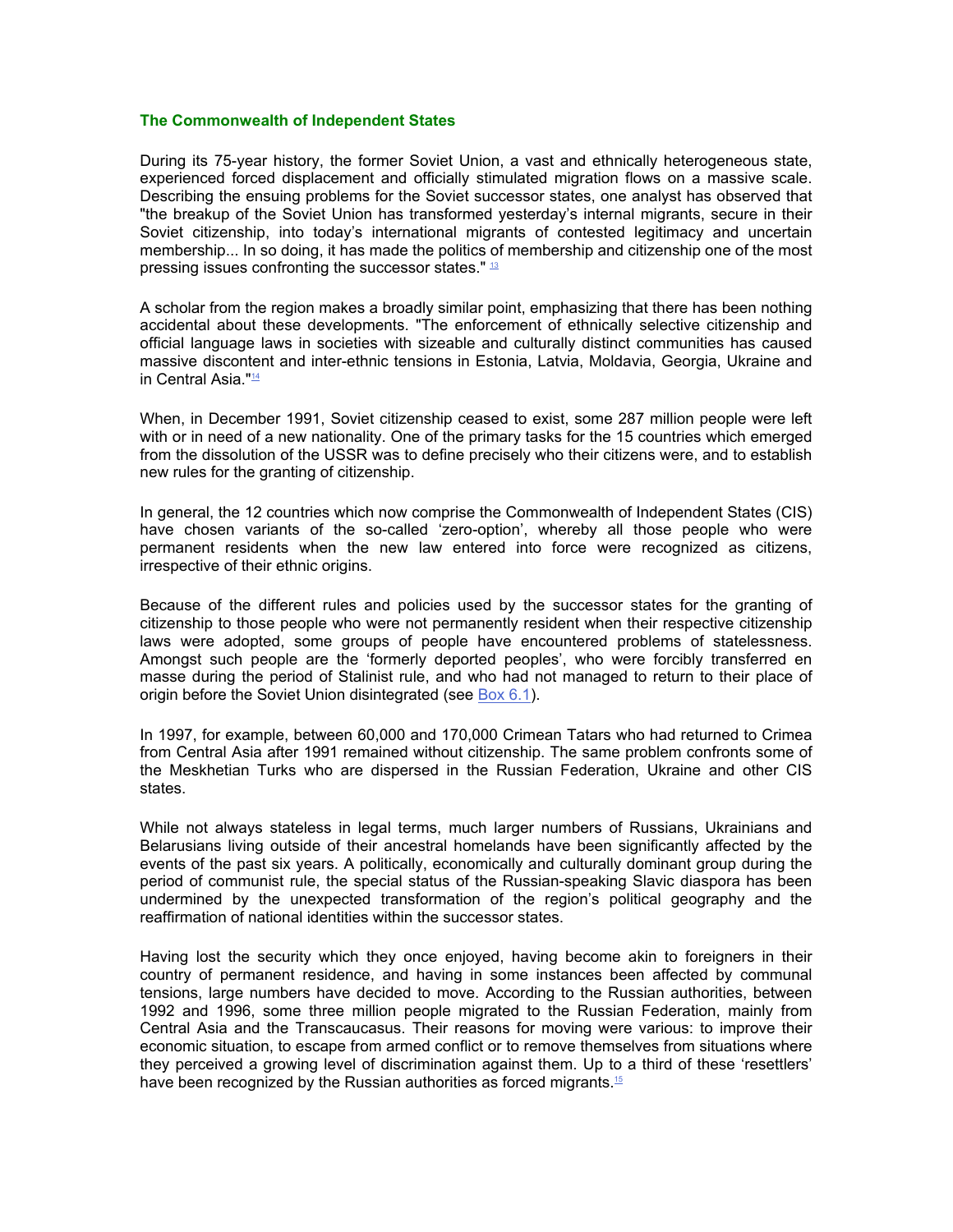## **The Baltic states**

Of all the Russian diaspora – in 1991 more than 25 million people in total – those living in the Baltic states have been most directly affected by the issues of citizenship and statelessness. This phenomenon is the result of both demographic and political factors.

At the end of the 1980s, Russians comprised around 18 per cent of the total population living outside of the Russian Republic, the result of a longstanding migratory process that had been actively promoted during the Soviet period. But the Russian diaspora was not evenly scattered across the Soviet Union, over two-thirds of it being concentrated in Ukraine and Kazakstan. In Georgia, Azerbaijan and Armenia, the Russian share of the population amounted to less than seven per cent, whereas in the Baltic republics of Estonia and Latvia, the proportion stood in the region of one third (se[e Figure 6.1\).](#page-36-0)

The migration of Russians into Estonia and Latvia, a movement which continued until the latter years of the Soviet Union, led to significant changes in the ethnic composition of these societies. In the period from 1939 to 1989, for example, the proportion of Latvians in the population of Latvia fell from around 75 per cent to just over 50 per cent. During the same period, the titular proportion of the population in neighbouring Estonia fell from 90 percent to just over 60 per cent.

The particular salience of the Russian presence in the Baltic states is not simply a question of demography, but also a matter of political history. For Estonia, Latvia and Lithuania, unlike the other successor states of the Soviet Union, had all enjoyed a protracted period of independence after the first world war. Only in 1940 had the Baltic states been annexed and incorporated by the USSR, an event which had opened the door to mass deportations, large-scale Russian settlement and a corresponding belief amongst the 'indigenous' population that their society and culture was being diluted.

Given this historical context, it was not altogether surprising that on reasserting their national rights and eventually regaining their independence, the Estonian and Latvian authorities chose to introduce new nationality laws which granted citizenship only to those residents and their descendants who were citizens at the time of occupation in 1940. Complex naturalization procedures were established for people who took up residence after that date, a provision which had important exculsionary implications for most of the russophone Slavic population.

Not least of the conditions attached to citizenship was proficiency in the local language, a requirement which effectively barred many Russians from becoming citizens of the two reconstituted states. At the same time, substantial numbers of long-term residents have been excluded from the electoral process, prevented from taking up certain kinds of employment and barred from participating in privatization programmes. Consequently, in Latvia, out of a population of 2.6 million, over 700,000 people were left stateless, while in Estonia, a third of the 1.5 million population became non-citizens. By February 1997, fewer than 5,000 people had been granted Latvian citizenship through the new naturalization procedure.

These developments have had some important consequences, not only for the people concerned, but also for the broader issue of regional stability. Tensions have been generated between Russia and the Baltic states, while fears have been expressed that large numbers of stateless people will join the reflux to Russia, placing additional strains upon that country's already limited resources.

## **Former Yugoslavia**

The significance and complexity of the citizenship issue in former Yugoslavia derives from three related phenomena: the disintegration of the Socialist Federal Republic of Yugoslavia (SFRY) at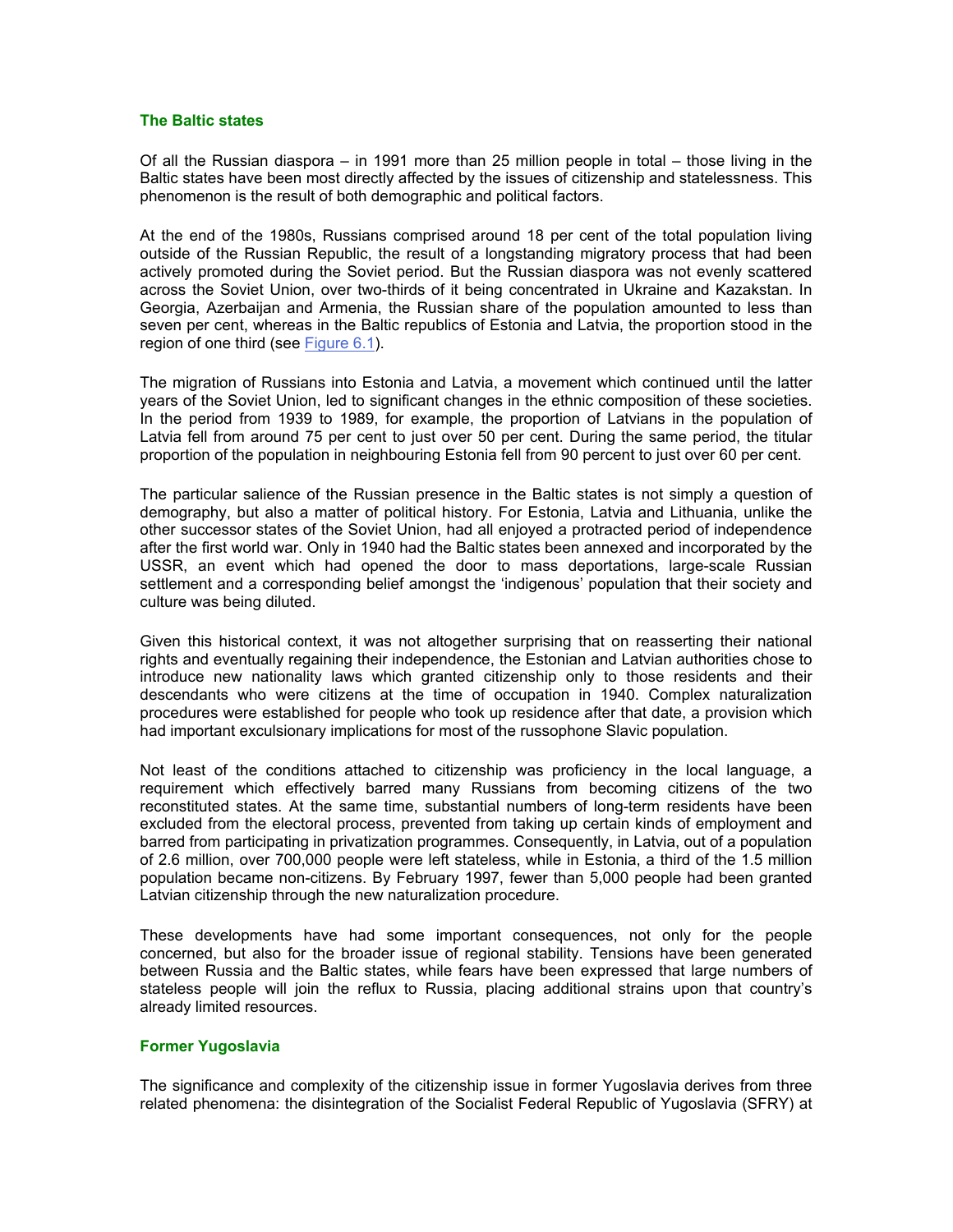the beginning of the 1990s; the subsequent armed conflicts which occurred within and between the successor states; and the displacement of around four million people, both within and beyond the borders of former Yugoslavia, as a result of those wars.

In the legal regime of the SFRY, every Yugoslav citizen possessed both federal citizenship and internal citizenship of one of the six republics: Bosnia and Herzegovina, Croatia, Macedonia, Montenegro, Serbia and Slovenia. But the latter form of citizenship had few practical implications. All citizens of the SFRY, irrespective of their republican nationality, enjoyed the same rights and were free to live and work on any part of the federal territory.

As all citizens of the SFRY held a republican citizenship at the time when the country disintegrated, and as the citizenship laws of the successor states all enshrined the principle of legal continuity, de jure statelessness has in general been avoided. In states which were affected by armed conflict, however, most notably Bosnia and Croatia, some people found themselves without a nationality because they could not prove their former republican citizenship and because municipal birth and nationality registers had disappeared or been destroyed.

While *de jure* statelessness may not have been a great problem, the application of the principle of legal continuity threatened to create a problem of *de facto* statelessness for the hundreds of thousands of people who were living outside of the republic of which they were now citizens. In short, they were at risk of becoming foreigners in their usual place of residence. Some successor states, such as Bosnia and the Federal Republic of Yugoslavia (Serbia and Montenegro) have taken steps to facilitate the naturalization of people who were living on their territory at the time of independence. However, many citizens of the former SFRY, particularly those in Croatia and Macedonia, as well as those who had fled abroad, have not been able to obtain an effective nationality.<sup>[16](#page-20-0)</sup>

In 1995, a UNHCR publication reported that the citizenship problems of former Yugoslavia were political as well as legal in nature. "The main problem," it stated, "is that some of the newly established states have, by means of various legal devices, attempted to exclude from their nationality or at least delay the acquisition of their nationality by persons who have been residing in their territory for considerable lengths of time. Such cases have invariably involved persons belonging to an ethnic minority which is perceived as 'undesirable' from the point of view of the majority's nationalist faction."<sup>[17](#page-20-0)</sup>

With the mutual recognition of the successor states and the signing of the Dayton accords (which include *inter alia* the 1961 Convention on the Reduction of Statelessness) a basis has been established for the resolution of the citizenship issue. In addition, a number of expert meetings on citizenship legislation have been held, enabling the Council of Europe and UNHCR to develop a set of recommendations that will allow the states concerned to address the problem of statelessness and to promote the right to an effective nationality for all former SFRY citizens. Even so, organizations such as the Open Society Institute have continued to express disquiet about this issue, especially its impact on already disadvantaged groups, such as ethnically mixed families, migrants, refugees and the Roma.[18](#page-20-0)

## **The Czech and Slovak republics**

From its emergence in 1918 until 1968, Czechoslovakia was a unitary state with a single citizenship. When the Czechoslovak Federation was created in 1969, however, two levels of citizenship were introduced: citizenship of the federation and citizenship (termed 'nationality' or 'internal citizenship') of the two constituent entities. In the context of international law, only citizenship of the federation was recognized and conferred any rights and duties. Internal citizenship held little meaning in practice.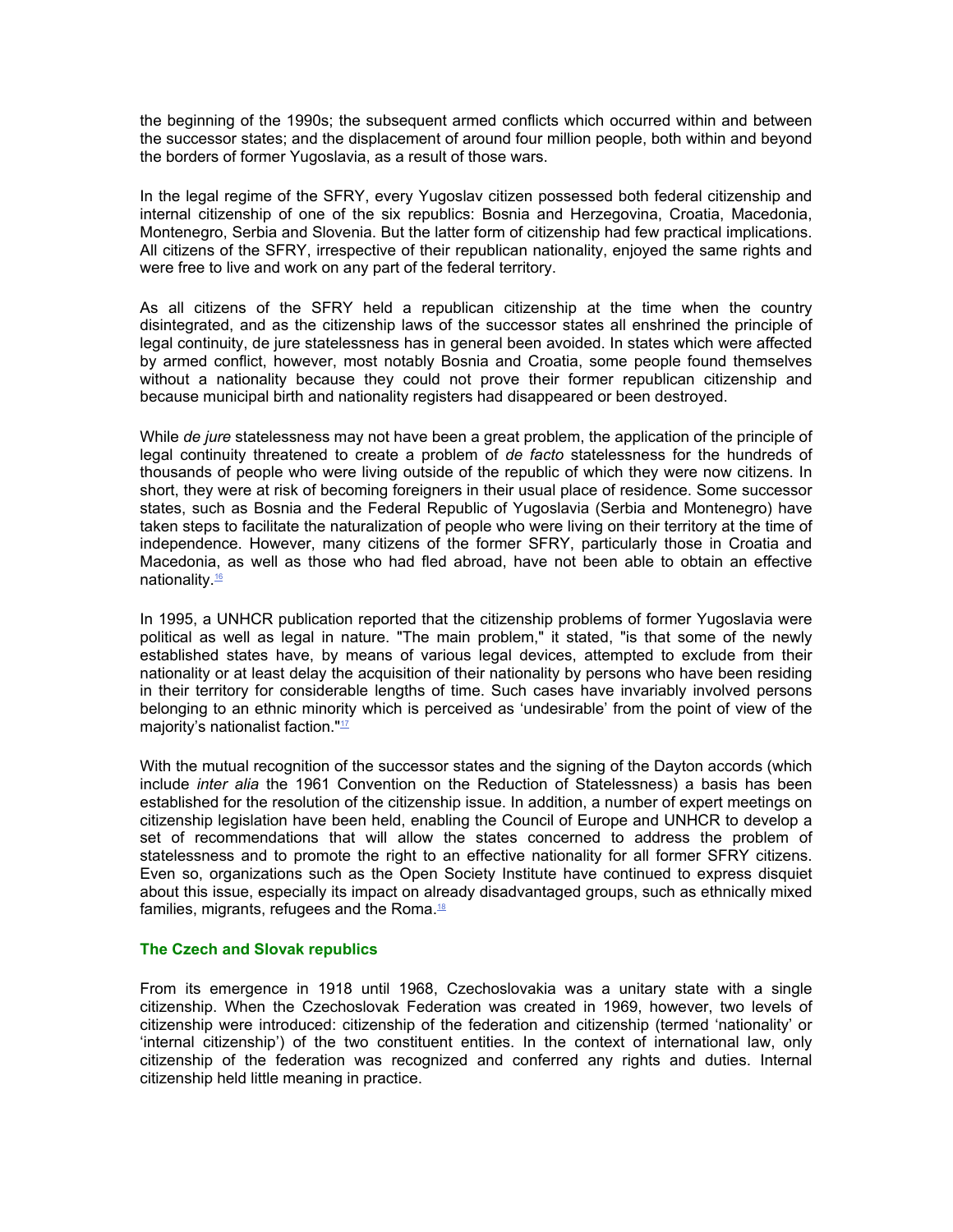When the country was dissolved in December 1992, each of the successor entities – the Czech Republic and the Slovak Republic – adopted new legislation to define both the initial body of citizens and the process whereby people could become naturalized citizens. The legislation of both countries defined their initial bodies of citizens by reference to the 'internal citizenship' of the former federation. As a result, many people with lifetime residence in the Czech Republic were nevertheless designated as Slovaks and vice versa. These people effectively became foreign citizens in their usual place of residence.

Whereas the Slovak legislation provided an unrestricted option of Slovak citizenship for all former federal citizens, the Czech legislation imposed three significant restrictions on the right to become a Czech citizen. An individual wishing to acquire Czech citizenship had to have been resident on the territory of the Czech Republic for at least two years, had to have been exempted from Slovak citizenship, and had to have a clean criminal record for the preceding five years. These restrictions applied regardless of the individual's connections with the Czech Republic.

Although the scope of the problem was not clear, cases of *de jure* and *de facto* statelessness certainly occurred as a result of this legislation. The problem was of particular relevance to the gypsy or Roma minority group in the Czech Republic, since most were born on Slovak territory or were descended from people born in Slovakia (see Box 6.2).

Along with other bodies, such as the Council of Europe, UNHCR expressed concern about the restrictions incorporated into the Czech citizenship law and called for solutions to the problem. In addition to the obstacles contained in the law, UNHCR pointed out, people were finding it hard to acquire Czech citizenship as a result of restrictive interpretations of the legislation, coupled with high administrative fees, burdensome paperwork and a lack of clear guidance and information.

In September 1996, UNHCR's Regional Bureau for Europe reported that there were "significant numbers" of *de facto* stateless persons in the Czech Republic, many of them wrongly assumed to be Slovak.<sup>19</sup> At the end of the year, however, the Czech parliament passed an amendment to the citizenship law, providing the Minister of the Interior with the authority to waive the clean criminal record requirement – an amendment which is now being vigorously exercised. At the same time, UNHCR has established a project with a local non-governmental organization to provide legal assistance and administrative guidance to more than 2,000 people who have faced difficulties in ascertaining their nationality, a significant number of whom are former prisoners, foster children and people with physical disabilities.

## **HUMAN AND HUMANITARIAN IMPLICATIONS**

The right to nationality or citizenship was once described by a member of the US Supreme Court as "the right to have rights."  $20$  As this comment suggests, citizenship provides the legal connection between individuals and the state, and thus serves as the basis for the realization and enjoyment of all other rights. It is therefore not surprising that stateless people have in many instances been denied those rights and have been obliged to live in conditions of acute legal, physical and psychological insecurity.

The desperate circumstances of stateless people have attracted the attention of many commentators over the years. A United Nations study on statelessness published in 1949, noted that "normally every individual belongs to a national community and feels himself part of it. He enjoys the protection and assistance of the national authorities. When he is abroad, his own national authorities look after him... The fact that the stateless person has no nationality places him in an abnormal and inferior position which reduces his social value and destroys his own self-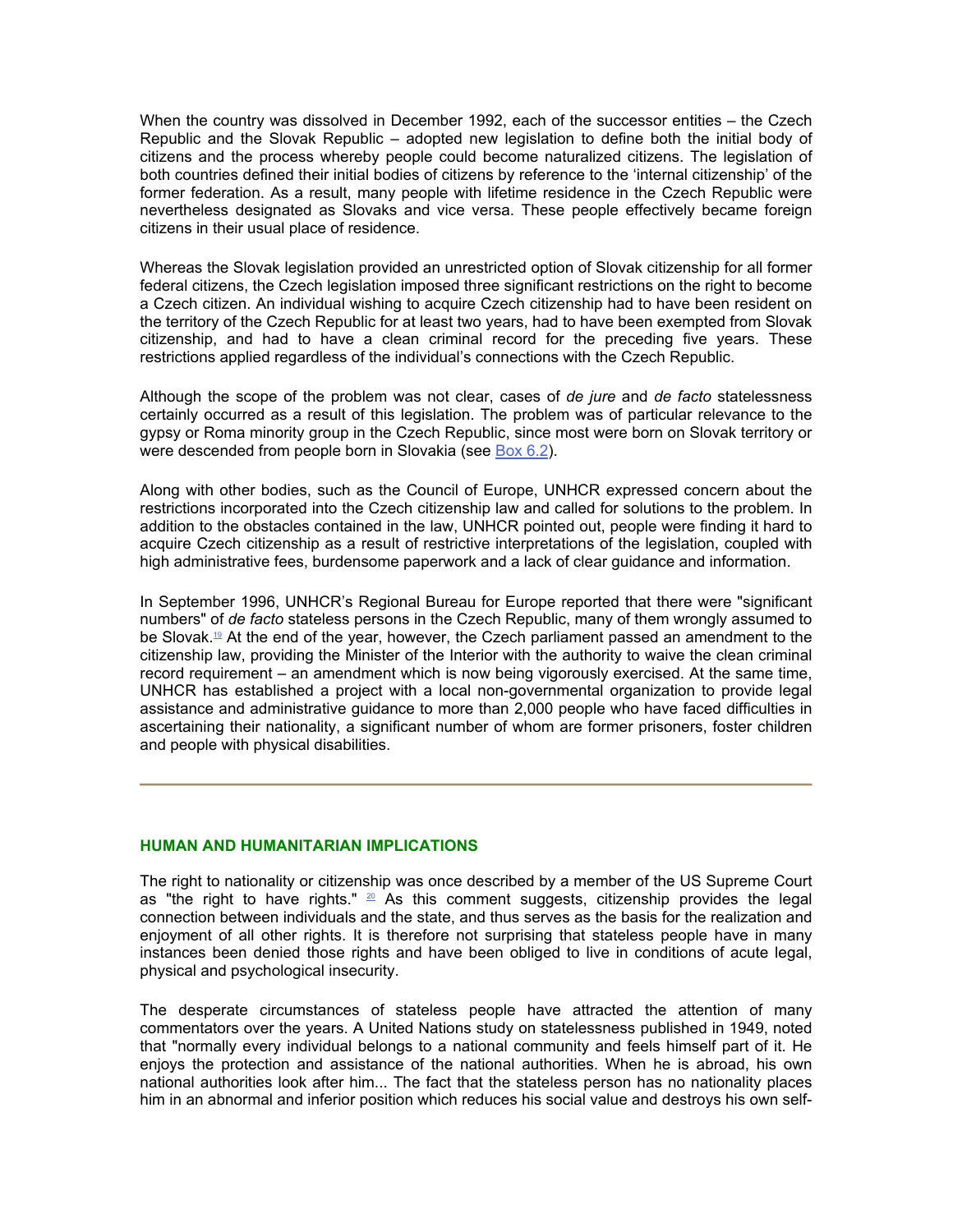confidence."<sup>[21](#page-20-0)</sup> Two years later, Hannah Arendt observed that the tragedy of stateless people "is that they no longer belong to any community whatsoever," and that they are often forced into the role of outlaws, living on the margins of society, "without the right to residence and without the right to work." $22$ 

A paper completed in 1996 by UNHCR's expert on nationality issues indicates that little has changed since those observations were made. "Failure to acquire status under the law," she comments, "creates significant human problems. These problems can negatively impact many important elements of life, including the right to vote, to own property, to have health care, to send one's children to school, to work, and to travel to and from one's country of residence."<sup>[23](#page-20-0)</sup>

In its analysis of the problem, the Independent Commission on International Humanitarian Issues draws particular attention to the linkages between statelessness, the right to freedom of movement and the broader problem of forced displacement. "The stateless are part of those unwanted people who are refused right of entry to countries or who are turned back at borders... If they are taken in, they often live in uncertainty for many years." "Nationality," the Commission continues, "is not only the right to a passport and material advantages. It also confers upon the individual an identity and the sense of belonging to a community – elements without which a person remains vulnerable and uprooted."<sup>24</sup>

## **The link with forced displacement**

There are some intimate connections between statelessness, refugee movements and others forms of forced displacement. This section considers three: displacement as a cause of statelessness; displacement as consequence of statelessness; and statelessness as an obstacle to the resolution of refugee problems.

Exiled communities and other uprooted populations are particularly vulnerable to statelessness, especially when their displacement is followed or accompanied by a redrawing of territorial boundaries. Several examples of this phenomenon have already been cited: the Biharis of Bangladesh, the Palestinians, and the formerly deported populations of the former Soviet Union.

The CIS region provides some additional instances of the way that large-scale displacement can arise in the context of forced displacement. The conflict between Armenia and Azerbaijan, for example, resulted in the forced displacement of hundreds of thousands of people. As the USSR still existed when the conflict began in 1988, these internally displaced people initially retained their status as Soviet citizens. After 1991, however, they became both stateless and refugees, due to the absence of citizenship legislation in the two successor states.

A second and perhaps more significant linkage between forced displacement and disputed citizenship is to be found in the frequency with which stateless and denaturalized populations are obliged to flee from their usual place of residence. In the CIS region and other parts of the former communist bloc, the movement of people affected by citizenship problems has not really assumed the dramatic form that some commentators had predicted two or three years ago. The return of the Russians and other Slavic peoples to their ancestral homelands can in some instances be regarded as a form of forced displacement, especially when it has been provoked by targeted attacks on such groups and discrimination against them. More generally, however, it is perhaps best described as a migratory movement.

Elsewhere in the world, however, several groups of stateless people have been directly involved in recent refugee movements, expulsions and internal displacements.

**Mauritania.** In 1989-90, around 60,000 black Africans were expelled from Mauritania to Senegal, where they were recognized as refugees and assisted by UNHCR. The impasse for the 56,000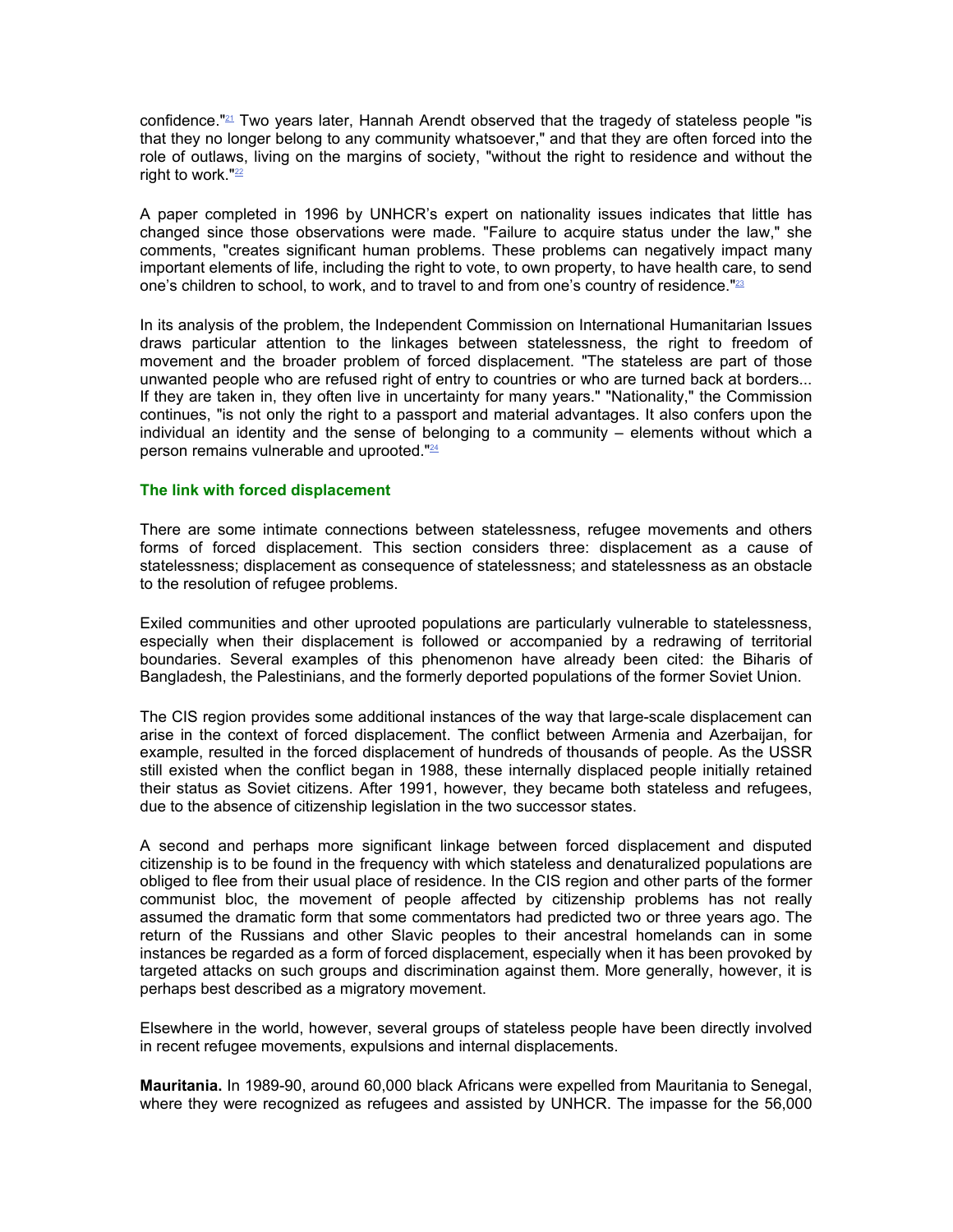refugees who are still in Senegal centres on their insistence that the Mauritanian authorities repatriate them *en masse*, return their land and issue them with new identity documents. For their part, the Mauritanian authorities have maintained that those people who were expelled from the country at the end of the 1980s were in fact Senegalese nationals and that their Mauritanian identity documents were fraudulent.<sup>25</sup>

**Kuwait.** In the late 1980s, the Kuwaiti authorities promulgated a series of measures that removed the Bidoon from the country's census rolls and stripped them of their civil identification cards, thereby depriving them of access to government jobs and social services. During and after the Iraqi occupation and Gulf War of 1991, 100,000 or more Bidoons left Kuwait and arrived in Iraq, some of them leaving as a result of mass expulsions. Following their departure, the US State Department reported in 1993, "the government prevented the return of the Bidoon who had left Kuwait, either willingly or by force... by delaying or denying their entry visas." Since that time, few have been allowed to return to their former country of residence.<sup>[26](#page-20-0)</sup>

**Myanmar.** In 1991-92, some 250,000 Rohingyas, members of a Muslim minority group who are generally not recognized as citizens of Myanmar, fled from their homes and were accommodated in UNHCR-assisted refugee camps in Bangladesh. According to a report submitted by a Special Rapporteur of the UN Human Rights Commission, the exodus was occasioned by a military campaign which involved "extrajudicial executions, torture and ill-treatment, and forced labour and portering." These accusations have been rejected by the Myanmar authorities. $27$ 

**Bhutan.** Between 1990 and 1992, up to 120,000 Nepali-speaking people abandoned their homes in southern Bhutan and fled to Nepal and India. Around 90,000 of this number are accommodated in UNHCR refugee camps in Nepal. According to a UNHCR-sponsored report, the exodus was provoked by an attempt to withdraw Bhutanese citizenship from these people and to impose the very different culture and language of northern Bhutan upon them. These initiatives led to a series of demonstrations by the southern Bhutanese, followed by a "swift and harsh" response from the authorities, involving "arbitrary arrests, ill-treatment and torture." While the refugees have expressed their desire to return to Bhutan, the authorities there continue to deny that the majority of the refugees have a claim to Bhutanese citizenship, and therefore refuse to admit them.<sup>28</sup>

**Cambodia.** In 1993, around 35,000 ethnic Vietnamese – long-term residents of Cambodia who lack a clear status in the country's nationality laws – fled by boat after they had been subjected to a series of racially motivated attacks by Khmer Rouge soldiers. Most of this number fled into Viet Nam, while around 5,000 remained stranded on the Cambodian side of the border. According to a UNHCR publication, "all people of Vietnamese origin in Cambodia are vulnerable to racial violence, not only from the Khmer Rouge but also from other groups who may use anti-Vietnamese propaganda for political gains. The fact that the ethnic Vietnamese community cannot rely on regulations or legal documents makes them all the more vulnerable." $29$ 

**Zaire.** In 1996 and 1997, eastern Zaire was engulfed by an armed conflict which was to a large extent sparked off by a dispute over the nationality of ethnic Tutsis living in the area. The subsequent fighting, involving at least three different forces – Tutsi rebels, the former Rwandese army and the Zairean military – has provoked mass displacement amongst the local population and amongst the Rwandese refugees who fled to the area in 1994 (see Box 1.1).

Third and finally, if statelessness can be both a product of and lead to forced displacement, then the peaceful settlement of nationality disputes can play an important role in the task of resolving and averting situations of forced displacement. The exercise of an 'effective nationality' evidently enhances the attachment of individuals to a state and its territory. It reinforces their security and sense of belonging, and thereby contributes to the objective of enabling people to remain in – or return to – their usual place of residence.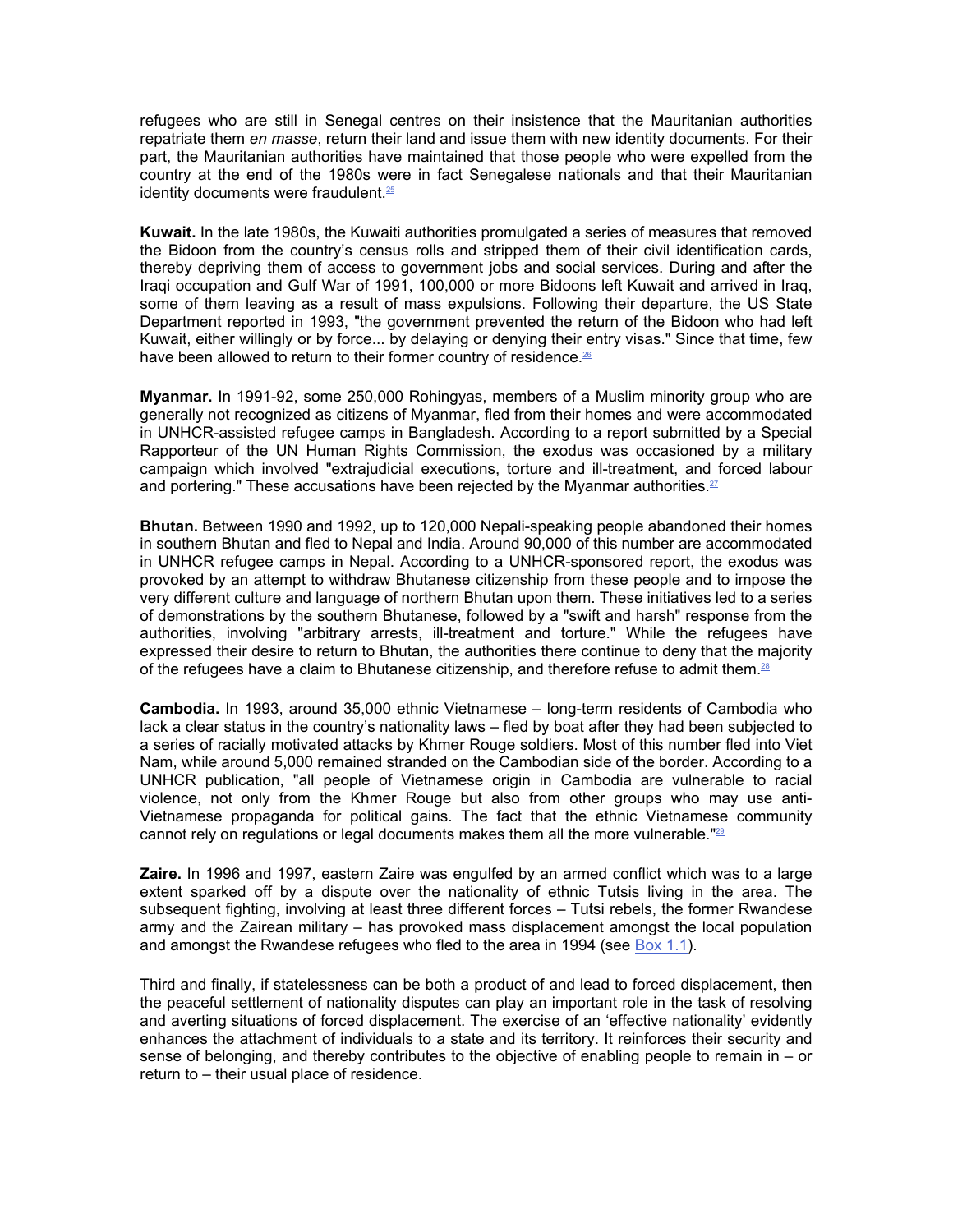Unfortunately, statelessness and nationality disputes continue to obstruct the search for solutions to refugee-related problems in several parts of the world. According to the Inter-Governmental Consultations on Asylum, Refugee and Migration Policies, in the CIS region and Eastern Europe, at least five different countries have refused to readmit rejected asylum seekers on grounds of their statelessness. And in Africa, Asia and the Middle East, a further 10 countries have declined to accept such rejected cases on the grounds that they did not recognize the people concerned as their nationals. In February 1997, moreover, Malaysia announced that it was unable to repatriate 8,000 irregular migrants originating from Myanmar, as the authorities of that country did not recognize their claim to citizenship.

More seriously, perhaps, nationality disputes continue to play an important part in several protracted situations of mass displacement, including those involving the Bidoons, the ethnic Vietnamese of Cambodia and the Palestinians (see [Box 6.4\).](#page-33-0) In the case of the southern Bhutanese, for example, the refugees in Nepal have expressed a desire to go back to their former country of residence, but have been unable to do so because their citizenship – and therefore their right to return – has not been recognized by the Bhutanese authorities. While the two states have held discussions on this and related issues, no solution has yet been found to the problem. As UNHCR has reported elsewhere, "the slow pace of progress of the Nepal-Bhutan government talks means that there is still some way to go before an end to the refugee crisis will be in sight."<sup>[30](#page-20-0)</sup>

The slow pace of repatriation to Bosnia has also been attributed to the persistence of the citizenship problem in that country. "The displaced would be far more likely to return home," the Open Society Institute suggests, "if they felt protected under rights afforded to citizens. Likewise, a harmonized and balanced approach to citizenship in successor states would probably build confidence and reduce instances of new movements of people."<sup>[31](#page-20-0))</sup>

## **NATIONAL AND INTERNATIONAL RESPONSIBILITIES**

Statelessness is first and foremost a problem for states to resolve. In the refugee field, it has become an established principle that countries of origin have a primary duty to desist from actions that force people to abandon their homes and a corresponding obligation to create the conditions that will enable exiled populations to repatriate.

A similar principle of state responsibility must be fostered in relation to the problem of statelessness. Above all, governments must acknowledge, both formally and in practice, that they do not have a right to withdraw or withhold the benefits of citizenship from whole sections of the population who can demonstrate a genuine and effective link with the country.

Given the frequency with which governments have denaturalized and expelled their citizens, coupled with the protracted nature of so many citizenship disputes, an appeal to the notion of state responsibility might seem somewhat naive. It is therefore worth recalling that in the past few years a number of countries have managed to address the problem of statelessness in a positive manner.

In Lebanon, for example, more than 10,000 stateless persons, most of them from Middle Eastern minority groups (but not including the Palestinians) were granted citizenship in 1994-95 (see [Box](#page-29-0)  [6.3\).](#page-29-0) In the Baltic state of Lithuania, where the Russian population is relatively small, an inclusive approach to the nationality issue has given all permanent residents the opportunity to become citizens of the country. As a result, the issue has not become a matter of significant political controversy. And in early 1997, the Hong Kong authorities granted British passports to around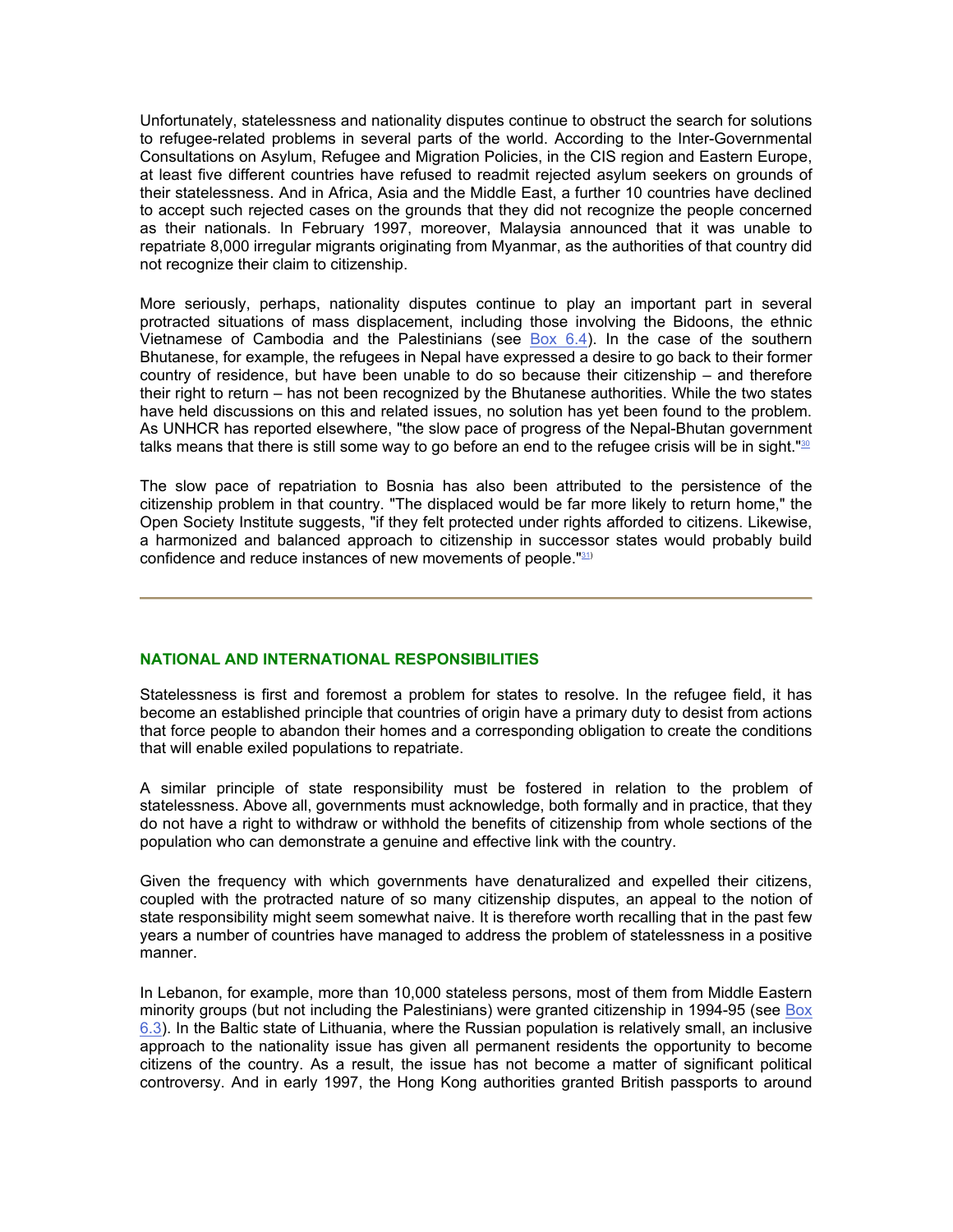8,000 people, many of them of Indian origin, who were at risk of becoming stateless following the handover of the colony to China.

Despite the nationality issues which have arisen with the dissolution of Czechoslovakia, the two successor countries have largely succeeded in sorting out the affairs of the former state. What is more, this objective has been achieved in a very short period of time and in a peaceful manner – in striking contrast to the violence and mass population displacements which have accompanied the dissolution of other federal states.

Significantly, both the Czech and Slovak states have both welcomed international involvement in their nationality problems. This approach has enabled UNHCR, the Organization for Security and Cooperation in Europe and the Council of Europe to assist in a number of ways: undertaking factfinding missions; commenting on new nationality legislation; training civil servants who are responsible for citizenship issues; and assisting individuals whose nationality status is unresolved.

As this example suggests, statelessness is often a result of rapid political change and a lack of preparedness in the countries concerned. A similar situation has arisen in Azerbaijan and several other parts of the CIS region. According to one commentator, "the administrative structures and legislative basis inherited from the Soviet period proved both inadequate and insufficient. New policies and legislation had to be designed without any institutional experience or trained personnel.["32](#page-21-0) In such situations, UNHCR and other international organizations evidently have an important role to play in helping the authorities to address the problem of citizenship.

## **The limits of sovereignty**

Unfortunately, however, statelessness does not always arise in an accidental or incidental manner. Nor are states with substantial numbers of stateless people always willing to seek advice and support from the international community. In such situations, and particularly when governments take steps to denaturalize and expel whole sections of their population, more assertive forms of international action may ultimately be required.

Statelessness has important implications for the security of people and the realization of their human rights. Statelessness can provoke large-scale refugee movements and thereby place substantial burdens on countries of asylum. Statelessness is a source of regional instability and can even become a threat to international peace and security. The international community therefore has a wholly legitimate interest in its prevention and elimination. Sadly, it would appear, in some situations this objective may only be achieved by measures such as the introduction of economic or diplomatic sanctions, the suspension of preferential trading agreements and the public condemnation of the country concerned.

Many states would evidently resist such intervention, stating that they have a sovereign right to determine under their own law who are and who are not its nationals. While this is technically correct, the power of the state in this respect is by no means absolute or untrammelled. The 1930 Hague Convention, for example, the first international attempt to ensure that all people have a nationality, stipulated that states must act in accordance with "international conventions, international custom and the principles of law generally recognized with regard to nationality." Subsequent jurisprudence has reconfirmed the principle that the citizenship issue cannot be considered to fall within the sole jurisdiction of states.

## **Regional initiatives**

Recent experience suggests that increased efforts should be made to articulate and implement the notion of state responsibility at the regional level. A good example of such initiatives is to be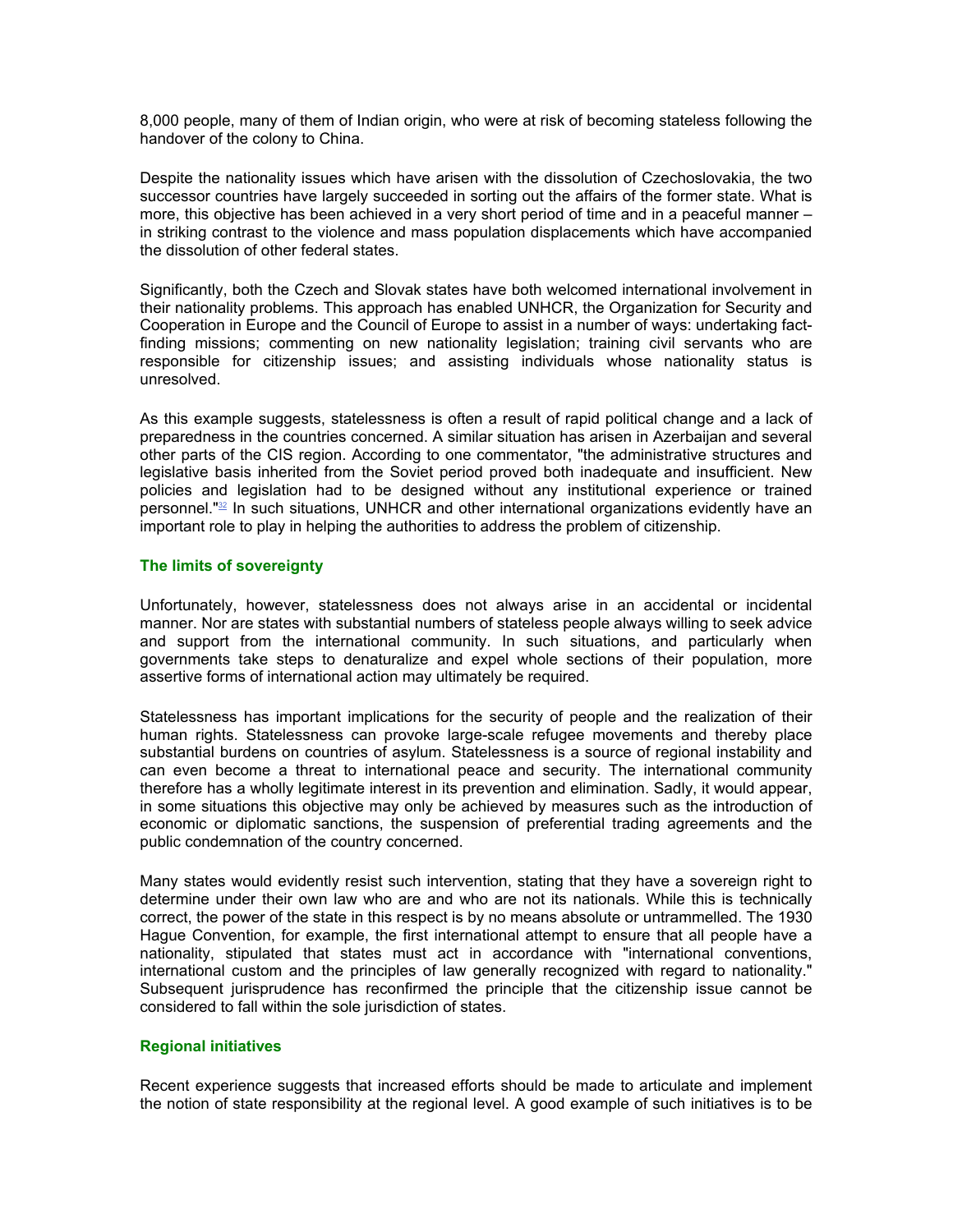seen in an agreement amongst the CIS states, signed in Bishkek, Kyrgyzstan, in October 1992, on the situation of formerly deported populations.

Under the Bishkek agreement, signatory states undertook to settle the question of citizenship of deported people in accordance with national legislation, bilateral agreements and international law. Forcibly transferred people who returned to their prior places of residence were guaranteed the same political, economic and social rights as other citizens living in those locations.

The signatory states agreed to provide the documents necessary for formerly deported people to enjoy full social, economic and political rights. While for reasons indicated elsewhere the agreement has yet to be fully implemented (see  $Box 6.1$ ), it can be taken as a statement of good intent among the states concerned to right a historical wrong and to resolve a potential problem of statelessness in a multilateral manner.

Another example of positive action at the regional level is the attention paid to nationality questions in the CIREFCA process, a five-year programme of activities introduced in 1989 to resolve the problem of forced displacement in Mexico, Belize and the Central American states. Reflecting the region's traditionally liberal approach to nationality issues, the plan incorporated a provision to guarantee citizenship to every child born in exile, whether in their country of asylum or in the state to which they eventually repatriated.

Treaties and regional accords on nationality issues have an admittedly chequered history, as demonstrated by the human suffering associated with the population exchanges and organized repatriations which followed the first and second world wars. It is for this reason that bilateral and regional initiatives on issues related to statelessness must be supported by an agreed framework of principles, conforming to recognized international standards.

The CIREFCA agreement, for example, was clearly underpinned by the widespread acceptance of the *jus soli* principle throughout the Americas region and its incorporation into Article 20 of the 1969 American Convention on Human Rights: "every person has the right to a nationality of the state in whose territory he was born if he does not have the right to any other nationality." The practical and human benefits of this approach are to be seen in Mexico, where children born to Guatemalan refugee parents have an automatic right to Mexican citizenship when they reach the age of 18 – as well as the right to claim Guatemalan citizenship if they decide to repatriate.

Europe provides another example of a region which is attempting to establish a regional framework of principles on issues relating to citizenship and statelessness. A European Convention on Nationality is currently being finalized. As well as reconfirming the right to a nationality and the right not to be arbitrarily deprived of citizenship, the draft convention prohibits nationality legislation which discriminates on ethnic and other grounds. It also requires every signatory state to facilitate the naturalization of stateless persons and refugees who are "lawfully and habitually on its territory," and, in cases of state succession, obliges successor states to take account of four different factors in defining its initial body of citizens: genuine and effective links, habitual residence, territorial origin, and the will of the individual.

As the establishment of the European Convention suggests, there is a developing area of international law relating to state succession – an issue which has particular relevance to the problem of statelessness in regions such as the CIS, the Baltic States, former Yugoslavia and the Czech and Slovak republics. Recent experience in these areas shows all too clearly that when federal polities collapse and new states take their place, significant numbers of people may find that they are unable to acquire citizenship in the territory where they have lived for the whole of their lives.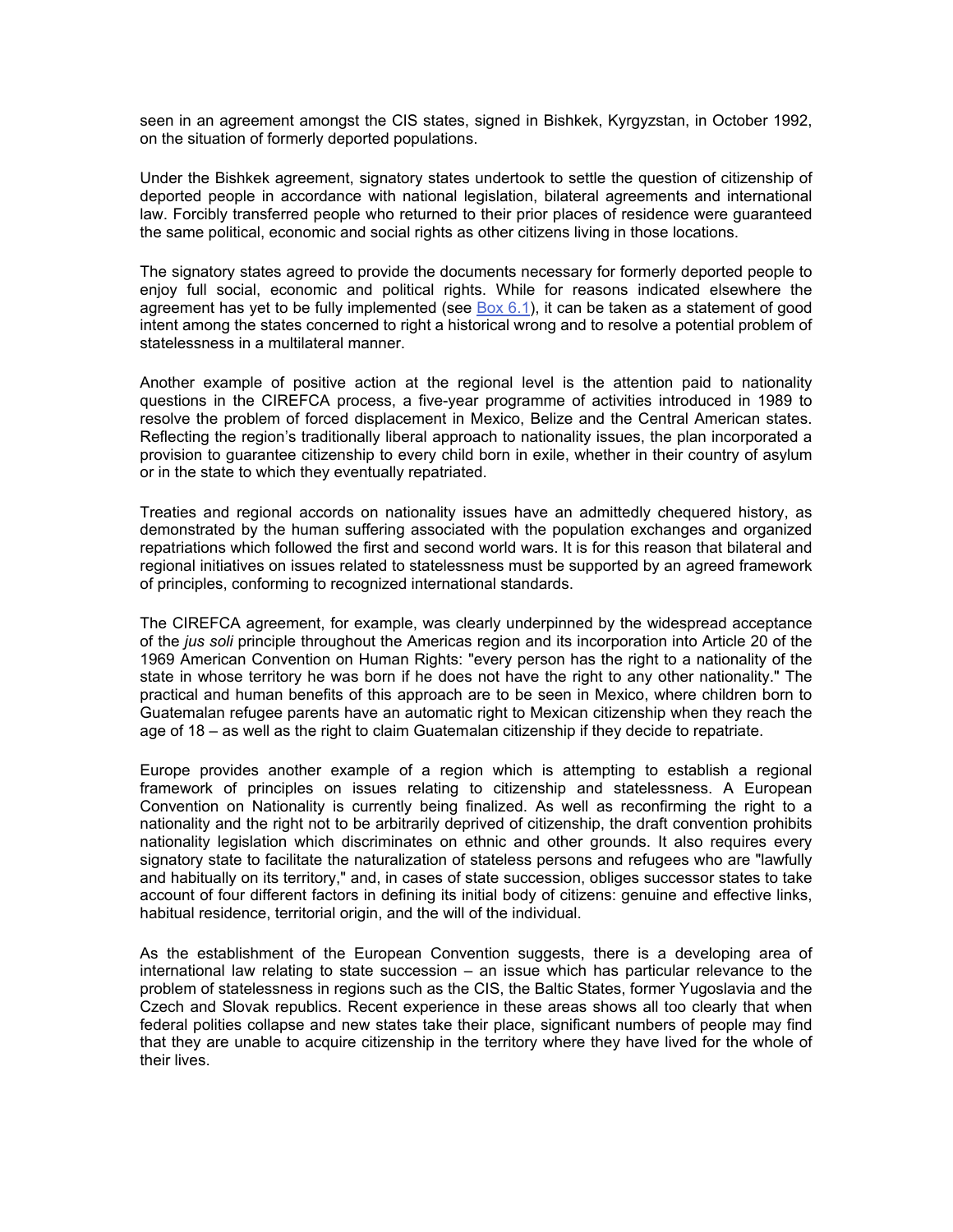New states and restored states have to establish principles in order to determine their initial body of citizens, and to ascertain who might subsequently be granted citizenship. In international law, the general presumption is that all those people who have been nationals of a predecessor state have a genuine and effective link with the successor state. As one international authority on this issue has written, "sovereignty denotes responsibility, and a change of sovereignty does not give the new sovereign the right to dispose of the population concerned at the discretion of the government. The population goes with the territory."<sup>[33](#page-21-0)</sup>

While other legal scholars have disputed this assertion, the emphasis which it places on the principle of state responsibility is clearly a valuable one. If a person has a significant connection with a newly established state, derived from factors such as birth, descent and long-term residence, then this connection should be acknowledged as being indicative of the right to citizenship.

## **STRENGTHENING THE LEGAL AND INSTITUTIONAL REGIME**

With the growth of statelessness around the world and the growing awareness of its implications for national and regional security, the international community has in recent years been revisiting the international instruments related to questions of citizenship. The 1954 Convention relating to the Status of Stateless Persons and the 1961 Convention on the Reduction of Statelessness serve as important reference points for the current debate.

In brief, the former of these instruments was designed primarily to regulate the treatment of *de jure* stateless people who are not covered by the 1951 UN Refugee Convention, primarily in areas such as their legal rights, their access to work and welfare and their ability to acquire a nationality. The latter instrument, however, was intended to reduce the future number of stateless cases by addressing the problem at source.

As well as stipulating that *de jure* stateless children should be granted the nationality of the signatory state in which a parent had citizenship, the 1961 Convention attempts to avert those cases of statelessness resulting from a change of civil status, residence abroad or the voluntary renunciation of nationality. At the same time, the Convention prohibits signatory states from depriving people of their nationality on racial, ethnic, religious or political grounds. The Convention does not oblige signatories to grant nationality to any stateless persons who enter its territory – only those who already have a strong connection with the state and for whom no other nationality is forthcoming.

Other international instruments dealing with the right to a nationality include the 1957 Convention on the Nationality of Married Women, the 1966 Covenant on Civil and Political Rights, the 1979 Convention on the Elimination of All Forms of Discrimination against Women, and the 1989 Convention on the Rights of the Child. The instruments concerning women seek to ensure that they enjoy equal rights to acquire, change or retain nationality, while those covering children are primarily intended to ensure that children have the right to be registered and to acquire a nationality from birth (see Box 6.4).

There is a general recognition that the international instruments on statelessness are characterized by a number of related weaknesses – problems which must be addressed now that this issue has found a more prominent place on the international humanitarian agenda.

The first of these weaknesses is to be found in the failure of the existing conventions to address the causes of statelessness in a sufficiently vigorous manner. As the Independent Commission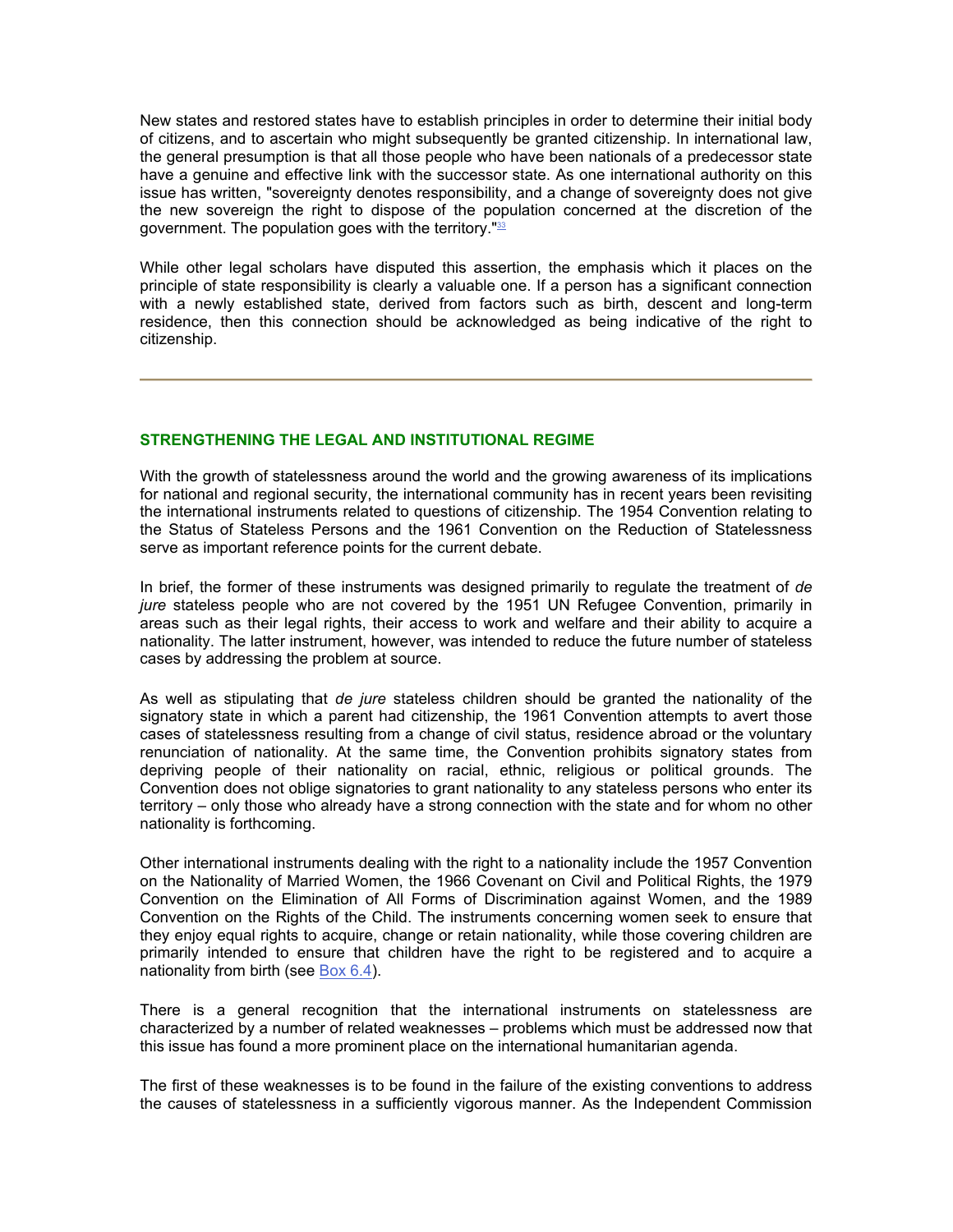on International Humanitarian Issues (ICIHI) has observed, "they have been formulated more from the point of view of a state's prerogatives and sovereignty than of individual human rights." $34$ Thus while the forum that was established to draft the 1961 Convention was described as the 'UN conference on the *elimination or reduction* of future statelessness', the instrument itself was described simply as the 'UN Convention on the reduction of statelessness'. As a UNHCR staff member has suggested, "the focus on reduction, rather than elimination, is evident in the articles which aim at avoiding statelessness at birth, but neither prohibit the possibility of revocation of nationality under certain circumstances, nor retroactively grant citizenship in all cases to address current statelessness." [35](#page-21-0)

The 1961 Convention also represented a compromise between states adhering to the principles of *jus soli* and *jus sanguinis*. Recognizing the advantages of the *jus soli* principle as a means of eliminating statelessness – an advantage which has been clearly demonstrated in the Americas region – the ICIHI has called for the introduction of a new international instrument, enshrining this principle as the sole criterion for the acquisition of nationality.

While it is evident that such a far-reaching suggestion would not attract the support of many states, a broader consensus could very usefully be established around the notion of a 'right of attachment' or 'genuine effective link', whereby citizenship is determined not by a single criterion, but by a combination of factors such as birth, residency and descent. The basis of this approach to the problem is the sensible assumption that statelessness could normally be avoided if individuals were guaranteed citizenship in the country to which they are most closely connected and attached. Interestingly, this was the very suggestion advanced in a landmark report on statelessness prepared by the International Law Commission in 1952. [36](#page-21-0)

## **The role of UNHCR**

The second weakness in the international community's efforts to eliminate and regulate the problem of statelessness is to be found in the very small number of states which have actually become signatories to the 1954 and 1961 Conventions – 44 and 19 respectively, compared with the UN's total membership of around 185 (se[e Figure 6.3\).](#page-38-0) Significantly, more than 130 countries have signed the 1951 Convention relating to the status of Refugees or its 1967 Protocol, demonstrating a major difference in the attitude of governments to these closely related issues. Whereas the refugee problem concerns the situation of non-nationals, nationality issues are directly linked to the more sensitive matter of national sovereignty and membership of the state.

There is a broad consensus that the limited number of accessions to the conventions on statelessness is also a result of a third weakness in the current international arrangements relating to this problem: the absence of a body to supervise and promote these instruments. When the 1961 Convention on Statelessness was introduced, it foresaw the establishment of a body that might assist stateless people to present their naturalization claims to the appropriate authorities. When the Convention finally came into force in 1975, UNHCR was entrusted with this task. But no mention was made of UNHCR's competence with regard to the 1954 Convention, nor was UNHCR asked to assume any wider responsibilities in addressing the problem of statelessness.

In the past few years, however, recognizing the important links between statelessness, security and forced population displacements, the international community has encouraged UNHCR to adopt a more active role in this area. Thus the UN General Assembly has requested UNHCR "actively to promote accession" to the 1954 and 1961 Conventions on statelessness, "as well as to provide relevant technical and advisory services pertaining to the preparation and implementation of nationality legislation." $37$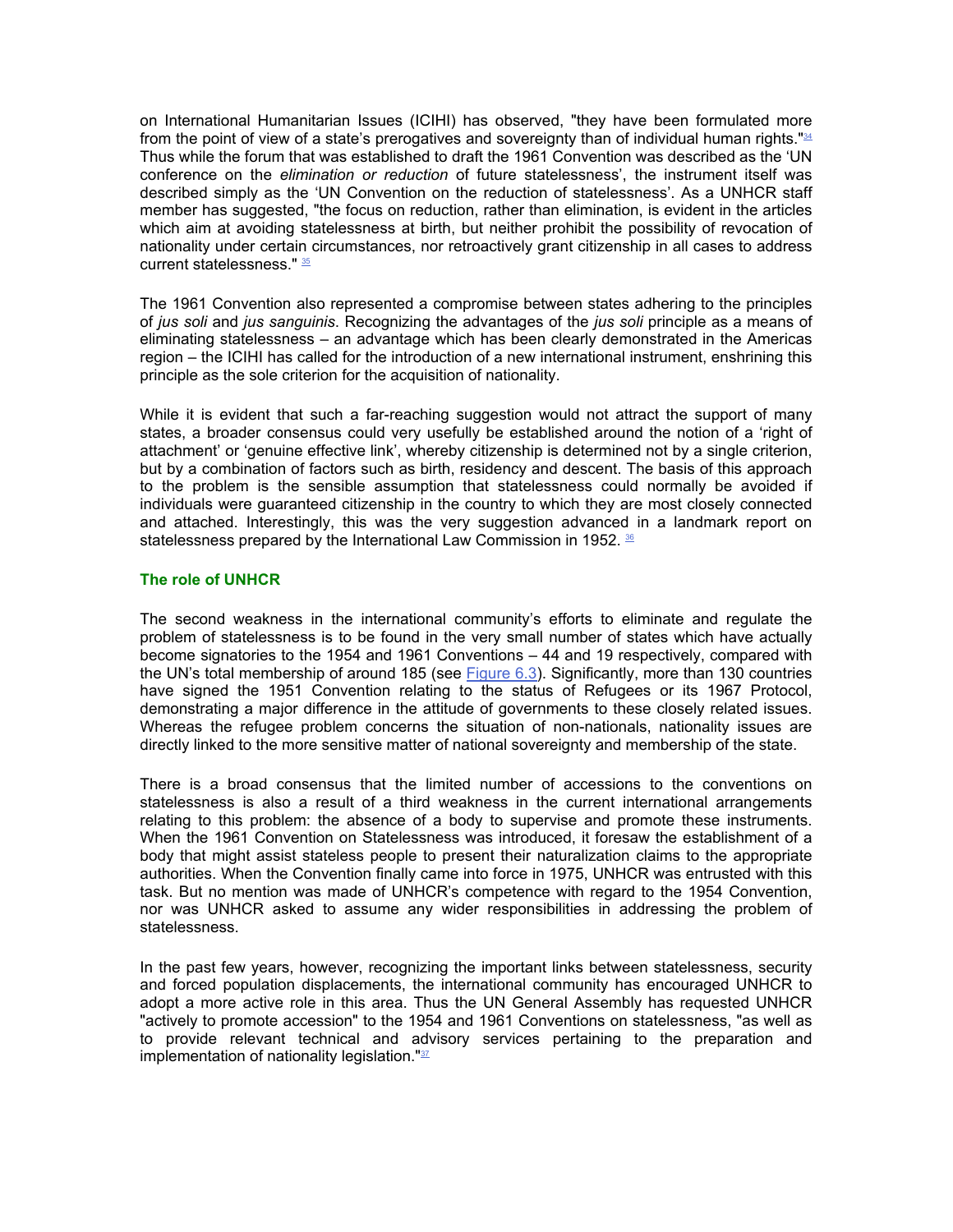In response to such requests, UNHCR has taken a number of practical steps to strengthen its efforts in this domain. These include, for example, the recruitment of a legal expert on the problem of statelessness, the preparation of an information package on the 1954 and 1961 conventions, the introduction of a staff training programme on citizenship questions, and the establishment of more systematic reporting procedures on nationality problems. In addition, UNHCR has reinforced its working relationship with a number of actors which are involved in this issue: UN organizations such as the Centre for Human Rights, regional bodies such as the Council of Europe and the Organization for Security and Cooperation in Europe, and nongovernmental agencies such as the Open Society Institute, to give just a few examples.

At the same time, UNHCR has been able to play an active role in a number of situations where problems related to statelessness and the acquisition of an effective nationality have arisen. In countries such as Azerbaijan, Cambodia, the Czech and Slovak republics and the Federal Republic of Yugoslavia (Serbia and Montenegro), for example, the organization has been engaged in an intensive dialogue with the authorities with regard to their nationality legislation.

In former Yugoslavia more generally, UNHCR is playing a central role in supervising and monitoring the implementation of the Dayton agreement's provisions on citizenship issues. And through its involvement in the CIS conference on refugees, UNHCR has sought to ensure that the problem of statelessness in the former Soviet Union is addressed at both a national and regional level.<sup>38</sup> In addition, UNHCR continues to provide protection and assistance to many groups of stateless refugees, and to help the many individual asylum seekers who are without a nationality or whose citizenship is disputed.

Looking to the future, UNHCR and its partners might be expected to play a more active and assertive role in a number of different areas, such as:

- encouraging governments to sign and respect the existing international conventions on statelessness;
- promoting the establishment of new international and regional agreements on the elimination of statelessness and the protection of stateless people;
- providing advice, training and technical assistance to governments, especially those of newly-formed states and those confronted for the first time with nationality problems;
- mediating between governments which have become involved in nationality disputes, and assisting groups of stateless people to find a solution to their plight;
- intervening with governments which are responsible for creating situations of statelessness or violating the rights of stateless people;
- bringing public attention to the problems of stateless people and acting as their advocates on the international stage; and,
- reaffirming the principle of state responsibility in relation to citizenship rights, and encouraging other elements of the international community to ensure that this principle is respected.

One of the most important tasks to be undertaken by UNHCR and its partners is to collect and analyze information relating to the numbers of stateless people around the world, their conditions of life and the problems which they most commonly encounter. For despite the steadily growing volume of literature on this subject, the real dimensions and human implications of the problem remain somewhat obscure.<sup>39</sup>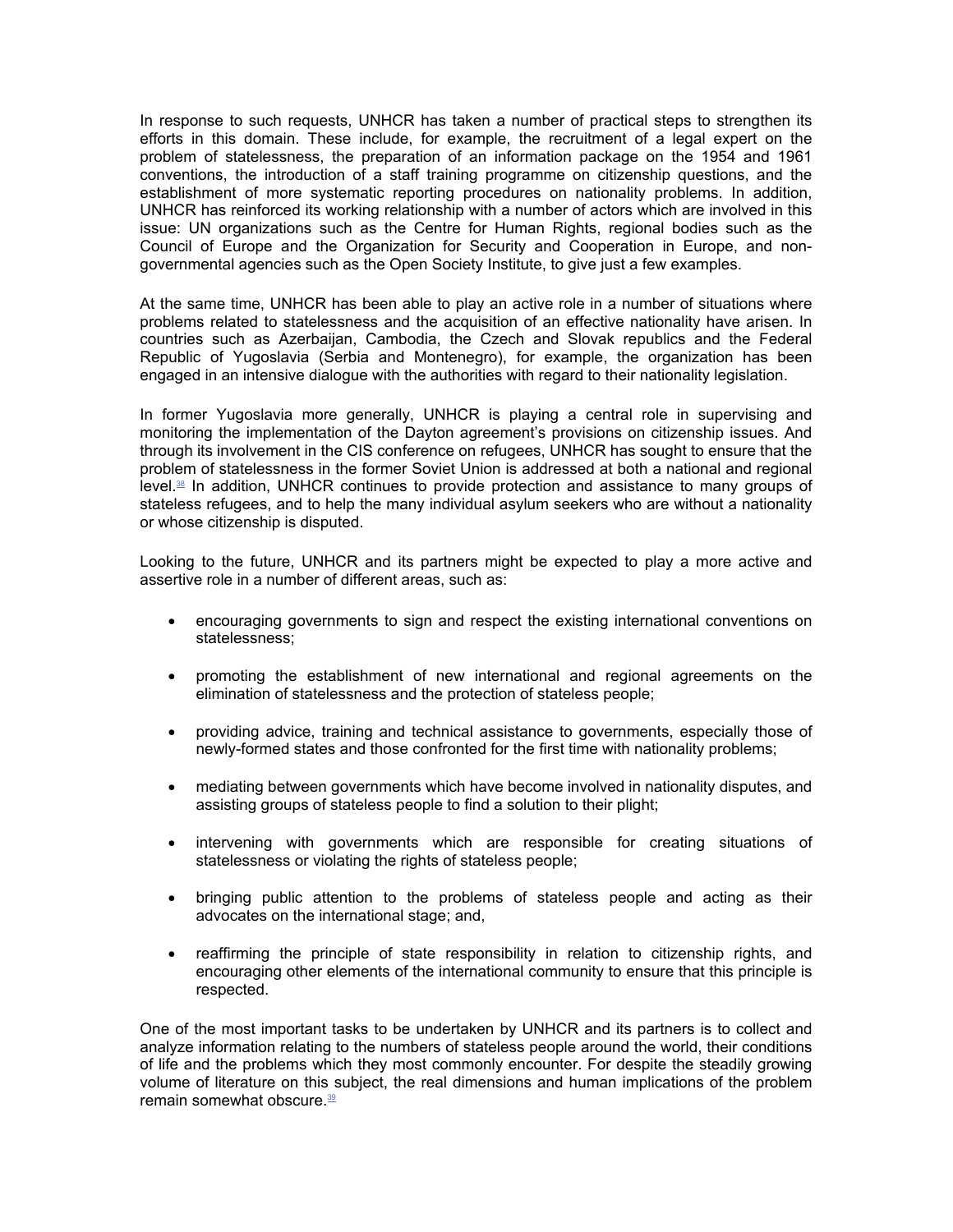To give just one example of this difficulty, the US State Department, in its annual human rights survey, asserts that there are an estimated 85,000 stateless people in Sri Lanka. Known as 'estate Tamils', these are people of Indian origin who have not been able to establish their citizenship of either that country or their country of residence. In its annual protection report, however, UNHCR reports that only two cases of statelessness are known to the agency in Sri Lanka! Evidently, the two organizations are using divergent definitions of statelessness or have access to very different sources of information on the situation in that country.

Neither UNHCR nor the US Committee for Refugees (USCR) – the most authoritative sources of statistics on refugee-related issues – have been able to gather comprehensive data on the subject of stateless people, a situation which has arisen for a combination of different reasons: the ambiguities surrounding the very concept of 'stateless person'; the general reluctance of governments to collect or disseminate information on the matter; the limited operational involvement of UNHCR and other agencies with stateless populations; and the hitherto low priority accorded to this issue by the international community.

Those statistics which have been collected on the question of statelessness tend to be presented in different ways. In its year-end figures for 1995, for example, UNHCR lists 'stateless refugees' as a separate category, but includes 'stateless non-refugees' in a broader group of beneficiaries described as 'other people of concern to the organization'. In its *World Refugee Survey*, the USCR includes stateless people in its category of people 'in refugee-like situations', without distinguishing them from others in this group. Moreover, the USCR makes no attempt to present data on those stateless people who are not in refugee-like situations – the most elusive group of all.

The Inter-Governmental Consultations on Asylum, Refugee and Migration Policies has recently expressed its intention to investigate this issue and to undertake a survey of contemporary statelessness. UNHCR was also requested by its governing body, the Executive Committee, to report on the magnitude of statelessness at its October 1997 meeting. Responding to this request, the organization's statistical unit has added a section on statelessness to the questionnaire which is sent out every year to offices in the field. At the same time, UNHCR is cooperating with a number of non-governmental partners to build up a profile of statelessness in Central and Eastern Europe.

Hopefully, these exercises will provide the international community with a more accurate and detailed picture of statelessness in the years to come. Even so, given the practical and political constraints involved, it seems highly unlikely that the statistics on stateless people will ever compare with those which are available for more readily identifiable and quantifiable groups such as refugees, returnees and asylum seekers.

## **Citizenship and international security**

The study of statelessness has historically been dominated by legal experts, with the result that much of the existing literature on the subject is somewhat technical and apolitical in nature. Responding to this situation, one commentator has suggested that the legal problems associated with nationality are in some senses "fairly artificial," and could be resolved without difficulty if states were prepared to cooperate with each other and to pursue more liberal citizenship policies[.40](#page-21-0)

UNHCR's expert on nationality issues makes a somewhat similar point. In practice, she argues, it is not usually very hard to identify the state or states with which an individual has the closest link. "The difficulty," she asserts, "lies in the legislation, administrative practices and political decisions which fail to recognize basic principles pertaining to the right to a nationality."  $41$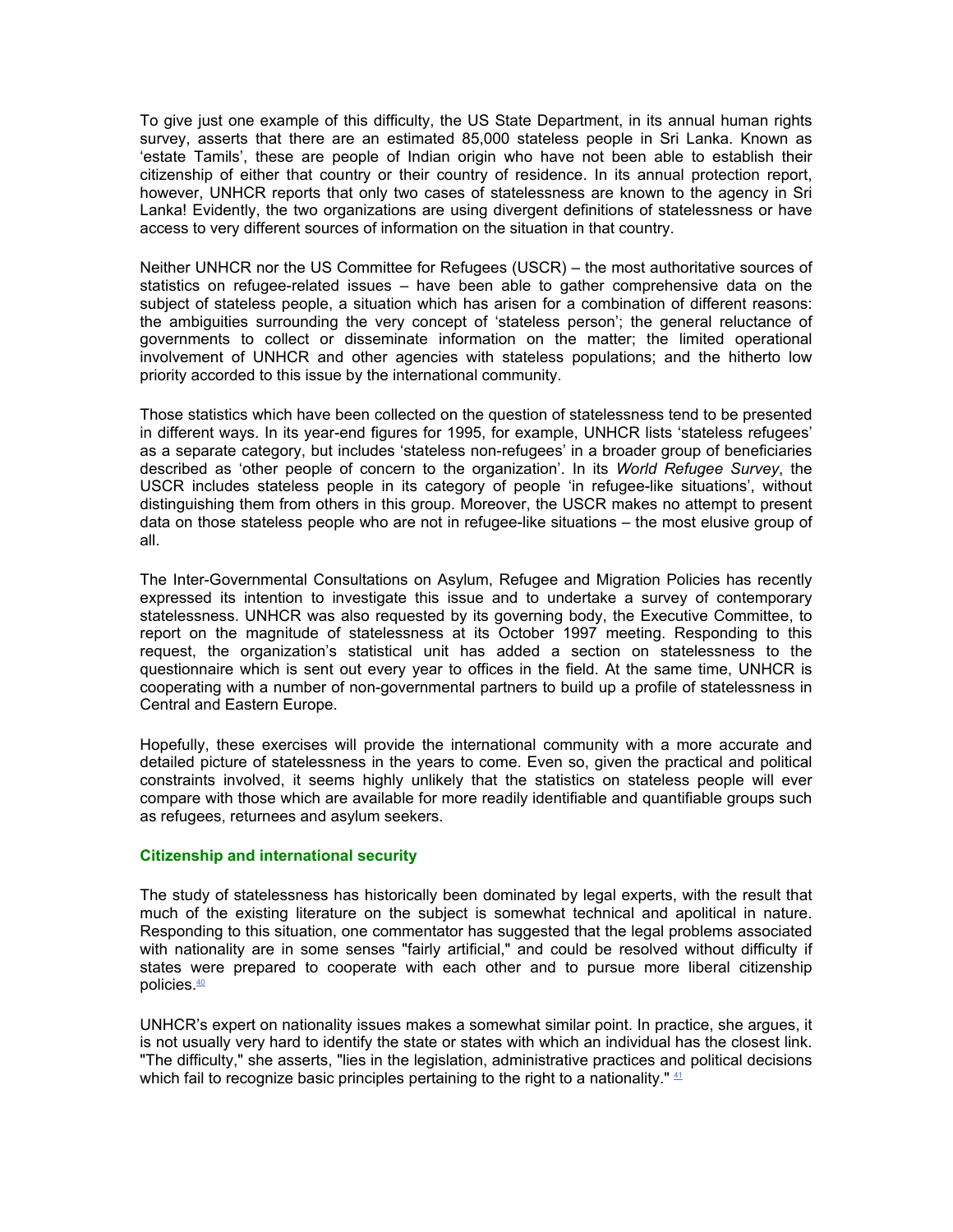<span id="page-19-0"></span>The unwillingness of governments to assume their proper responsibility in relation to the question of citizenship has some important implications for both human security and the security of states. Statelessness is a threat to peace and security because it is a manifestation of intolerance and prejudice, especially when it occurs as a result of mass denaturalization and with the intention of forcing people to abandon their homes. Citizenship, on the other hand, and the ability of people to realize the rights associated with nationality, provide an indispensable element of stability to life, whether at the personal, societal or international levels.

## **NOTES**

1 The terms citizenship and nationality are used as synonyms in this chapter.

2 Article 1, 1954 Convention relating to the Status of Stateless Persons.

3 For a fuller discussion of the legal dimensions of statelessness, see C. Batchelor, 'Stateless persons: some gaps in international protection', *International Journal of Refugee Law*, vol. 7, no. 2, 1995.

4 Independent Commission on International Humanitarian Issues, *Winning the Human Race*, Zed Books, London, 1988, p. 112.

5 K. Landgren, 'Foreword', *Refugee Survey Quarterly*, vol. 14, no. 3, 1995, p. viii.

6 D. Lloyd George, *The Truth about the Peace Treaties*, Vol. II, Victor Gollancz, London, 1938, p. 757.

7 H. Arendt, *The Origins of Totalitarianism*, Harcourt, Brace, Jovanovich, New York, 1973, p. 290.

8 See 'Repatriation of Biharis from Bangladesh', response to information request BDG6 of 3.3.94 on *Refworld* CD-Rom, UNHCR, Geneva, 1997.

9 The very complicated history of this group is examined in T. Lee, 'Stateless persons and the 1989 Comprehensive Plan of Action: Chinese nationality and the Republic of China (Taiwan)', *International Journal of Refugee Law*, vol. 7, no. 2, 1995.

10 This list has been drawn up from the databases which appear on the *Refworld* CD-Rom, UNHCR, Geneva, 1997.

11 S. Ogata, 'Statement to the 51st Session of the UN Commission on Human Rights', Geneva, February 1995, on *Refworld* CD-Rom, *op cit*.

12 W. R. Brubaker, 'Aftermaths of empire and the unmixing of peoples: historical and comparative perspectives', Ford Foundation paper no. DRU-563-FF, 1993. See also A. Zolberg, 'The unmixing of peoples in the post-Communist world', occasional paper, International Center for Migration, Ethnicity and Citizenship, New School for Social Research, New York, 1997.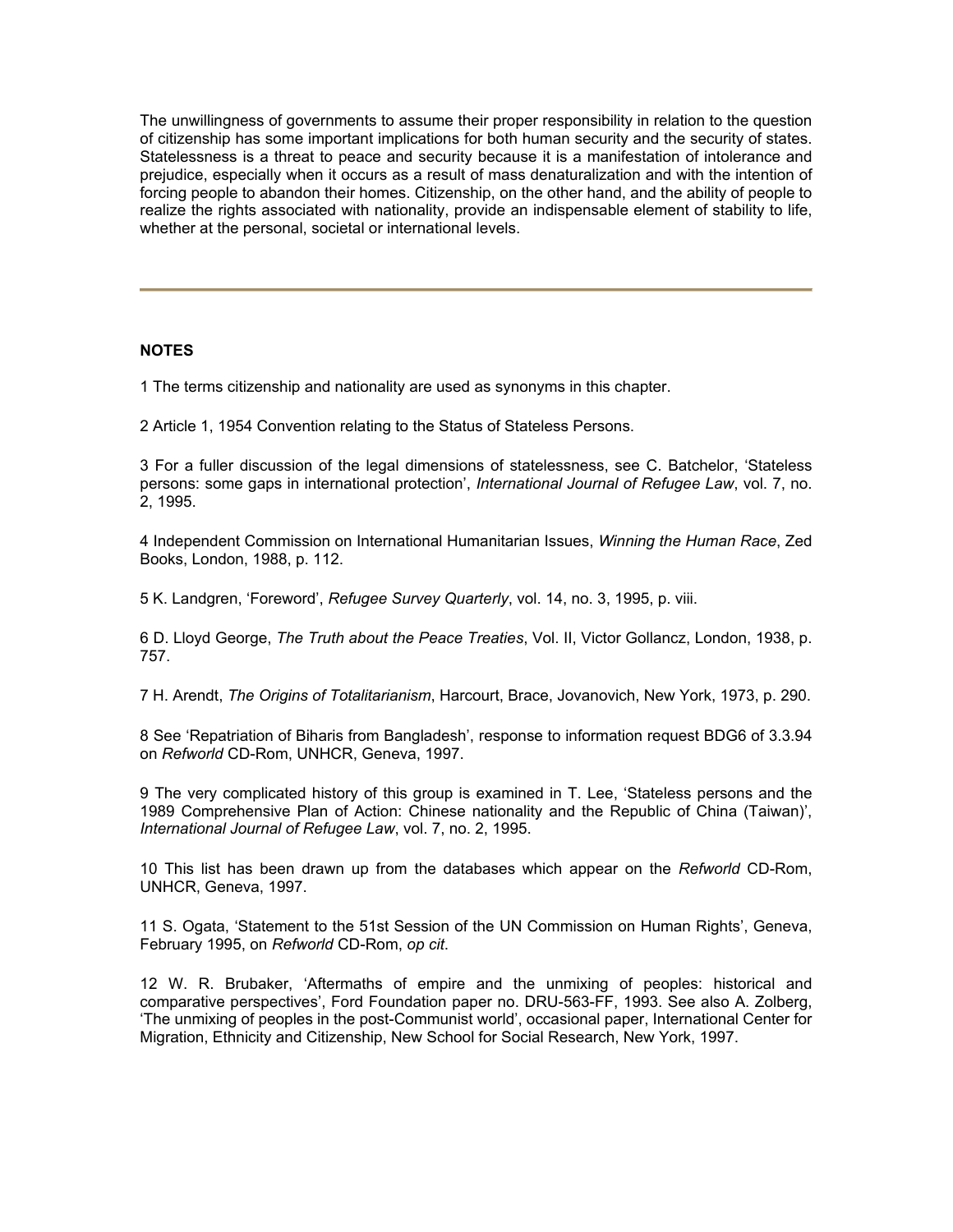<span id="page-20-0"></span>13 W. R. Brubaker, 'Citizenship struggles in the Soviet successor states', *International Migration Review*, vol. 27, no. 2, 1992. For a more recent examination of these issues, see P. Kolstoe, *Russians in the Former Soviet Republics*, Hurst and Co., London, 1995.

14 V. Tishkov, *Ethnicity, Nationalism and Conflict in and after the Soviet Union: The Mind Aflame*, United Nations Research Institute for Social Development, International Peace Research Institute and Sage Publications, London, 1997, p. 241.

15 B. Nahaylo, 'Population displacement in the CIS: the background, problems and challenges', *The CIS Conference on Refugees and Migrants, European Series*, UNHCR Regional Bureau for Europe, vol. 2, no. 2, 1996.

16 The full name of the republic is the Former Yugoslav Republic of Macedonia.

17 J. Pejic, 'Citizenship and statelessness in the former Yugoslavia: the legal framework', *Refugee Survey Quarterly*, vol. 14, no. 3, 1995, p. 8.

18 *Forced Migration Monitor*, September 1996.

19 *Citizenship in the Context of the Dissolution of Czechoslovakia*, European Series, UNHCR Regional Bureau for Europe, vol. 2, no. 4, 1996, p. 6.

20 Earl Warren, quoted in Independent Commission on International Humanitarian Issues, *op cit*, p. 107.

21 UN Department of Social Affairs, *A Study on Statelessness*, United Nations, New York, 1949.

22 H. Arendt, *op cit*, p. 286.

23 C. Batchelor, 'Training package: statelessness and related nationality issues', UNHCR, Geneva, 1996, p. 35.

24 Independent Commission on International Humanitarian Issues, *op cit*, p. 109.

25 US Department of State, 'Country reports on human rights practices for 1993: Mauritania', on *Refworld*, op cit.

26 US Department of State, 'Country reports on human rights practices for 1995: Kuwait', on *Refworld* CD-Rom, op cit.

27 UN Commission on Human Rights, 'Rights of persons belonging to national or ethnic, religious and linguistic minorities: report of the Secretary-General', January 1996, para. 45, on *Refworld* CD-Rom, *op cit*.

28 T. Piper, 'The exodus of ethnic Nepalis from southern Bhutan', *Refugee Survey Quarterly*, vol. 14, no. 3, 1995, pp. 69-74.

29 *UNHCR, Different Time Different Place: UNHCR in Cambodia*, Phnom Penh, 1995, p. 21.

30 T. Piper, *op cit*, p. 77.

31 *Forced Migration Monitor*, May 1997.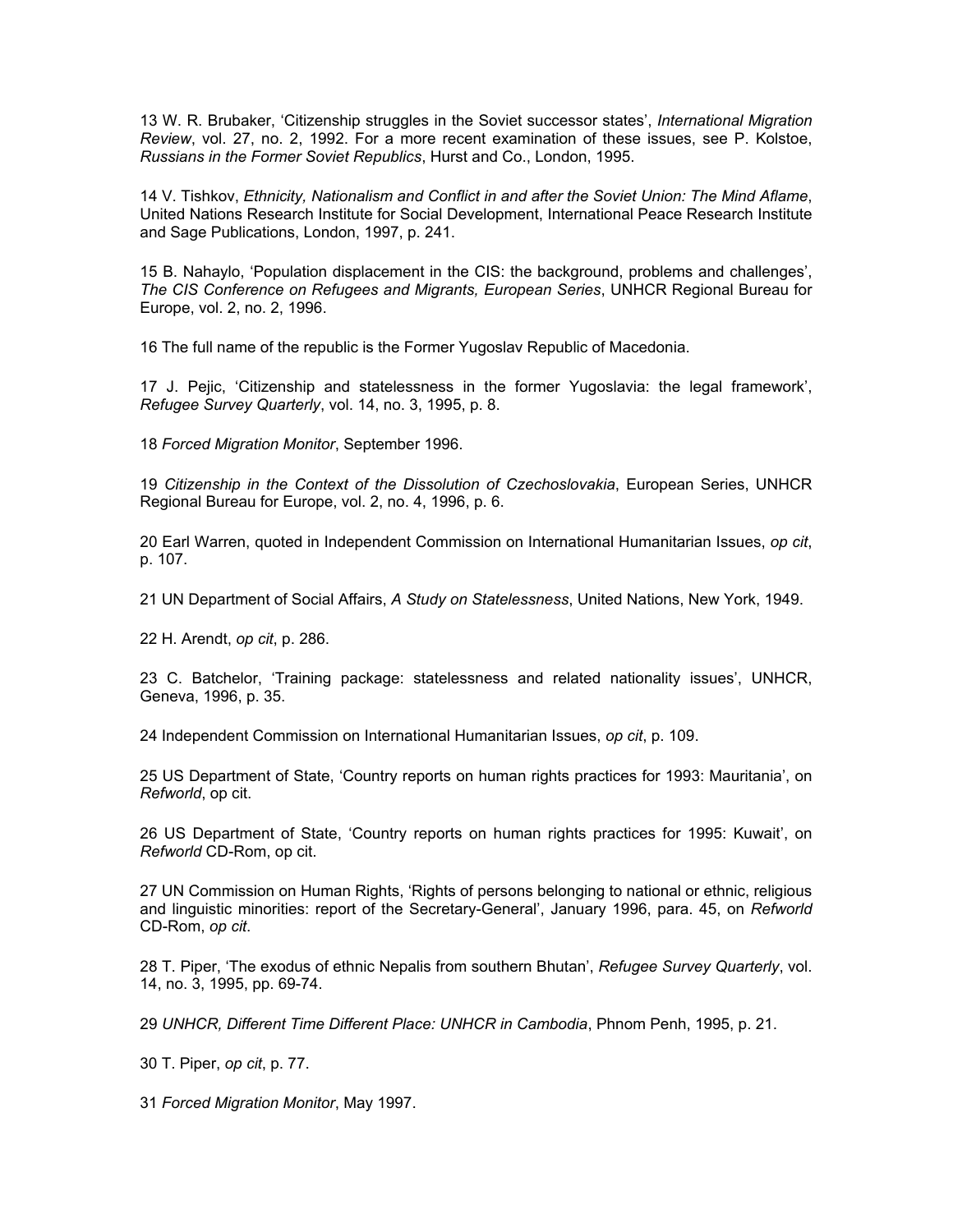<span id="page-21-0"></span>32 C. Messina, 'Refugees, forced migrants or involuntarily relocating persons? Refugee definitions in the countries of the CIS', paper presented at a conference on refugee rights and realities, Nottingham, November 1996.

33 I. Brownlie, *Principles of Public International Law*, Clarendon Press, Oxford, 1990, p. 664.

34 Independent Commission on International Humanitarian Issues, *op cit*, p. 112.

35 C. Batchelor, 'Training package', *op cit*, p. 14.

36 M. Hudson, *Report on Nationality, Including Statelessness*, International Law Commission, 1952.

37 General Assembly Resolution 50/152, February 1996.

38 See Box 1.3 for additional details of this conference.

39 For bibliographies on statelessness, see *Refugee Survey Quarterly*, vol. 14, no. 3, 1995, pp. 157-165; and *Austrian Journal of Public and International Law,* vol. 49, no. 1, 1995, pp. 105-108.

40 P. van Krieken, 'Disintegration and statelessness', *Netherlands Quarterly of Human Rights*, vol. 12, no. 1, 1994, p. 32.

41 C. Batchelor, 'UNHCR and issues related to nationality', *Refugee Survey Quarterly*, vol. 14, no. 3, 1995, p. 112.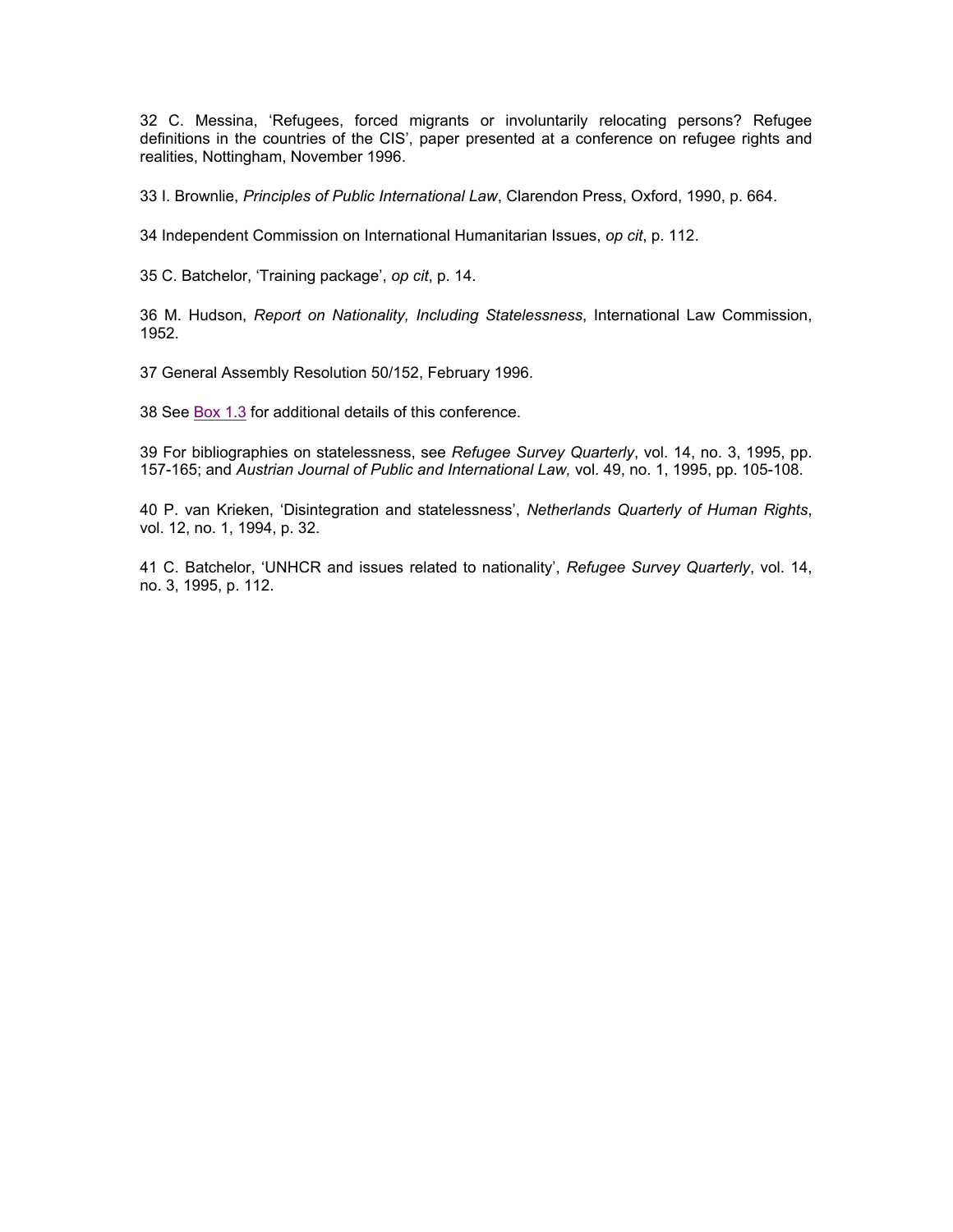## <span id="page-22-0"></span>**Box 6.1 Forcibly transferred populations in the CIS**

Amongst the many population movements currently taking place in the Commonwealth of Independent States (CIS) are those which are a legacy of forcible population transfers implemented during the Stalinist period. Several of these transfers have given rise to problems of citizenship and statelessness that still need to be resolved.

Between 1941 and 1944, large numbers of people, living mainly in the western part of the Soviet Union, were rounded up and forcibly transferred huge distances to Siberia or Central Asia. Most of the deportations were carried out during the second world war, amid accusations that the people concerned were disloyal, had collaborated with the Nazis, or presented threats to the Soviet war effort. The majority of the people moved were also members of ethnic minorities or nationalities, some of which had earlier been granted their own autonomous republics or regions.

The first and largest of these transfers affected the Volga Germans, who had settled in Russia since the end of the 18th century. In 1941, some 380,000 of them were forced into cattle wagons and shunted to Siberia or Central Asia by train. The forced transfer of seven other nationalities, totalling more than a million people, followed in 1943-44: the Karachai, Kalmyks, Chechen, Ingush, Balkars, Crimean Tatars and Meskhetians. More Soviet Germans were moved after the war from Ukraine to Central Asia. Others who were forcibly transferred during the Stalinist years included several hundred thousand Balts, Greeks, Koreans, Moldovans, Poles and Ukrainians.

With the political changes that took place in the 1950s after Stalin's death, some of this injustice was redressed, as the accusations against the deported nationalities were retracted. Some of the transferred peoples began to return, although not without experiencing great difficulties over issues such as access to land. However the right of return of the Crimean Tatars, Meskhetians and Volga Germans continued to be denied, even though they were cleared of treason charges in the 1960s. Since then, the situation of the Germans has been partly resolved by emigration agreements between the Soviet Union and the Federal Republic of Germany and later between the CIS and the reunited Germany. By the end of 1995, some 1,376,000 people had moved to the latter state.

The prospects for the other forcibly transferred peoples changed substantially with the demise of the Soviet Union. In April 1991, the parliament of the Russian Federation adopted a law on the rehabilitation of repressed peoples, which included the transferred peoples; and late in 1992, CIS countries signed the Bishkek agreement signalling their intent to deal with the restitution of the rights of forcibly transferred people. While the situation of most of these populations has been resolved – during the Soviet era and after – the situation of the Crimean Tatars and the Meskhetians is still not settled, giving rise to actual and potential problems of statelessness and disputed citizenship.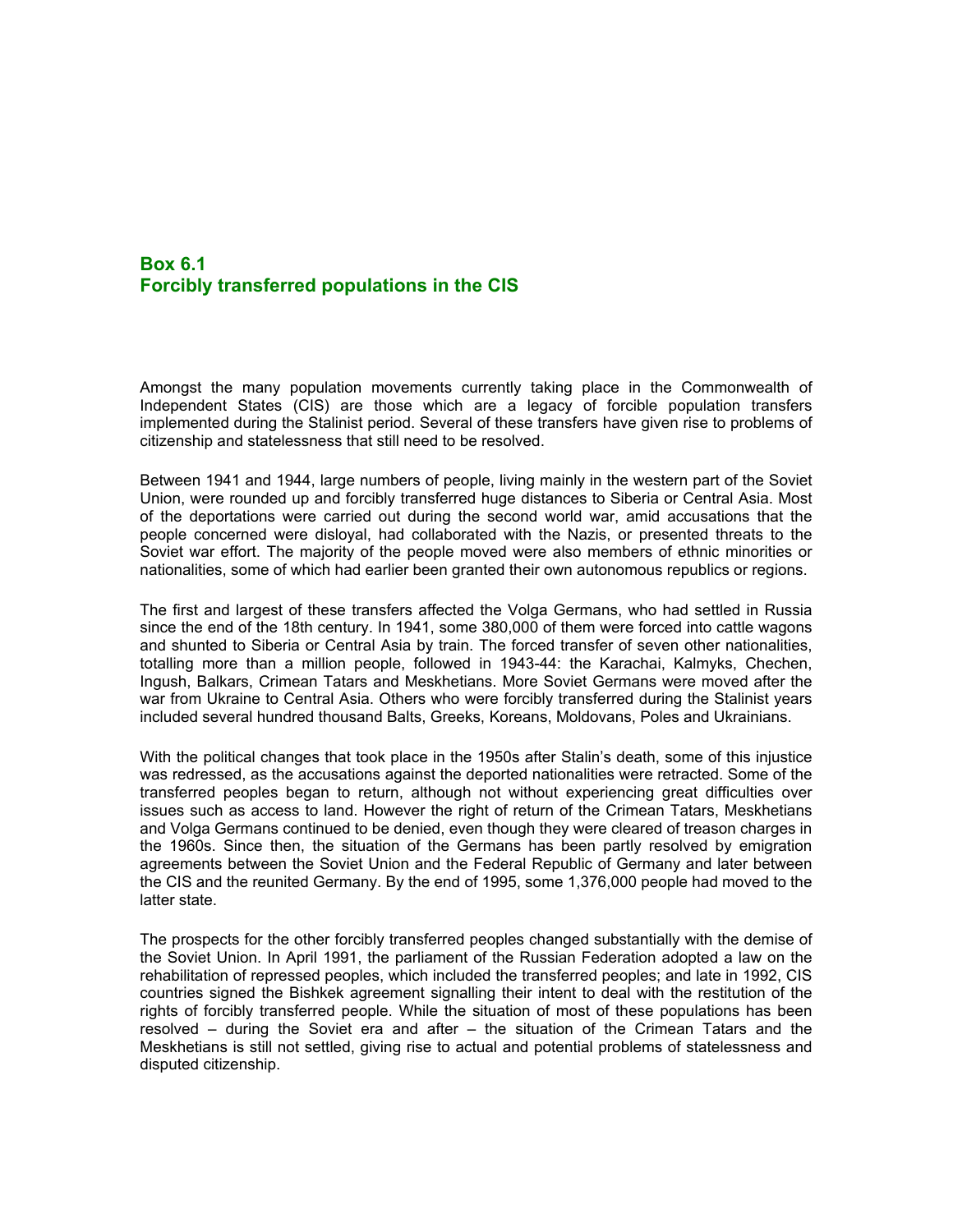## **Crimean Tatars**

About 250,000 Tatars have returned to the Crimea in Ukraine since 1988; an equal number are thought to remain outside their ancestral homeland, mainly in Uzbekistan. Their repatriation has been difficult, partly because of tensions between the returnees and the established ethnic Russian community, and partly because of difficult economic conditions and the consequent lack of resources. Between 1988 and 1992, the return was blocked by the local authorities, and the Crimean Tatars resorted to seizing land and establishing squatter settlements. Return and reintegration have also been hampered by the absence of a clear framework for confirming the Tatar returnees as citizens of the Ukraine.

The rate of repatriation has fallen substantially, from about 120,000 in 1990 to just 5,000 in 1995. Aware of the economic, citizenship and other problems the repatriates face, the Crimean Tatar leadership has focused on trying to secure the legal rights of those who have already returned rather than encouraging further return migration. The Tatar mejlis or council has urged the Ukraine authorities to grant citizenship immediately and pressed for measures to revive the Tatar language and culture.

Towards the end of 1996, estimates of the number of Tatars thought not yet to have acquired Ukrainian citizenship varied between 60,000 and 176,000. These people could not vote and lacked access to employment, housing, education, medical care and other services. The citizenship issue became an important source of dispute with the Ukrainian authorities, and indirectly a source of tension between the Tatars and the local ethnic Russian population.

While the Ukraine's 1991 law on citizenship was liberal and inclusive in its definition of the initial body of citizens – all those resident in Ukraine on the day the law came into effect – regulations for acquiring citizenship were more stringent, requiring renunciation of other citizenship, five years residence (except for those who could show their forebears were resident), sufficient Ukrainian language for conversation, a legal livelihood and acceptance of the Ukrainian constitution. Those Tatars arriving before 1991 were deemed citizens. But for later arrivals some of these conditions particularly the language and means of existence requirements – were difficult to fulfill. Renouncing former citizenship was time-consuming, and in any case many wished to retain rights in Uzbekistan and other Central Asian republics where their relatives still lived. Many were also fearful that they might not secure Ukrainian citizenship after renouncing Uzbek citizenship. For some, following Soviet practice, securing a propiska or residence permit was the key to employment and social benefits, and was thought more important than citizenship.

Since 1996, UNHCR has been offering advice to those who wish to apply for citizenship, as well as examining the possibility of revising Ukraine's citizenship legislation to regularize the status of Crimean Tatars who have returned. Since the majority were still de jure Uzbek citizens towards the end of 1996, and Uzbek law stipulates that citizenship may be forfeited if residence abroad is permanent, there was some danger the Crimean Tatars might be rendered stateless if they were unable to secure Ukrainian citizenship. Changes in the Ukrainian citizenship law announced in April 1997, however, seemed to clear the way for a resolution of such problems.

## **Meskhetians**

The case of the Meskhetians is different from the other deported peoples in several respects. First, they were not a recognized nationality like the others at the time of the deportation, and they had not been granted an autonomous territory within the Russian Republic. They only consolidated into a nationality after the deportation, from a number of disparate Turkic or Turkicised ethnic groups living in the south-western part of Georgia known as Meskhetia. Their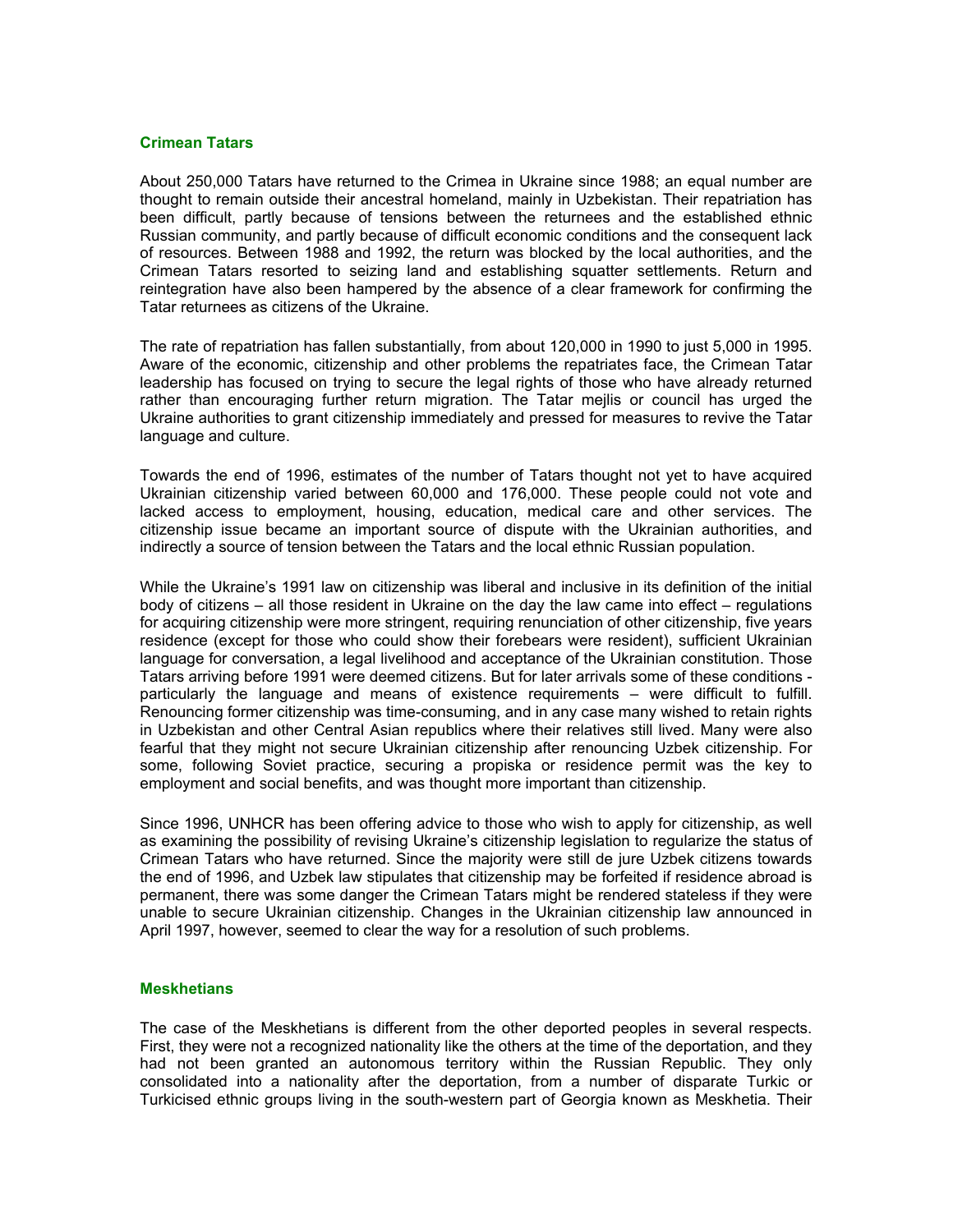ancestors had come under Russian rule when this area was annexed from Turkey early in the 19th century.

Second, the Meskhetians were never accused of collaborating with the German army, which did not come close to their territory; their deportation probably had more to do with Soviet designs on Turkey, removing a population with an ethnic and cultural affinity with a potential adversary. Third, the strategic importance of their territory – unlike those of the North Caucasus nationalities – militated against their restoration to their lands. Their plight drove the Meskhetians to develop a Turkic nationality, and they organized politically, comparing themselves to the Palestinians, but claiming worse treatment. Losing hope of restoration to their homeland, they turned, like the Germans, to emigration, with lukewarm support from Turkey.

More recently, while the plight of the Volga Germans and the Crimean Tatars has edged towards resolution, the repatriation of the Meskhetians has proved highly problematic, not least because they have experienced a series of secondary displacements. As a result of ethnic conflict in Uzbekistan, around 74,000 fled in 1990-91, of whom some 46,000 made their way to Azerbaijan, a country to which the Meskhetians have some close cultural affinities.

Although some tried to return to Georgia, that state has been unwilling to admit them, partly because of their Turkish background; partly because others, particularly Armenians, are settled in their former homes and Georgia is concerned not to antagonize Armenia by uprooting them; and partly because Georgia is already stretched by the presence of displaced people. Other Meskhetians have moved from Central Asia to the Russian Federation where they have suffered discrimination and harassment by both local populations and local authorities. Still others remain in Central Asia. They number some 200,000 to 300,000 in all, of whom up to 100,000 are now located in Azerbaijan.

The Meskhetians in Azerbaijan are split between those who are content to remain in the new republic and those (perhaps 50,000) who insist on returning to Georgia – either to within that republic or to their actual original homeland. The former are likely to be made citizens of Azerbaijan if they wish.

Azerbaijan has introduced legislation covering citizenship, the status of refugees and forcibly removed people, and the legal status of foreign citizens and stateless persons. UNHCR has argued for a liberal interpretation of citizenship to include those present at the time the Azeri Republic came into being. The organization has also suggested that all those whose 'genuine and effective link' is with Azerbaijan should be granted automatic citizenship, particularly where statelessness might otherwise result: this applies in particularly to minorities like the Meskhetians. But even if this is accepted, some of the legal provisions on citizenship may falter in implementation. For example, under the law on foreigners and stateless persons, the latter are entitled to apply for Azeri citizenship; however, as elsewhere in the CIS region, in practice one of the requirements for citizenship is to hold a residence permit, a condition which cannot be fulfilled by most stateless people.

Although those Meskhetians who moved to Azerbaijan should be eligible for Azeri citizenship, the majority suffer the consequences of undetermined or disputed nationality. Those in the Russian Federation and elsewhere in the CIS region may be even worse off. The Meskhetians are rather less well organized than the Tatars in pressing their case, which remains one of the outstanding injustices of the Soviet era.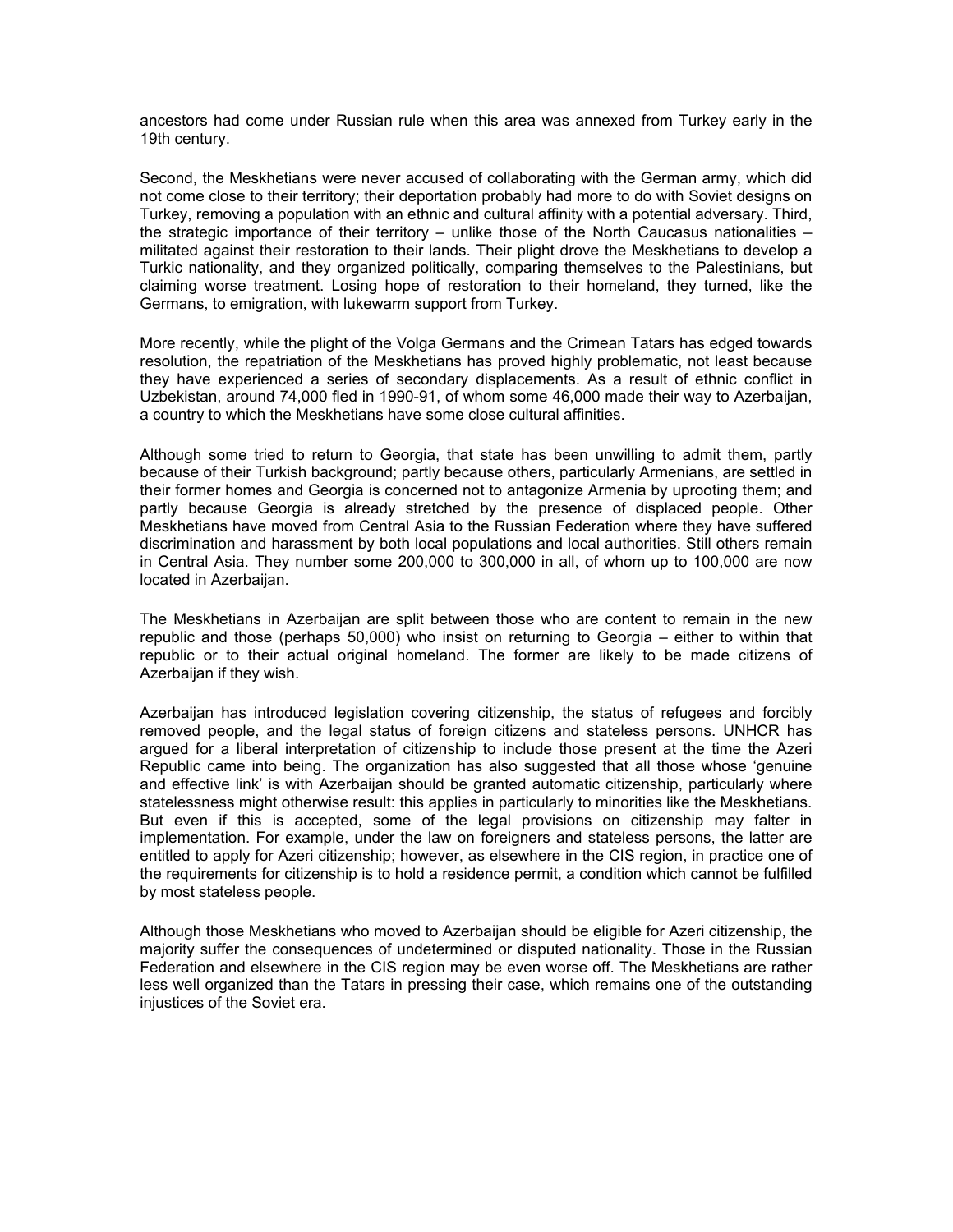## <span id="page-25-0"></span>**Box 6.2 The Roma of Central and Eastern Europe**

The Roma or gypsies of Central and Eastern Europe have often been described as 'stateless' or 'border' people. Although they may not all be legally stateless, the citizenship status of many has been uncertain, as has their ability to exercise a full range of economic, social and political rights. Indeed, some commentators refer to the Roma as Europe's largest and most disadvantaged minority.

The history of the Roma has been one of migration. Most historians agree that the Roma left India between the 7th and 10th centuries, migrating to Europe via Persia and arriving in the Balkans between the 13th and 15th centuries. The majority of Roma settled in Central and Eastern Europe, although they have moved further west on three main occasions: in the 15th century following their initial arrival in Europe; in the 19th century after the abolition of gypsy slavery; and most recently in the late 1980s and early 1990s, following the collapse of communism.

Throughout their migratory history the Roma have never tried to establish a state of their own. They have settled instead in border areas, fiercely guarding their social and cultural identity. As a result, they have consistently been regarded and treated as outsiders. There are currently estimated to be some eight million in Europe. Exact figures are difficult to obtain, however, as many Roma are unregistered with the authorities or are not identified as such in national censuses.

## **State policies**

Since their arrival in Europe, the Roma have been perceived by states as a problem to be resolved, whether by assimilation, containment, exclusion or expulsion. Between 1445 and 1856, gypsies in Transylvania (now Romania), were kept as slaves and excluded from citizenship rights, which were contingent upon the ownership of land. In other states, they were hunted down, imprisoned and killed.

History repeated itself in the 20th century, when the Nazi regime attempted to exterminate the gypsies. Initially the Roma were designated as 'social deviants'. As such, they were involuntarily sterilized and banned from marrying German citizens. Later they were incarcerated in concentration camps or Zigeunerlager, ostensibly on the grounds of crime prevention. By the end of the war, the gypsies were viewed not only as an 'undesirable social element' but also as an 'undesirable racial element'. As many as 500,000 are believed to have been put to death.

After the second world war, the communist regimes of Central and Eastern Europe attempted to assimilate, rather than exclude or eliminate, their Roma populations. Viewed by the authorities as social misfits, countries such as Bulgaria, Czechoslovakia, Poland and Romania all made efforts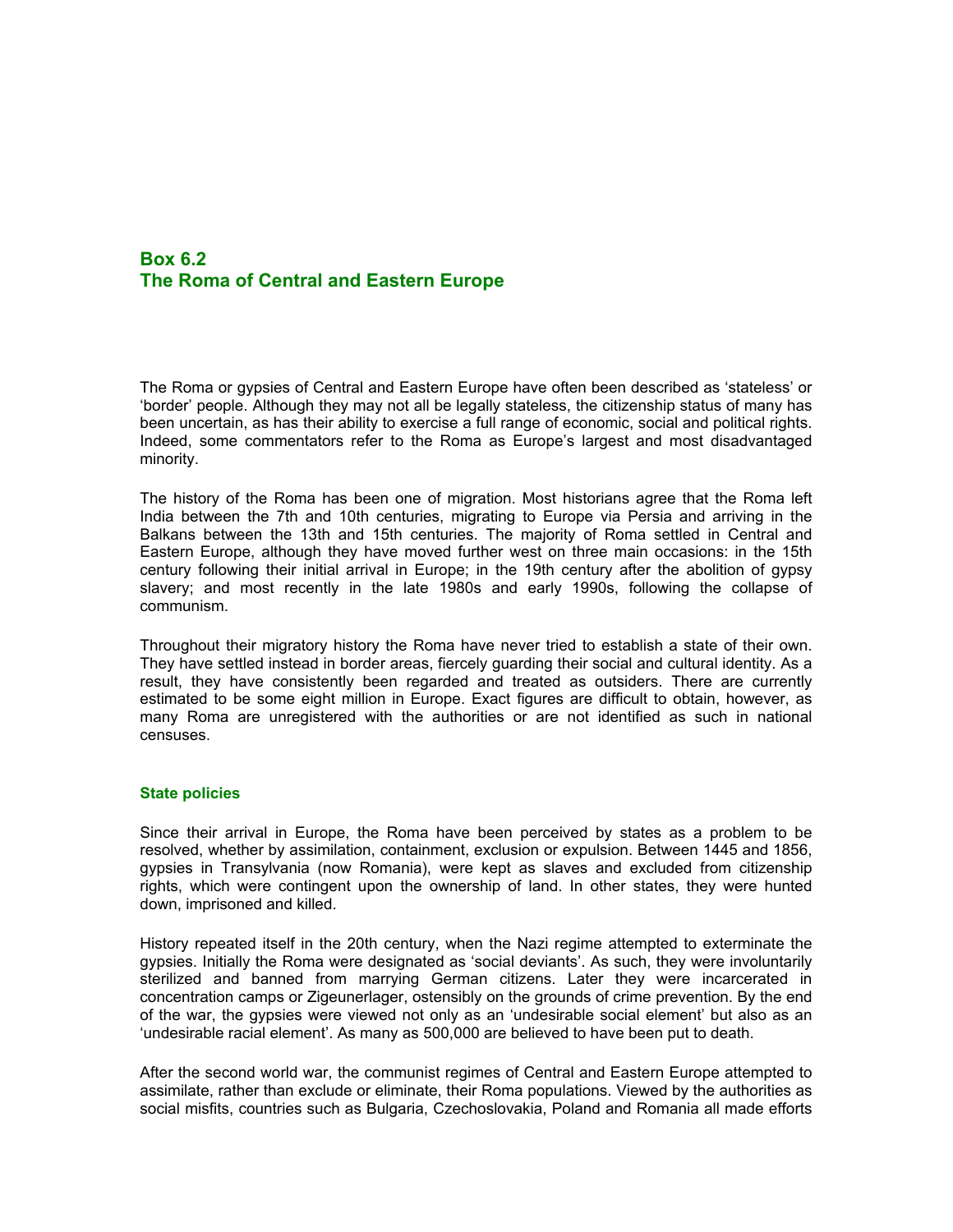to integrate the Roma into 'mainstream' society by means of forced settlement and employment programmes. Later, during the 1970s and 1980s, the government of Bulgaria took steps to abolish the special identity and culture of the Roma by requiring them to change their names and by prohibiting them from speaking their own language. If there was a positive aspect to these assimilationist policies, it was to be found in the insistence of the communist regimes that all citizens, including the Roma and other minority groups, should enjoy full citizenship status and civil rights.

The treatment and status of the Roma has in many ways deteriorated since the collapse of communism. New citizenship laws have been introduced throughout much of Central and Eastern Europe, which have often inadvertently (and in some cases deliberately) discriminated against the Roma. The criteria for obtaining citizenship in the Czech Republic, for example, were felt by many commentators, including UNHCR, to discriminate against the Roma.

As described elsewhere in this chapter, the new citizenship laws required any individual wishing to acquire Czech nationality to be fluent in Czech, to have been resident on Czech territory for at least two years, to have a clean criminal record for the preceding five years, and to have a document proving exemption from Slovak citizenship. Such criteria were difficult for many Roma to fulfill, due to their itinerant lifestyle and marginalized socio-economic status. Fears that the Czech Republic's citizenship law might render many Roma stateless have not materialized, however, due to legislative changes introduced by the authorities with the assistance and advice of UNHCR.

As well as experiencing such citizenship problems, the security of the Roma has been threatened in other ways. Many countries in Central and Eastern Europe adopted new constitutions after the fall of communism, recognizing the rights of specific minority populations. But the Roma were frequently excluded from such arrangements. More generally, the Roma have continued to experience social discrimination and victimization. An indication of this problem is to be seen in the failure of local officials, security services and judges to apprehend and punish the perpetrators of racist attacks on the Roma and their property, examples of which have been reported in Bulgaria, Germany, Hungary, Poland, the Czech and Slovak republics.

## **Asylum and migration**

A common characteristic of almost all Roma communities across Europe is their nomadic lifestyle. Throughout their history, the Roma have moved continuously from one place to another, either by necessity or out of choice. For the Roma, migration has been both a defence against external aggression and discrimination, as well as a means of securing a livelihood. Indeed, one of the constant frustrations of European governments, both democratic and authoritarian, has been the unwillingness of the Roma to settle in one place and to engage in routine economic activities.

During the period of communist rule, the Roma of Central and Eastern Europe were limited in the extent to which they could move, due to strict border controls and the official sedentarization programmes to which they were subjected. But with the collapse of communism and the lifting of the iron curtain, they have been free to migrate once again. During the early 1990s, many thousands of Roma attempted to move into Western Europe, both to improve their standard of living and to escape from harassment.

Confronted with the arrival of so many Roma, the countries of Western Europe have attempted to obstruct their arrival and return them to their country of origin or previous place of residence. Germany, for example, which received the largest number of Roma asylum seekers, has signed a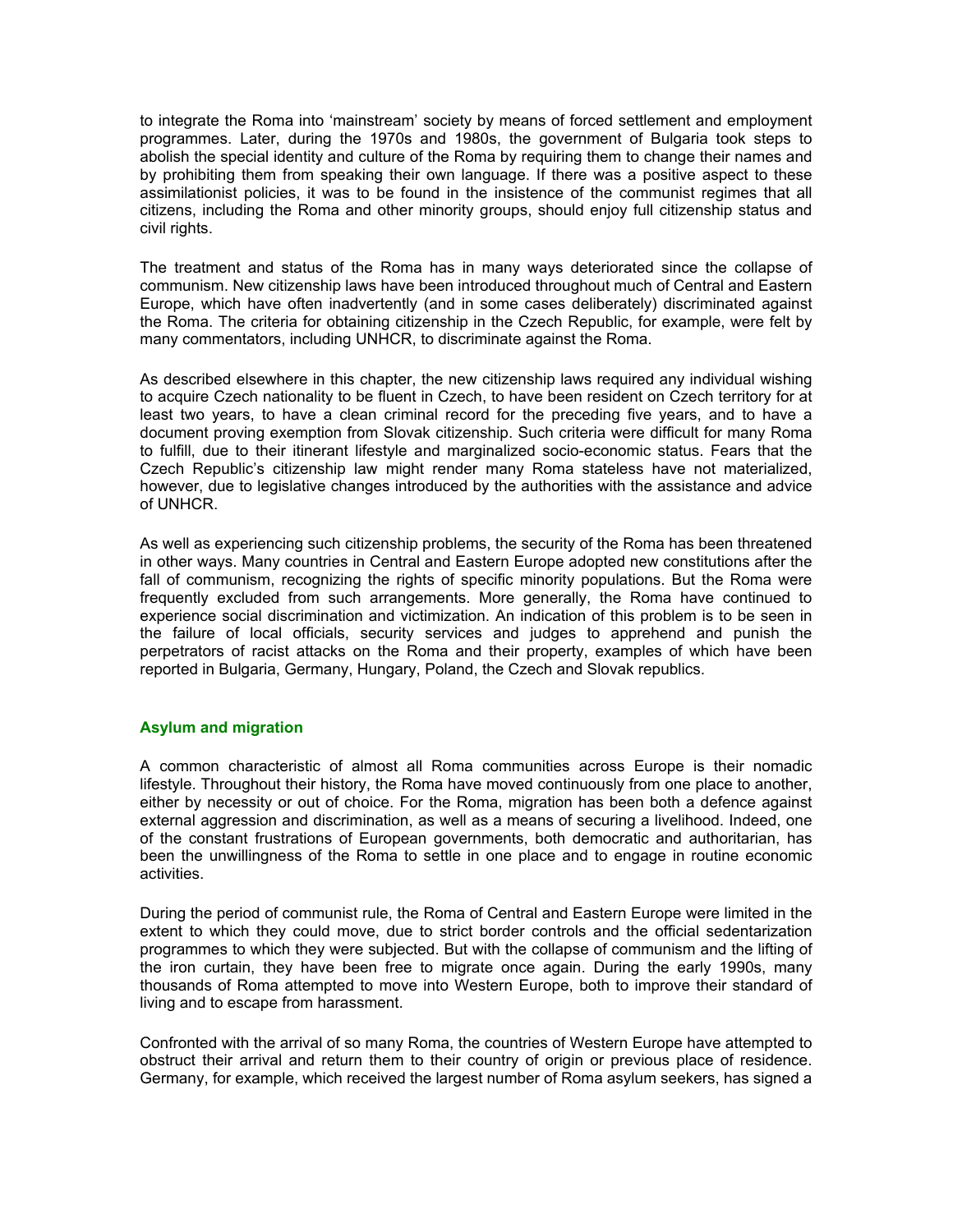succession of agreements with neighbouring states, facilitating the removal and readmission of unsuccessful asylum seekers.

An agreement signed in 1992 by Germany and Romania, for example, allowed for the "repatriation of German and Romanian nationals to their respective countries" with particular regard to "Romanian and German nationals who have entered one of these two countries illegally." In practice, the convention was primarily intended to address the question of Romanian asylum seekers in Germany, about 40 per cent of whom were believed to be Roma. As the citizenship of some Roma is unclear, however, and as others do not carry a passport or identity documents, the task of returning them to the states of Central and Eastern Europe has in many cases proved to be difficult.

**[Figure 6.2:](#page-37-0) Estimated Roma populations in selected European countries**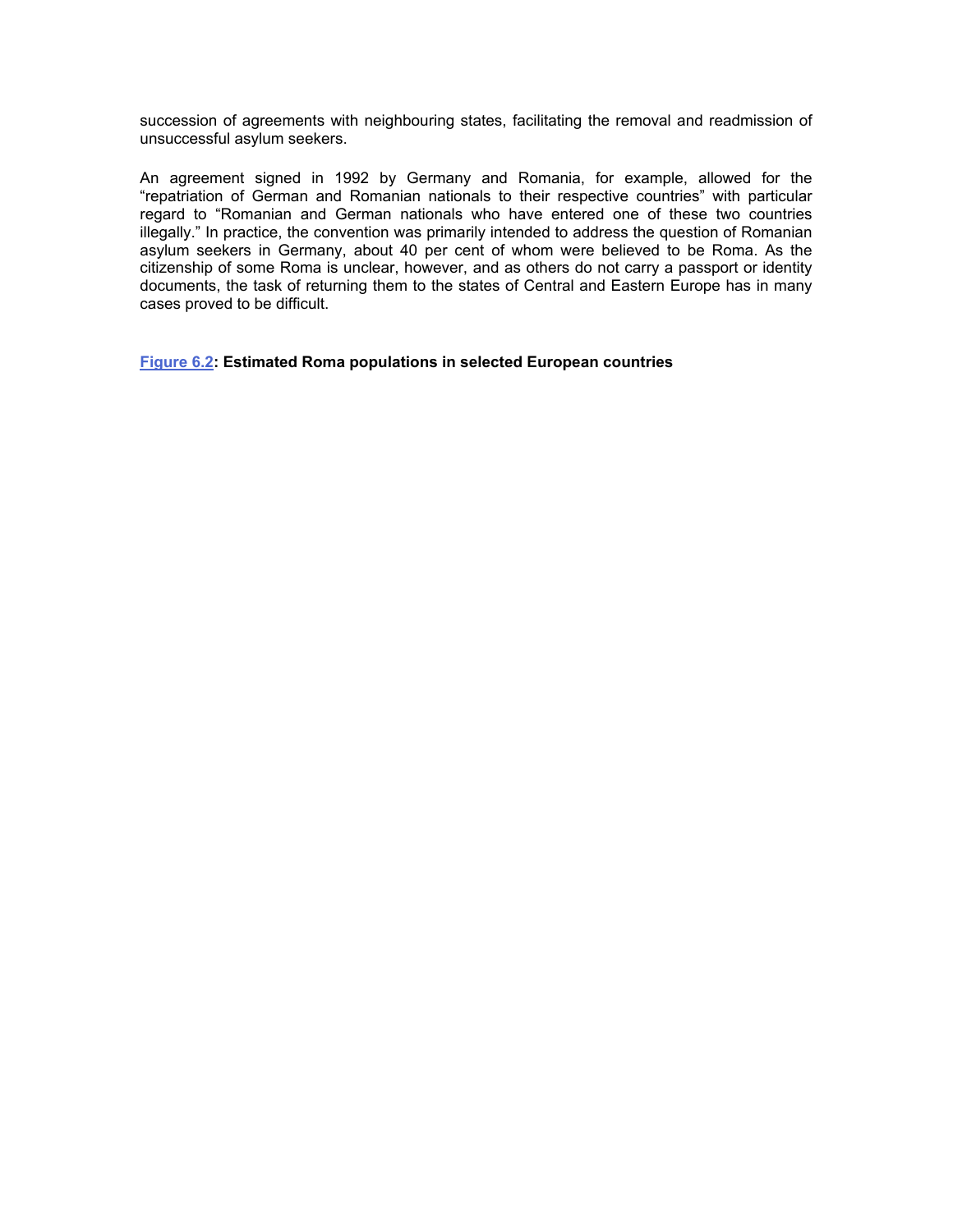## Fig.6.2

**Estimated Roma** populations in selected **European countries** 

Source: J-P. Liegeois and N. Gheorghe,<br>*Roma/Gypsies:* A European Minority,<br>Minority Rights Group, London, 1995

| <b>State</b>                  | minimum   | maximum   |
|-------------------------------|-----------|-----------|
| <b>Albania</b>                | 90,000    | 100,000   |
| <b>Belarus</b>                | 10,000    | 15,000    |
| <b>Bosnia and Herzegovina</b> | 40,000    | 50,000    |
| <b>Bulgaria</b>               | 700,000   | 800,000   |
| Croatia                       | 30,000    | 40,000    |
| <b>Czech Republic</b>         | 250,000   | 300,000   |
| <b>Germany</b>                | 110,000   | 130,000   |
| <b>Greece</b>                 | 160,000   | 200,000   |
| <b>Hungary</b>                | 550,000   | 600,000   |
| Macedonia (FYR)               | 220,000   | 260,000   |
| Moldova                       | 20,000    | 25,000    |
| Poland                        | 50,000    | 60,000    |
| Romania                       | 1,800,000 | 2,500,000 |
| <b>Russian Federation</b>     | 220,000   | 400,000   |
| <b>Slovak Republic</b>        | 480,000   | 520,000   |
| <b>Turkey</b>                 | 300,000   | 500,000   |
| <b>Ukraine</b>                | 50,000    | 60,000    |
| Yugoslavia (FR)               | 400,000   | 450,000   |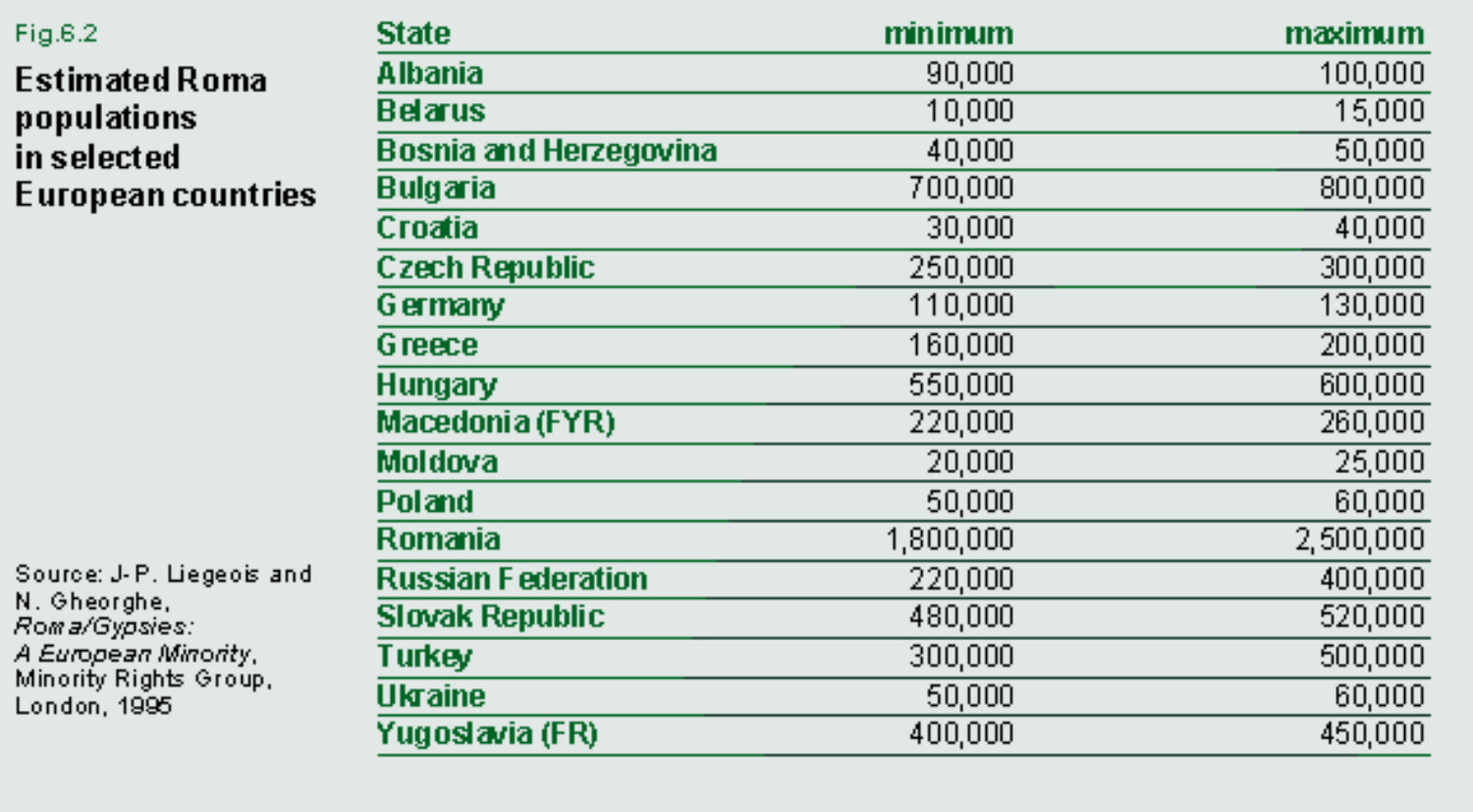## <span id="page-29-0"></span>**Box 6.3 The problem of Palestinian nationality**

As a result of the political and military upheavals which have taken place in the Middle East since the end of the second world war, millions of Palestinians have been obliged to take up residence in neighbouring territories, other parts of the Middle East and more distant parts of the world. Around half of the worldwide Palestinian population of 6.4 million are believed to be stateless, and many of those who have a nominal nationality are not able to exercise all of the rights enjoyed by other citizens.

The number of Palestinian refugees is itself a matter of great contention and lies at the heart of the Arab-Israeli dispute. When the state of Israel was proclaimed in May 1948, fighting between the Arab and Jewish populations of Palestine, a territory administered by Britain, was already taking place. The proclamation prompted the intervention of several Arab states and in the ensuing armed conflict, 700,000 or 800,000 Palestinians took refuge elsewhere, primarily in the West Bank, the Gaza Strip, Jordan, Lebanon and Syria. Around 150,000 stayed in Israel and became citizens of the new state.

According to many estimates, during the 'six-day war' between Israel and the Arab states in 1967, some 300,000 Palestinians moved from the West Bank to the East Bank in Jordan and to Syria, and from the Gaza Strip to Egypt and Jordan. In later years, substantial numbers of Palestinians were obliged to leave Jordan (1970-71), Lebanon (1982), Kuwait and other Gulf states (1990-92), and Libya (1995-96). A considerable number of Palestinians have thus been displaced on more than one occasion, a factor which has complicated the question of their nationality and legal status.

## **Rights of residence**

The UN Relief and Works Agency for Palestine Refugees in the Near East (UNRWA) was established in 1948 to assist those Palestinians who had been displaced when the state of Israel was established. Almost three million Palestinians are currently registered with the agency, which operates in Jordan, Lebanon, Syria, Gaza and the West Bank.

UNRWA defines Palestinian refugees as those people, and their descendants, who lived in Palestine two years prior to the 1948 hostilities, and who lost their homes and livelihoods as a consequence of the conflict. UNRWA was not given a mandate to protect the Palestinian refugees; that responsibility was implicitly left to the countries where they took refuge. Moreover, because they were already under the aegis of a UN agency, those Palestinians registered with UNRWA were effectively excluded from the mandate of UNHCR when it was established in 1951.

The legal status of the Palestinians varies according to both the date of their displacement (or that of their parents and grandparents) and according to their current place of residence. Some 850,000 Palestinians – those and their descendants who remained in the new state of Israel after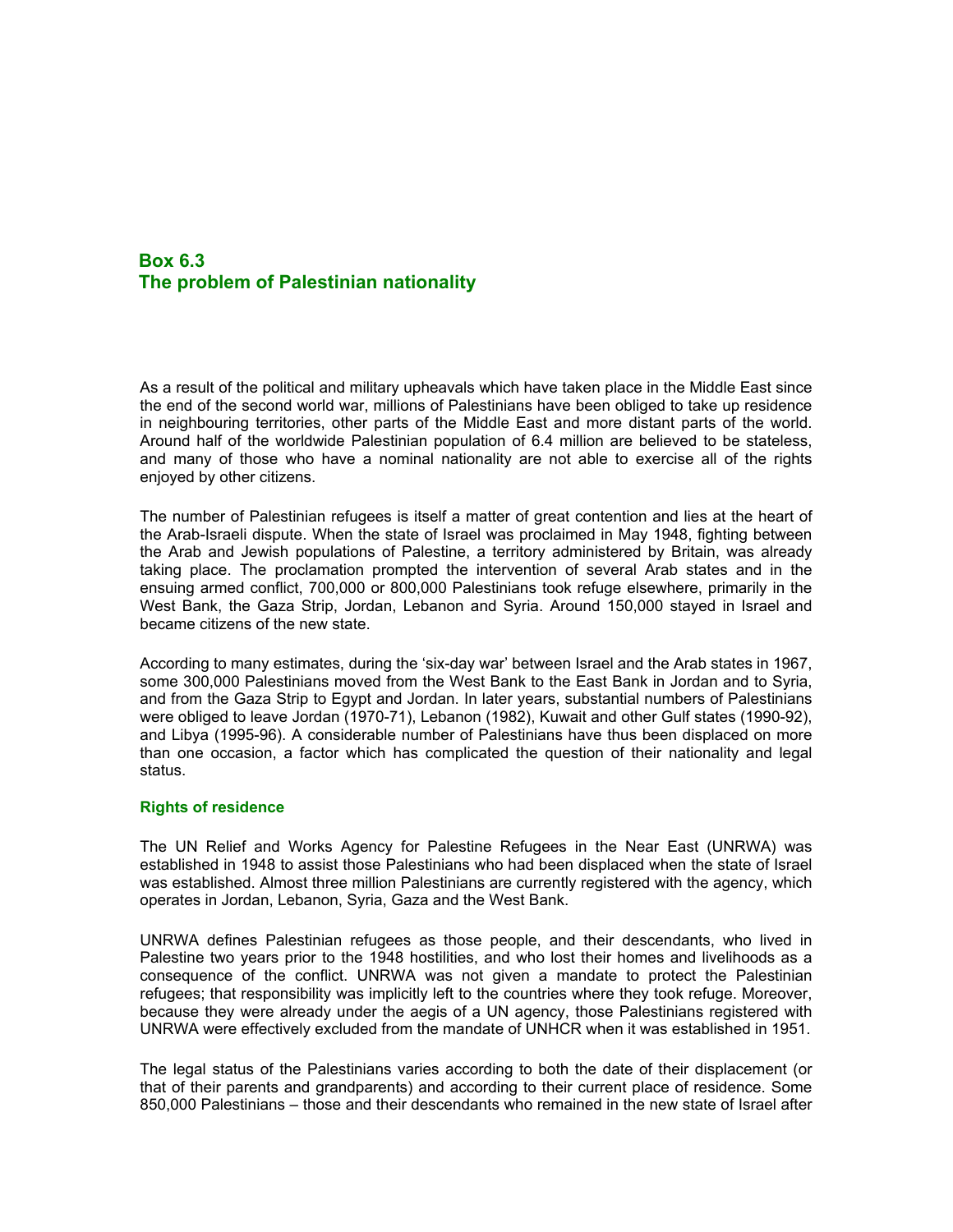1948 – now have Israeli citizenship. An unknown number have also acquired the nationality of countries outside the Middle East. Of the Arab states accommodating Palestinian refugees, only Jordan has granted them citizenship on any substantial scale. The status of the remainder has proved at best ambiguous and has placed many Palestinians in an intolerable situation.

Those Palestinians who hold Israeli nationality are in many senses second-class citizens, with standards of education, housing, employment and social services that are generally inferior to those enjoyed by the rest of the population. Palestinians living in areas occupied by Israel experience considerably greater difficulties. They have for many years lived in a state of limbo, with severe restrictions on their access to jobs, land and public services, their freedom of movement and the exercise of other human rights. According to the UN Commission on Human Rights, Palestinians in the occupied territories are also frequently subjected to collective punishments, in violation of the Geneva Conventions.

In the Arab states, the Palestinians benefit in principle from the 1965 Casablanca Protocol, which enjoined signatories to uphold the right of Palestinians to work, to enjoy full residency rights and freedom of movement within and among the Arab countries. Such rights, however, explicitly stopped short of formal citizenship, due to the importance which the Arab states attached to maintaining the identity of the Palestinians and their claim to a separate homeland. In later years, however, as the Palestinian nationalist movement came into conflict with the governments of the Arab states, the legal status of the Palestinians diminished. As a result, few Palestinians in the Arab world now enjoy a secure right to remain in their country of residence.

Travel represents another difficulty for many Palestinians as no standard travel document has been established for them. Their entitlement to such documents consequently depends of a number of different factors, including their country of residence, date of arrival, marital status and means of support. The right of Palestinians to re-enter the country where they were born can also be jeopardized if the travel document which they are using expires while they are abroad.

Because of their problematic citizenship status, Palestinian refugees are particularly prone to expulsion. Those who have gone to the Gulf states and Libya, for example, are viewed in much the same way as other migrant workers, and are ultimately expected to return to their country of asylum, however long they have lived and worked in another country. Their vulnerability was highlighted during the Gulf Crisis of 1990-92, when up to 350,000 Palestinians were forced to leave Kuwait and other states in the Persian Gulf.

Some of the least secure Palestinians are those from the Gaza Strip, many of whom fled during the 1948 upheaval and again in 1967. While Gaza was administered by Egypt, they were issued with documents by that country. In practice, however, such documents have been of little use for travel. Those who fled to Jordan were given two-year renewable documents which did not confer citizenship. Others moved on to the Gulf states or Libya.

The expulsion in 1995 of part of the 30,000 strong Palestinian community in Libya – most of whom had long been settled in the country – was ordered by the government to demonstrate its anger at the peace agreement established between Israel and the PLO. Some of the Palestinians affected by this order had previously lived in Lebanon and held travel documents from that country, but Lebanon refused to admit them. Some of those expelled from Libya managed to travel overland through Egypt to the West Bank or Gaza, or, after an even more tortuous journey, to Syria and Jordan. But up to a thousand were stranded in very poor conditions on the border between Egypt and Libya. Most of this number originated from Gaza and did not have documents allowing them to enter other states.

Following international pressure, the Libyan government eventually relented and allowed most of the stranded Palestinians back. But several hundred remained on the border, living in appalling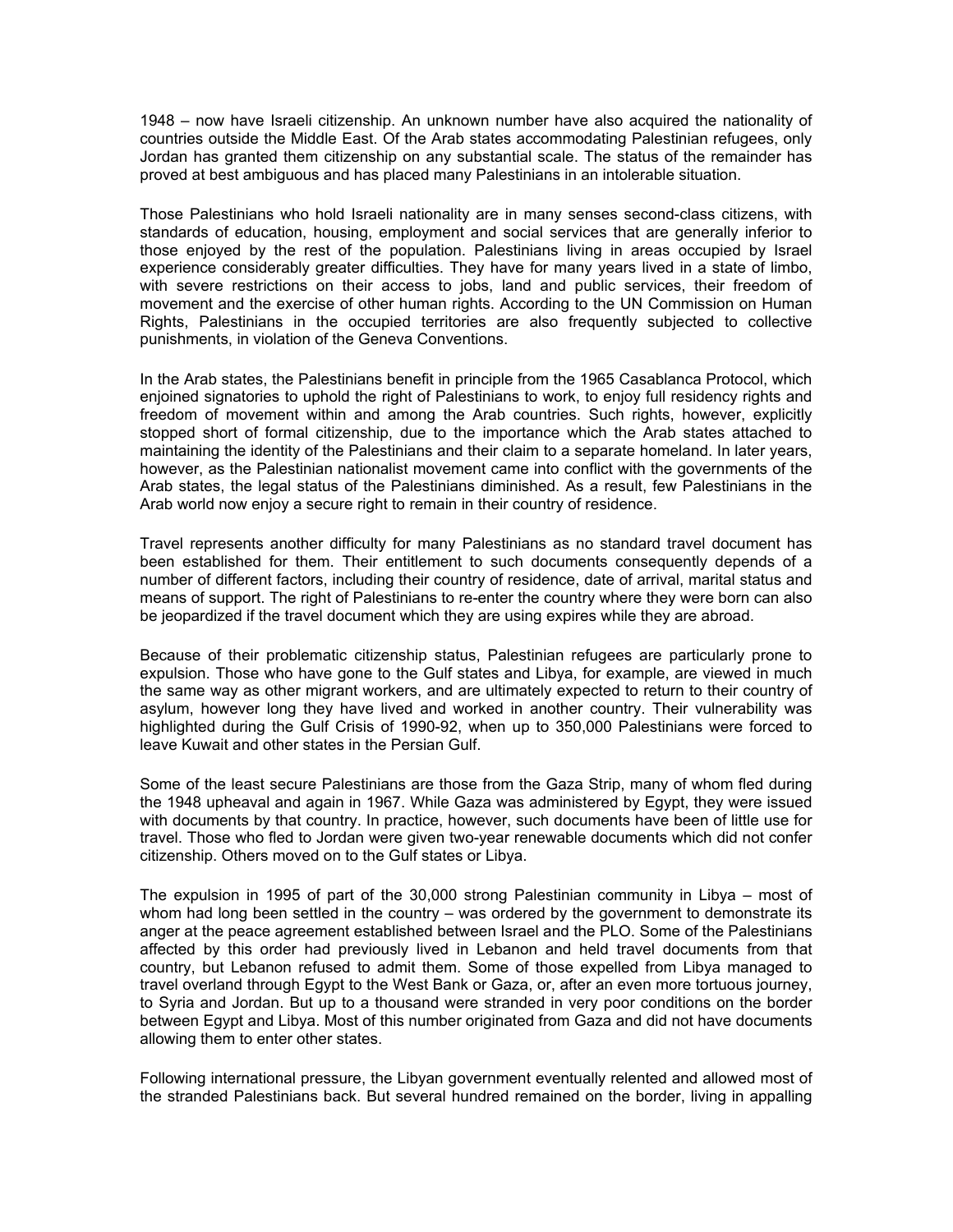circumstances. In April 1997 those remaining in this no-man's land camp were forcibly removed by Libyan soldiers and sent to another location in eastern Libya.

## **Peace process**

Despite these negative developments, the faltering Middle East peace process has offered a glimmer of hope that the issues of citizenship and statelessness can be resolved. Shortly after the time when most of the Gaza Strip and parts of the West Bank were handed over to the Palestinian Authority late in 1995, the Authority began to issue Palestinian passports to residents of the West Bank and Gaza. The documents allow travel outside the areas controlled by the Palestinian Authority, and have been recognized by more than 40 countries, including Israel, the US, Canada and the countries of the European Union. Continuing tensions in the area, however, mean that it is still very difficult for Palestinians to move between the Gaza Strip, the West Bank, Jerusalem and Israel, let alone further afield. Moreover, since the Palestinian Authority does not have sovereignty over any territory, such passports cannot confer citizenship on their holders.

Early in 1997, a draft law on Palestinian citizenship was being developed. Among the questions it may have to address is that of refugee status through male descent. If refugee status or registration is to be taken as a criterion for defining Palestinian citizenship, many Palestinian women who are married to non-registered men and their offspring could well be excluded, thereby perpetuating their marginalized status.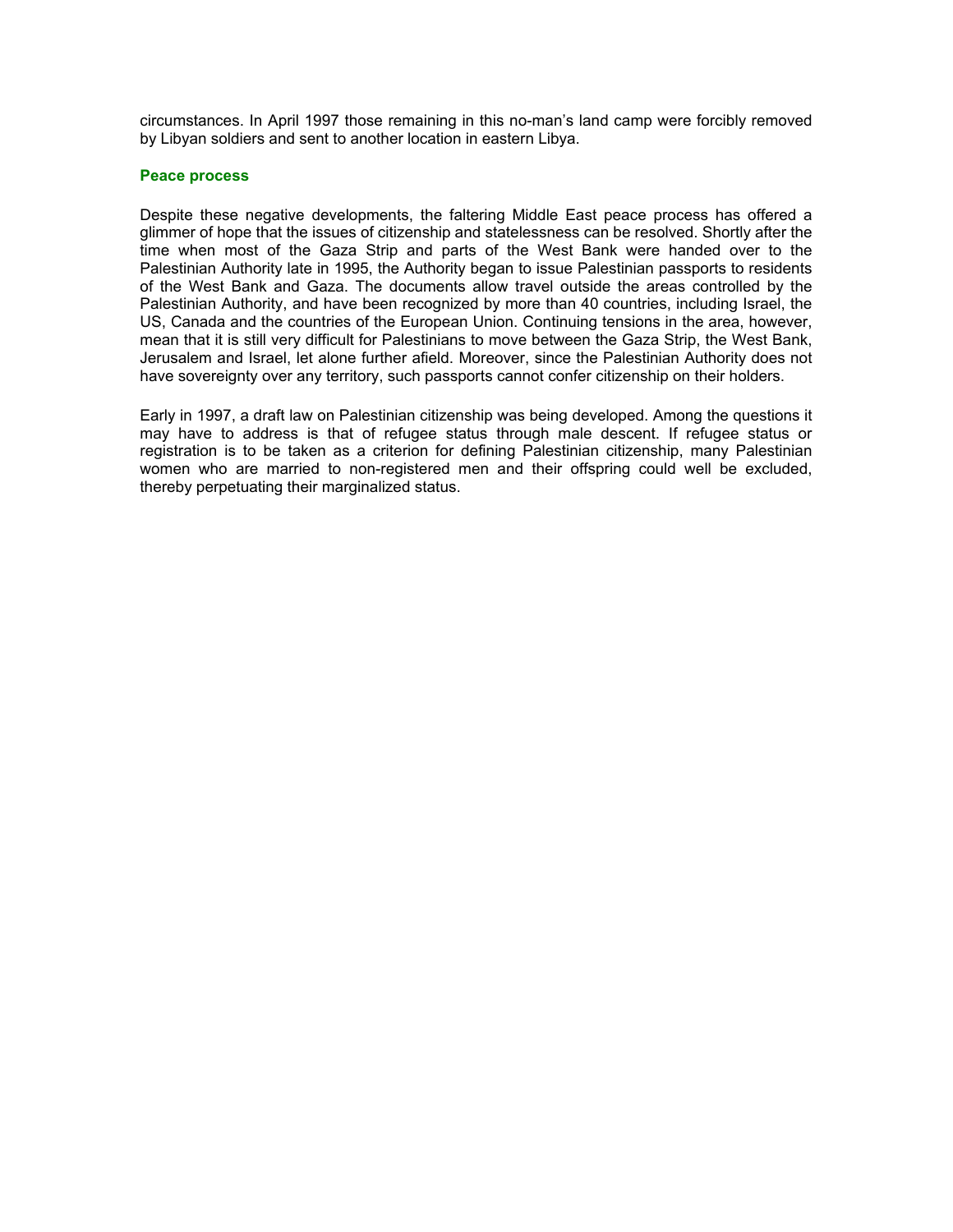## **Map N Palestinian refugees registered with UNRWA**



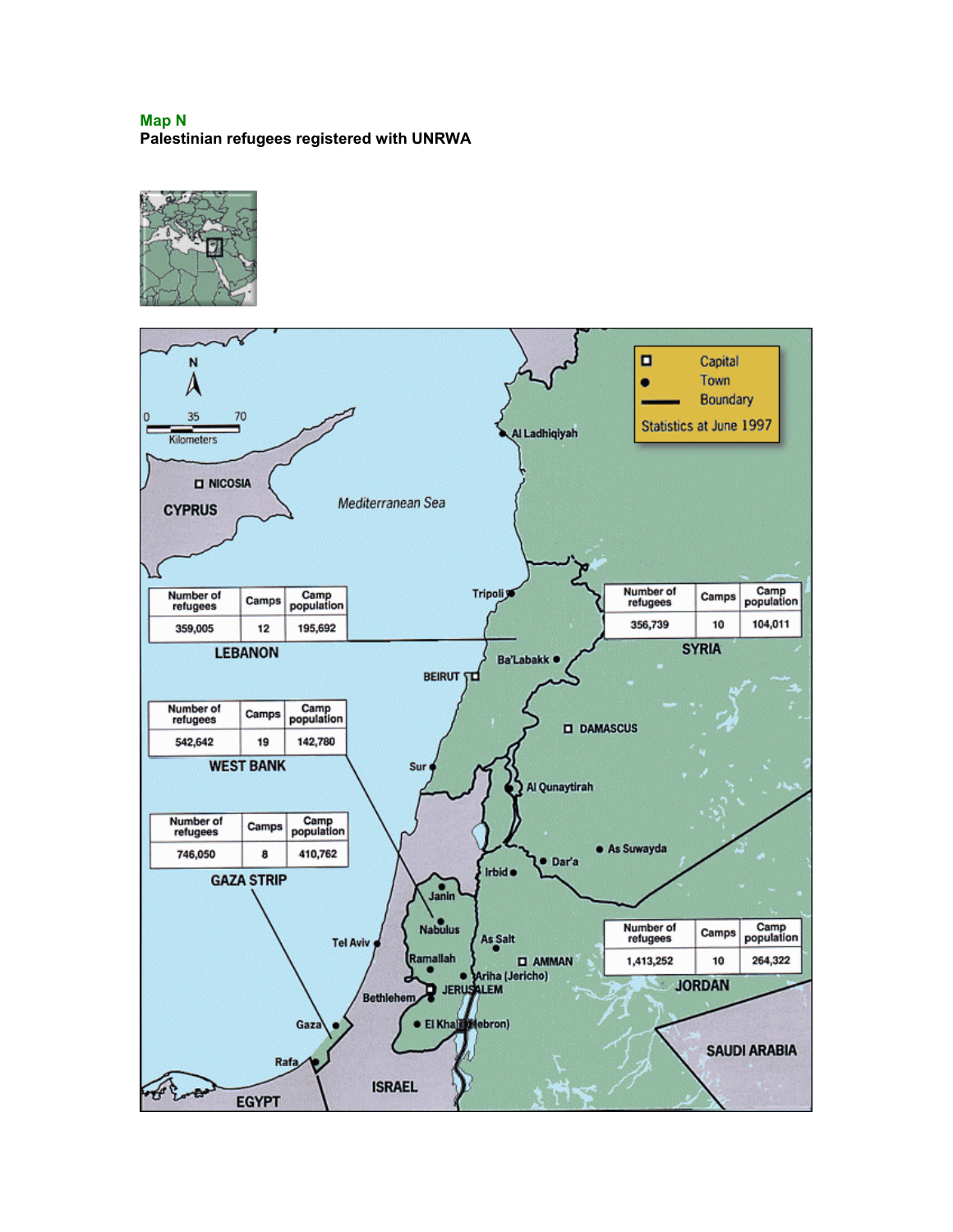## <span id="page-33-0"></span>**Box 6.4 Stateless and unregistered children**

In most countries, babies are registered with the relevant authorities soon after they are born, enabling them to receive a birth certificate. Without such a certificate, it can be very difficult for a person to lay claim to a nationality or to exercise the rights associated with citizenship. Individuals who lack a birth certificate may, for example, find it impossible to leave or return to their own country, register as a voter or gain access to public health and education services.

## **The legal framework**

Recognizing the importance of these issues, Article 7 of the 1989 Convention on the Rights of the Child states that every child "shall be registered immediately after birth and shall have the right from birth to a name, the right to acquire a nationality and, as far as possible, the right to know and be cared for by his or her parents." The convention continues by stipulating that signatory states "shall ensure the implementation of these rights in accordance with their national law and their obligations under the relevant international instruments in the field, in particular where the child would otherwise be stateless." The Convention on the Rights of the Child has now been signed by 140 states, very few of which have entered any reservations to Article 7.

Several regional instruments have also reiterated a child's right to registration at birth and to a nationality, including Article 6 of the 1990 African Charter on the Rights and Welfare of the Child and Article 20 of the 1969 American Convention on Human Rights. Moreover, these instruments state that children should be granted the nationality of their place of birth if they do not have another nationality.

As discussed elsewhere in this chapter, nationality is normally granted on the basis of a person's place of birth (jus solis) or on the basis of their descent (jus sanguinis). There has been a tendency in the existing (and very sparse) literature on children and nationality to equate registration at birth with the right to a nationality. But the two are not always synonymous. Although the right of children to registration at birth is unequivocal, this does not always give them an automatic right to a particular nationality.

In those countries which grant citizenship on the basis of place of birth, as in much of the Americas, registration at birth gives a child automatic rights to the citizenship of that country if he or she cannot claim citizenship by descent. However, in countries which grant citizenship exclusively on the basis of jus sanguinis, as is the case throughout most of Asia, registration at birth does not give a child a right to citizenship in their country of birth if the parents are not nationals of that state.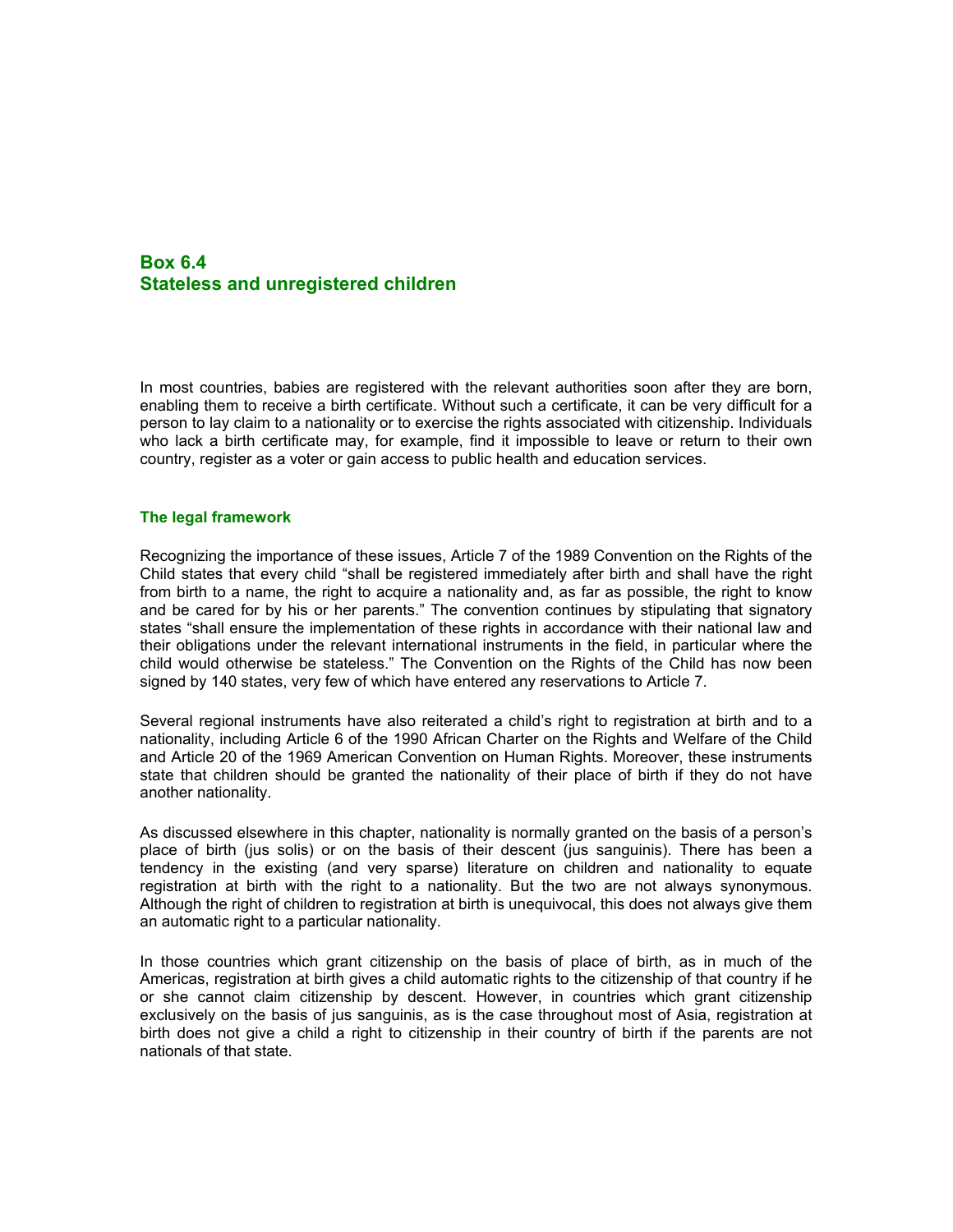## **Children without a nationality**

Despite the clear legal guidelines which exist in relation to a child's right to a nationality, there are many young people throughout the world who are effectively stateless. This can arise for a variety of reasons, the most important of which are summarized below:

- if nationality is granted on the basis of jus sanguinis and one or both of a child's parents are stateless or their nationality is disputed;
- if a child is born out of wedlock;
- if a child's birth is not registered because of the parent's failure to do so, because of flawed administrative practices or because the authorities refuse to register the birth;
- if a child is born in a refugee camp or to parents who are refugees, asylum seekers or migrant workers, and if the birth is not registered with the authorities;
- if a child is born in a country of asylum and the registration of that birth is not accepted by the authorities in the child's country of origin; and,
- if a child is born during a civil or international war, or during a process of state dissolution, and the authorities are unable or unwilling to register the birth.

Although cases of stateless children have come to UNHCR's attention in countries across the world, the problem is particularly prominent in those areas which grant citizenship on the basis of jus sanguinis and where the nationality of one or both of the child's parents is disputed. This is the case in Bhutan, for example, where the 1985 Citizenship Act stipulates that children do not have a right to Bhutanese nationality if they are born to parents who are stateless or who are not entitled to Bhutanese citizenship themselves. Children born in Bhutan to non-Bhutanese nationals and who are unable to obtain the nationality of their parents are therefore rendered stateless. The citizenship status of those children born and registered in the Bhutanese refugee camps of Nepal is even less clear.

A somewhat similar situation has arisen in Myanmar. The Rohingyas, a Muslim minority group living in the west of the country, are generally not recognized as Myanmar nationals because of the country's very restrictive citizenship laws. The citizenship status of Rohingya children who were born in refugee camps in Bangladesh and who have returned to Myanmar is even more precarious.

The problem of stateless children is not restricted to those countries which provide citizenship on the basis of jus sanguinis. Unfortunately, children can also face difficulties in obtaining a nationality in countries which provide citizenship on the basis of jus solis. This usually occurs because the authorities of those countries are reluctant to register the births of certain children born on their territory. This has been a common problem for the children of refugees, asylum seekers and migrant workers in several countries in Central and South America, where the authorities have been reluctant to register their births for the very reason that this will give them an automatic right to citizenship.

In Honduras, for example, none of the children born in the Salvadoran refugee camps during the late 1970s and 1980s were registered with the authorities. Although the Honduran authorities were legally obliged to register all children born on their territory, in practice, the refugee camps were treated as if they had extra-territorial status.

A similar situation arose in the Guatemalan refugee camps of Mexico. Until 1993, the Mexican authorities refused to issue children born in those camps with birth certificates, despite domestic legislation obliging them to take such action. Following lengthy negotiations with UNHCR, the Mexican government finally decided in 1993 to retroactively provide birth certificates to all the children concerned – some 10,000 children in all, who, when they reach the age of 18, will be entitled to Mexican citizenship.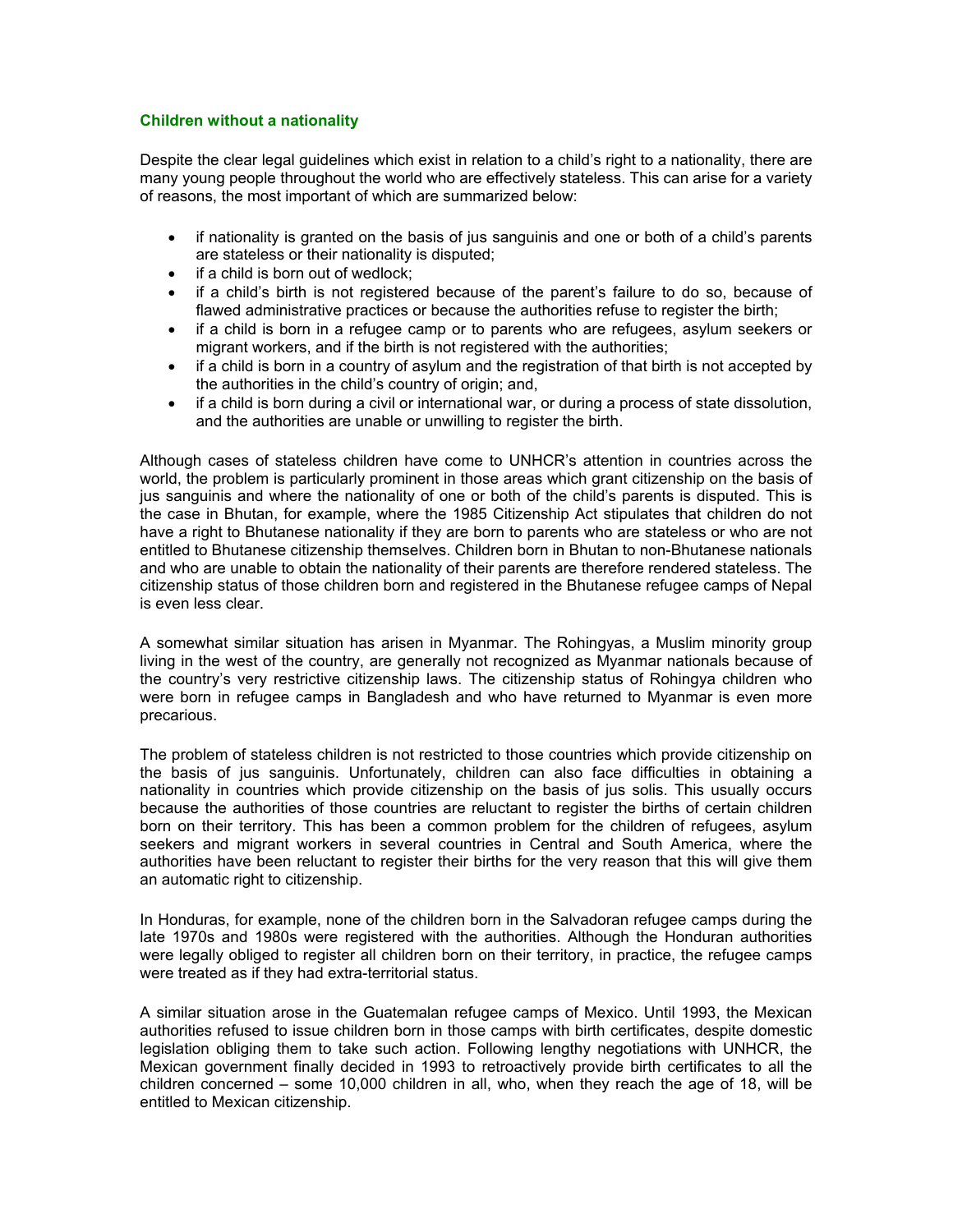Asylum seekers in the Russian Federation have also been affected by this problem. According to Russian nationality laws, children born on Russian territory to non-Russian parents are considered to be Russian if the states of which their parents are nationals do not provide them with citizenship. Similarly, children born to stateless parents on Russian territory have the right to Russian citizenship.

In practice, however, non-Russian or stateless parents are unable to register the births of their children if they are not themselves legally resident in the country. As asylum seekers from countries outside the former Soviet Union find it almost impossible to regularize their status with the Russian authorities, and as many are unwilling to approach the embassy of their country of origin, their children can easily become stateless. Like stateless and unregistered children in other parts of the world, they are unable to attend school or seek medical assistance, and are more likely to be exposed to illegal adoption, trafficking and sexual exploitation.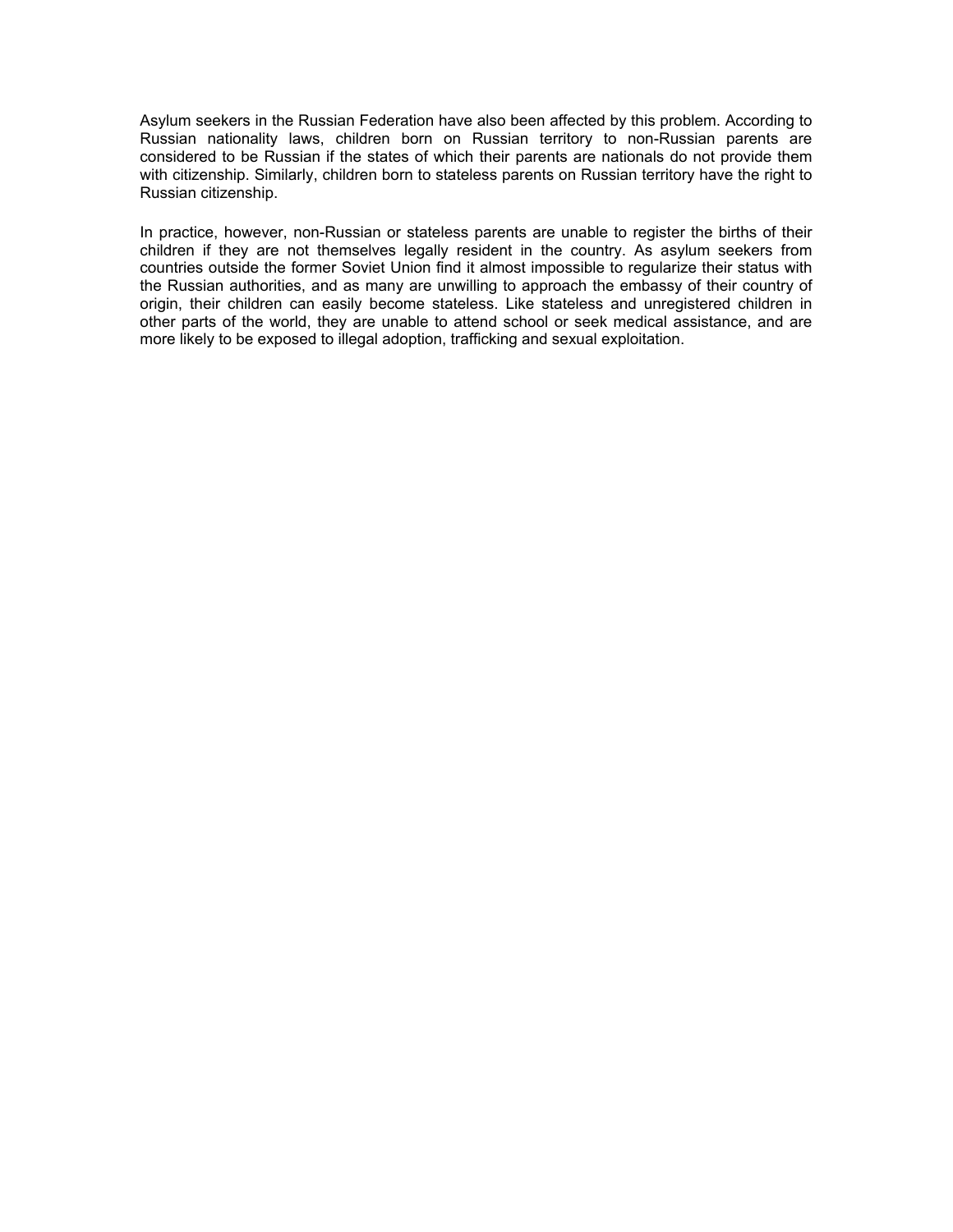



Source: Forced Migration Monitor, January 1997.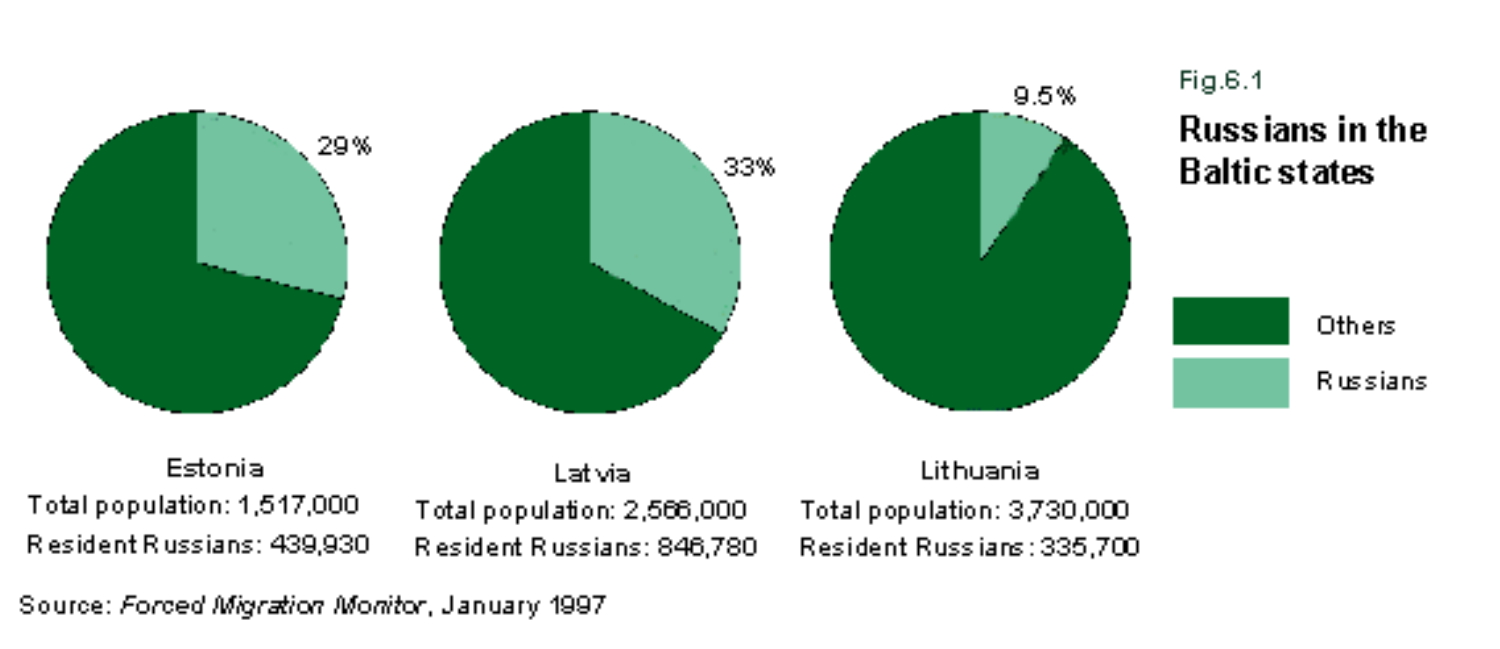## Fig.6.2

**Estimated Roma** populations in selected **European countries** 

Source: J-P. Liegeois and N. Gheorghe,<br>*Roma/Gypsies:* A European Minority,<br>Minority Rights Group, London, 1995

| <b>State</b>                  | minimum   | maximum   |
|-------------------------------|-----------|-----------|
| <b>Albania</b>                | 90,000    | 100,000   |
| <b>Belarus</b>                | 10,000    | 15,000    |
| <b>Bosnia and Herzegovina</b> | 40,000    | 50,000    |
| <b>Bulgaria</b>               | 700,000   | 800,000   |
| Croatia                       | 30,000    | 40,000    |
| <b>Czech Republic</b>         | 250,000   | 300,000   |
| <b>Germany</b>                | 110,000   | 130,000   |
| <b>Greece</b>                 | 160,000   | 200,000   |
| <b>Hungary</b>                | 550,000   | 600,000   |
| Macedonia (FYR)               | 220,000   | 260,000   |
| Moldova                       | 20,000    | 25,000    |
| Poland                        | 50,000    | 60,000    |
| Romania                       | 1,800,000 | 2,500,000 |
| <b>Russian Federation</b>     | 220,000   | 400,000   |
| <b>Slovak Republic</b>        | 480,000   | 520,000   |
| <b>Turkey</b>                 | 300,000   | 500,000   |
| <b>Ukraine</b>                | 50,000    | 60,000    |
| Yugoslavia (FR)               | 400,000   | 450,000   |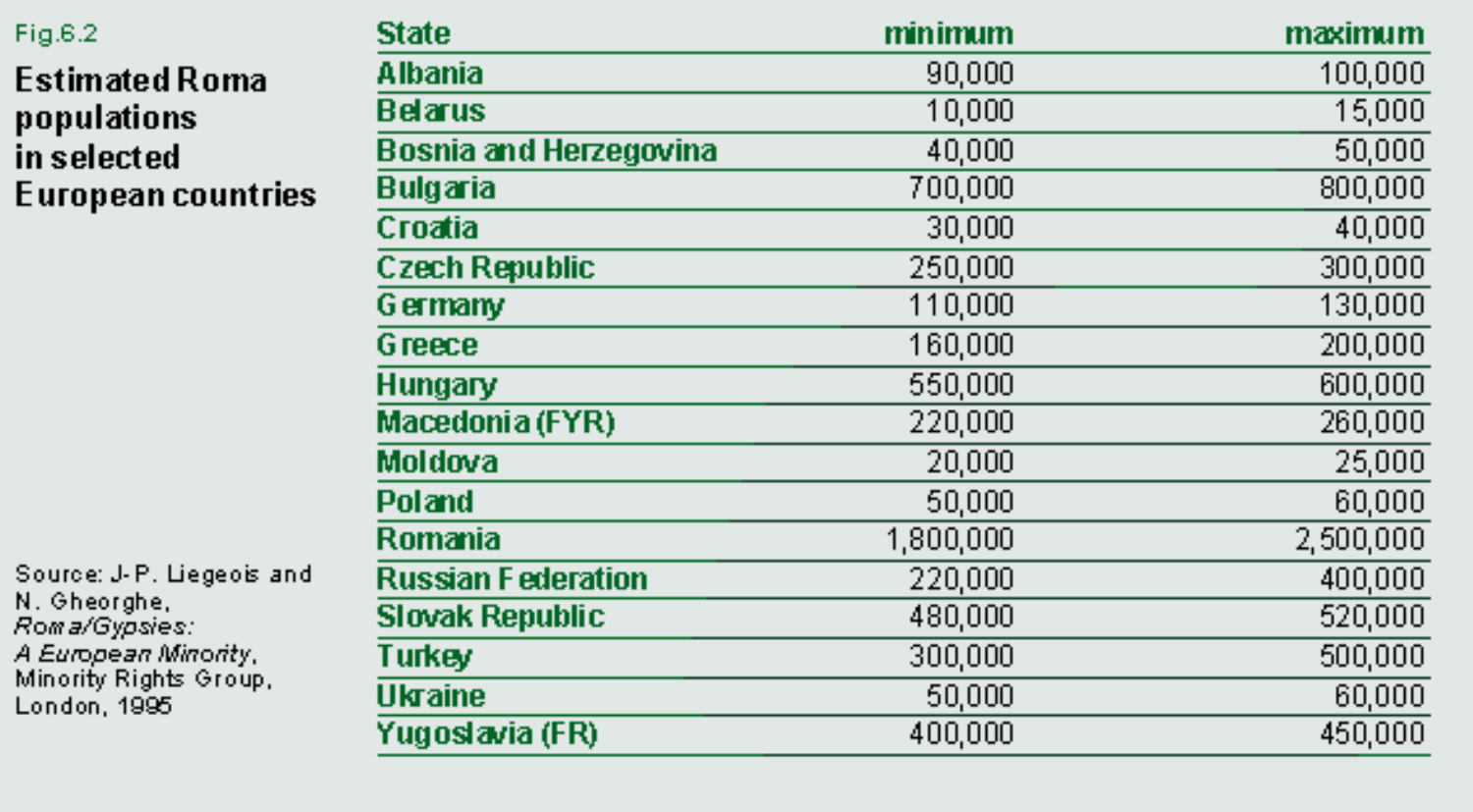## Fig. 6.3

States parties to the<br>1954 Convention relating to the Status of Stateless Persons and the 1961 **Convention on the Reduction of Statelessness** 

| Country                | <b>1954 Convention</b> | <b>1961 Convention</b>           |
|------------------------|------------------------|----------------------------------|
| Algeria                | +                      |                                  |
| Antigua and Barbuda    | $\ddot{}$              |                                  |
| Argentina              | $\ddot{}$              |                                  |
| Armenia                | $\ddot{}$              | +                                |
| Australia              | $\ddot{}$              | $\ddot{}$                        |
| Austria                |                        | $\ddot{}$                        |
| <b>Azerbaijan</b>      | $\pmb{+}$              | $\ddot{}$                        |
| <b>Barbados</b>        | $\ddot{}$              |                                  |
| Belgium                | $\ddot{}$              |                                  |
| <b>Bolivia</b>         | $\ddot{}$              | $\ddot{}$                        |
| Bosnia and Herzegovina | $\ddot{}$              | $\ddot{}$                        |
| <b>Botswana</b>        | $\ddot{}$              |                                  |
| Canada                 |                        | +                                |
| Costa Rica             | $\ddot{}$              | $\ddot{}$                        |
| Croatia                | $\ddot{}$              |                                  |
| Denmark                | $\pmb{+}$              | $\begin{array}{c} + \end{array}$ |
| Ecuador                | $\ddot{}$              |                                  |
| Fiji                   | $\ddot{}$              |                                  |
| Finland                | $\ddot{}$              |                                  |
| France                 | $\ddot{}$              |                                  |
| Germany                | $\ddot{}$              | $\ddot{}$                        |
| Greece                 | $\ddot{}$              |                                  |
| Guinea                 | $\ddot{}$              |                                  |
| Treland                | $\ddot{}$              | $\ddot{}$                        |
| Israel                 | $\ddot{}$              |                                  |
| Italy                  | $\ddot{}$              |                                  |
| Kiribati               | $\ddot{}$              | $\ddot{}$                        |
| Korea, Republic of     | $\ddot{}$              |                                  |
| Latvia                 |                        | $\ddot{}$                        |
| .esotho                | +                      |                                  |
| Liberia                | +                      |                                  |
| Libya                  | +                      | +                                |
| Luxembourg             | $\ddot{}$              |                                  |
| Madagascar             | $\ddot{}$              |                                  |
| Macedonia (FYR)        | $\ddot{}$              |                                  |
| Netherlands            |                        |                                  |
|                        | $\ddot{}$              | $\ddot{}$<br>+                   |
| Niger                  |                        |                                  |
| Norway                 | $\ddot{}$              | +                                |
| Slovenia               | $\ddot{}$              |                                  |
| <b>Spain</b>           | $\ddot{}$              |                                  |
| Sweden                 | +                      | +                                |
| Switzerland            | $\ddot{}$              |                                  |
| Trinidad and Tobago    | $\ddot{}$              |                                  |
| Tunisia                | +                      |                                  |
| Uganda                 | $\ddot{}$              |                                  |
| United Kingdom         | $\pmb{+}$              | +                                |
| Yugoslavia (FR)        | $\ddot{}$              |                                  |
| Zambia                 | $\ddot{}$              |                                  |
| <b>Total number</b>    | 44                     | 19                               |